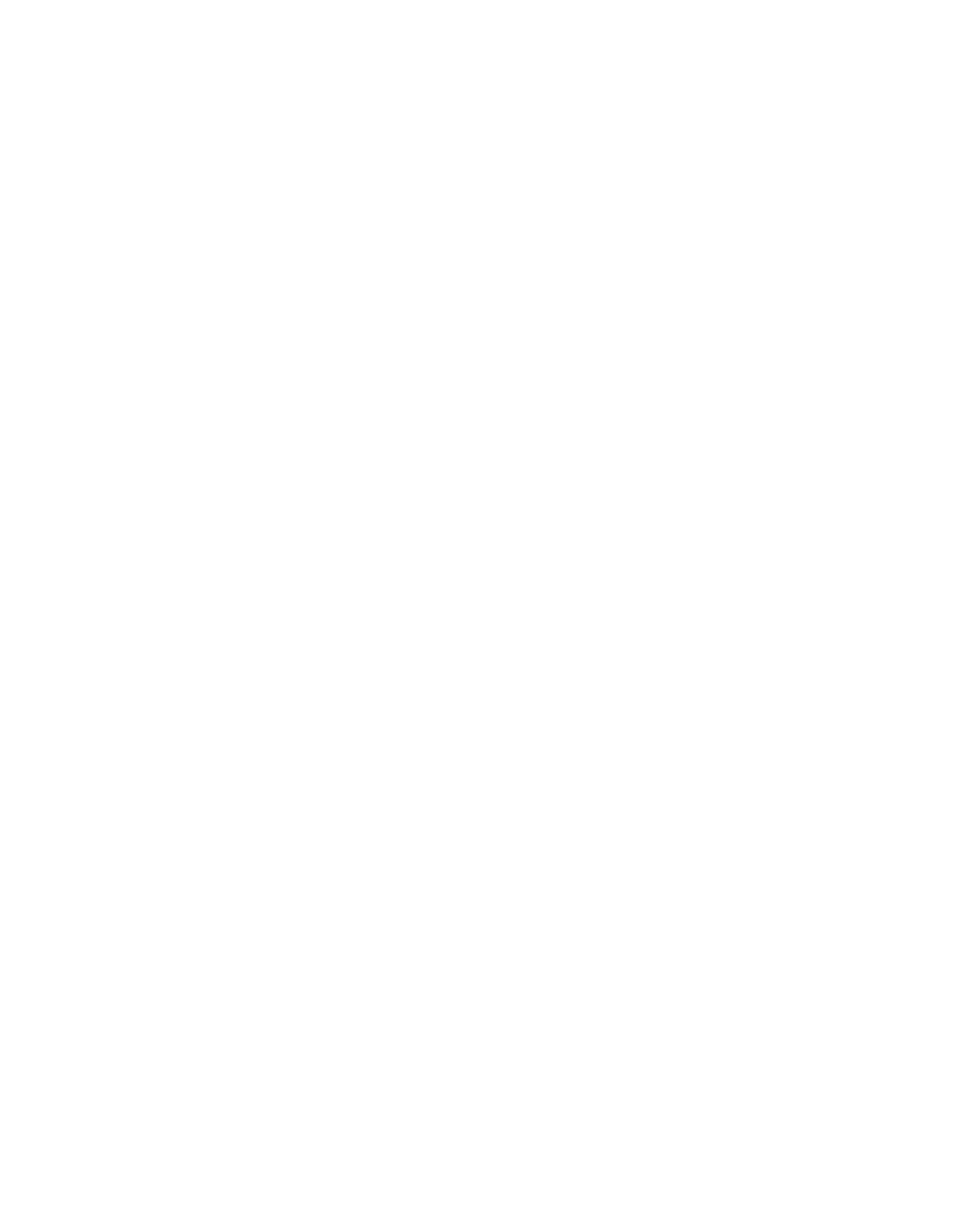This project was supported by Grant No. 2008-TA-AX-K003 awarded by the Office on Violence Against Women, U.S. Department of Justice. The opinions, findings, conclusions, and recommendations expressed in this publication are those of the authors and do not necessarily reflect the views of the Department of Justice, Office on Violence Against Women.

> National Center on Domestic Violence, Trauma & Mental Health 29 E. Madison St., Ste. 1750 Chicago, IL 60607 (312) 726-7020 TTY: (312) 726-4110 Fax: (312) 726-7022 www.nationalcenterdvtraumamh.org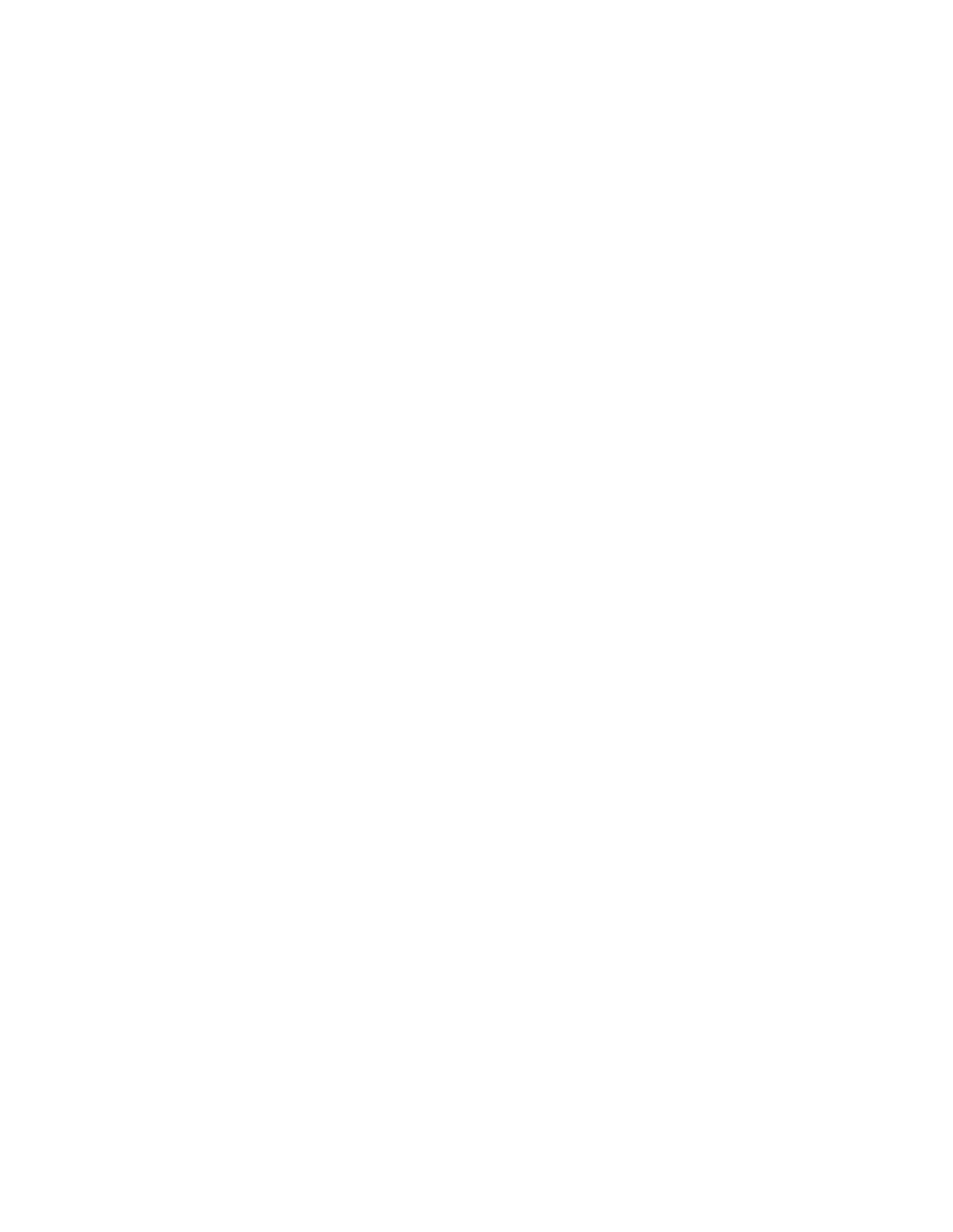## **Acknowledgements**

This handbook represents the culmination of a three-year project. We wish to thank all those who contributed to it.

We owe a debt of gratitude to the women whom we interviewed and who shared their experiences with us so openly. They taught us much about the gaps in representation and services that they and many others face across the country, and affirmed our belief that this is an area in need of improvement. Their stories shaped the direction of this project and guided the writing of this handbook.

We offer a special acknowledgement to our esteemed colleagues who generously and kindly offered their time and expertise to review draft outlines and offer comments, suggestions, and insights: Karen Bower, Jill Davies, and Becki Truscott Kondkar. Their assistance was invaluable.

We also wish to thank the participants in our December 2008 expert panel meeting, who encouraged us and offered their perspectives: Karen Bower, Catherine Cerulli, Romilda Crocamo, Barbara Hart, Julie Kunce Field, Catherine Mazzotta, Kelly Miller, Peter Macdonald, Shery Mead, Emely Ortiz, Terri Pease, Denice Wolf Markham, Carol Shoener, Beth Scullin, and Maureen Sheeran. We also wish to thank Lydia Watts of Greater Good Consulting for her excellent meeting facilitation.

We are particularly grateful to Carole Warshaw, MD, for her ongoing support for this project and for her vision that serves as the foundation of the National Center.

Finally, we would like to express our sincere thanks to Amy Loder, Program Manager with the Office on Violence Against Women, for her guidance and help with this project.

- Mary Malefyt Seighman, Erika Sussman, and Olga Trujillo

*About the authors:* 

*Mary Malefyt Seighman is an attorney who has worked to address domestic and family violence legal and policy issues for sixteen years. She consults for the National Center on Domestic Violence, Trauma & Mental Health, and served as a member of its staff for three years. Mary has designed and implemented many of the legal components of the National Center's work. She has worked for and with several other national projects that provide technical assistance aimed at improving the response to survivors of*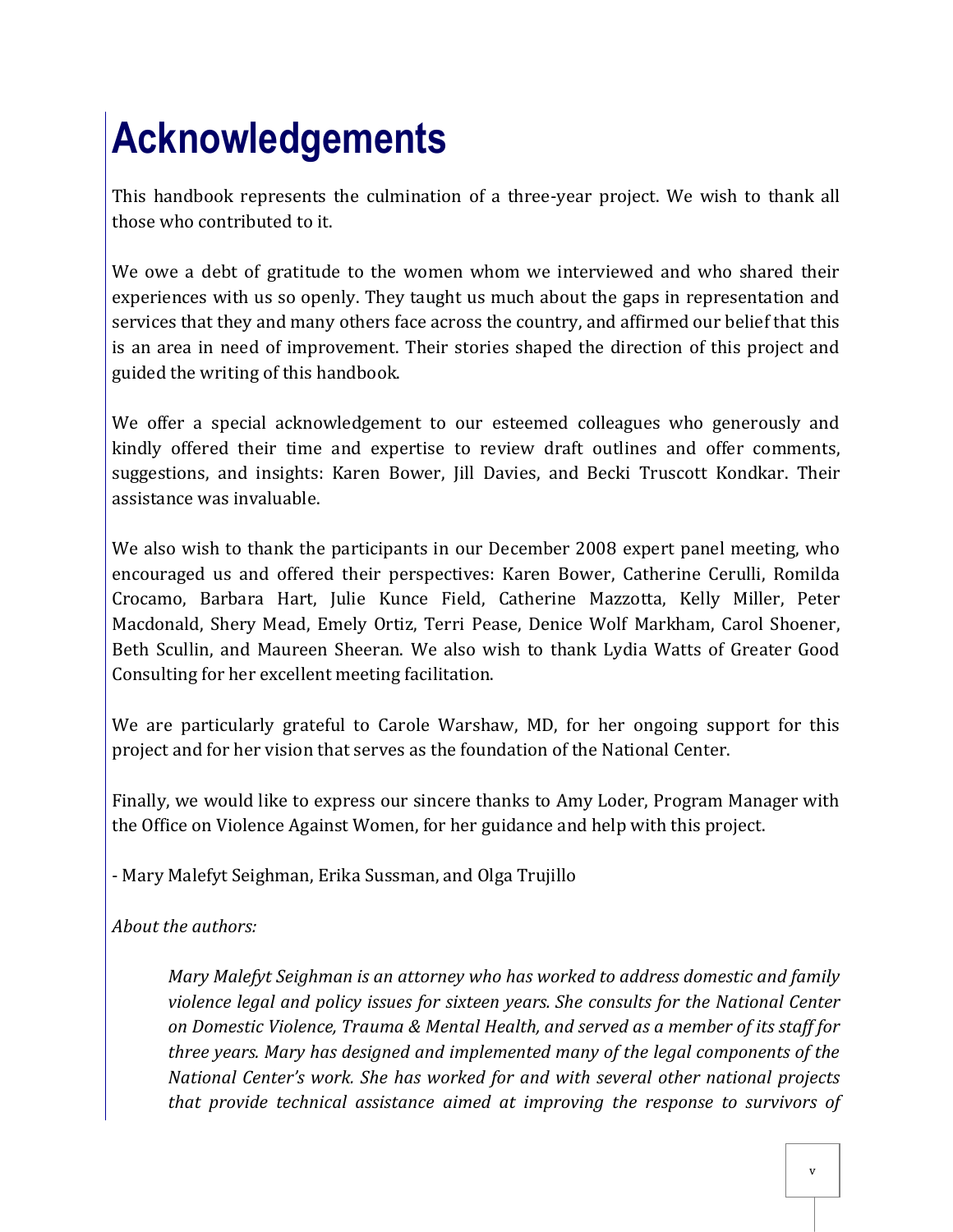*domestic violence and has written or co-written a number of articles, educational tools, manuals, and model policies for attorneys, advocates, law enforcement, and others.* 

*Erika Sussman is an attorney and the Founder and Executive Director of the Center for Survivor Agency and Justice, a national organization dedicated to enhancing legal advocacy for survivors of intimate partner violence by cultivating survivor-centered lawyering and advocacy skills. She has served as an adjunct professor at Cornell Law School, Teaching Fellow and Women's Law and Public Policy Fellow at Georgetown University Law Center's Domestic Violence Clinic, and litigation associate at Swidler Berlin Sherreff Friedman, LLP, where she provided pro bono representation to domestic violence survivors. She has published several articles and served as faculty for various academic and practitioner workshops related to violence against women, with a particular emphasis on survivor-centered advocacy and economic justice.* 

*Olga Trujillo is an attorney, trainer, speaker, and author who has devoted her career to helping advocates, first responders, and others in the field better understand the impact of trauma on survivors of sexual assault, domestic violence, and child abuse. Olga was a recipient of a Sunshine Lady Foundation 2006 Peace Award for her work for battered women and their children. Her memoir, THE SUM OF MY PARTS (New Harbinger), was released in October 2011. Olga writes a regular blog on trauma and dissociation for PSYCHOLOGY TODAY.* 

*About the National Center on Domestic Violence, Trauma & Mental Health:* 

*The mission of the National Center on Domestic Violence, Trauma & Mental Health is to ensure that all survivors of domestic violence and their children who are experiencing the mental health effects of trauma and/or living with a psychiatric disability can access the resources that are essential to their safety and well-being. To these ends, the National Center is committed to developing responses to the range of trauma-related issues faced by survivors and their children that are accessible, culturally relevant, and both domestic violence- and trauma-informed. The Center's work is survivor-defined and rooted in principles of social justice.* 

*The efforts of the Center are organized into four strategic objectives:* 

- *Raising public awareness about the intersection of domestic violence, trauma, substance abuse and mental health through up-to-date analysis of research, policy and practice.*
- *Building the capacity of systems and agencies to address the traumatic*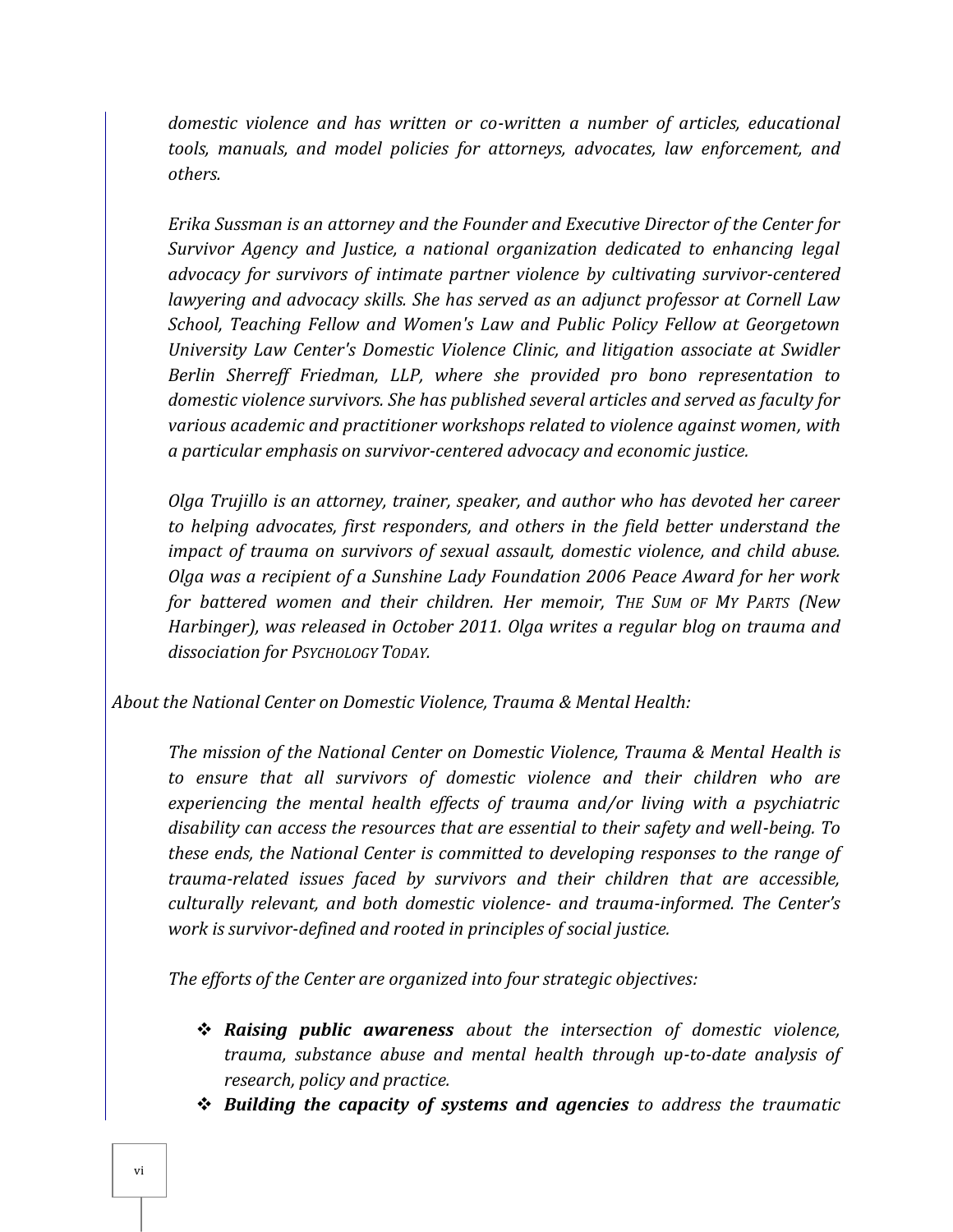*effects of abuse and to facilitate healing and recovery.* 

- *Promoting policies that support collaboration and improve system responses to survivors and their children experiencing the impact of domestic violence and other lifetime trauma.*
- *Contributing to research that advances knowledge and builds the evidence base for responding to trauma in the lives of DV survivors and their children.*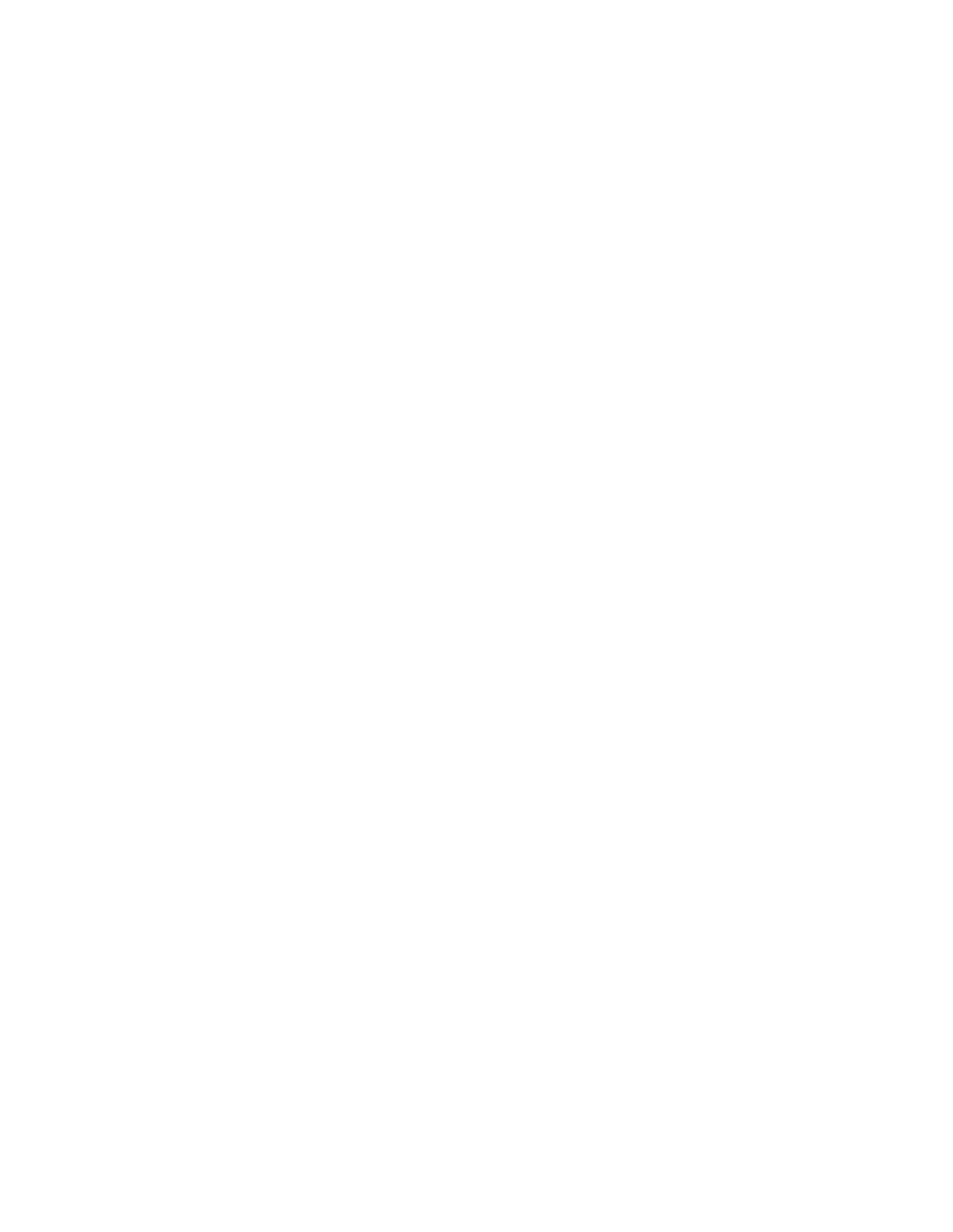## **Table of Contents**

| SURVIVOR-DEFINED REPRESENTATION WHEN THE CLIENT IS LIVING WITH TRAUMA-RELATED OR OTHER MENTAL HEALTH CONDITIONS                                                                                                    |    |
|--------------------------------------------------------------------------------------------------------------------------------------------------------------------------------------------------------------------|----|
|                                                                                                                                                                                                                    |    |
| TECHNIQUES FOR BUILDING TRUST AND ENSURING INFORMED CONSENT WITH SURVIVORS WHO EXPERIENCE TRAUMA AND/OR                                                                                                            |    |
|                                                                                                                                                                                                                    |    |
| WORK WITH THE SURVIVOR TO GAIN AN UNDERSTANDING OF BATTERER-GENERATED AND LIFE-GENERATED RISKS 9<br>PARTNER WITH THE SURVIVOR TO DEVISE LEGAL OPTIONS THAT FIT WITHIN THE BROADER CONTEXT OF THE SURVIVOR'S SAFETY |    |
| COLLABORATING WITH TRAUMA- AND DOMESTIC VIOLENCE-INFORMED MENTAL HEALTH PROFESSIONALS TO ADDRESS THE                                                                                                               |    |
|                                                                                                                                                                                                                    |    |
|                                                                                                                                                                                                                    |    |
|                                                                                                                                                                                                                    |    |
|                                                                                                                                                                                                                    |    |
|                                                                                                                                                                                                                    |    |
|                                                                                                                                                                                                                    |    |
|                                                                                                                                                                                                                    |    |
|                                                                                                                                                                                                                    |    |
|                                                                                                                                                                                                                    |    |
| HOW TO PROCEED WHEN THE EVALUATOR HAS BEEN APPOINTED AND THE EVALUATION HAS BEEN PERFORMED 31                                                                                                                      |    |
|                                                                                                                                                                                                                    |    |
| SECTION FIVE: DECIDING WHICH COURSE TO TAKE AND PREPARING YOUR CLIENT FOR MEDIATION/NEGOTIATION                                                                                                                    |    |
|                                                                                                                                                                                                                    |    |
| CONSIDER THE RISKS AND BENEFITS DEPENDING UPON WHAT THE SURVIVOR WANTS AND WHAT SHE KNOWS ABOUT THE BATTERER                                                                                                       | 37 |
|                                                                                                                                                                                                                    |    |
|                                                                                                                                                                                                                    |    |
|                                                                                                                                                                                                                    |    |
|                                                                                                                                                                                                                    |    |
|                                                                                                                                                                                                                    |    |
|                                                                                                                                                                                                                    |    |
|                                                                                                                                                                                                                    |    |
|                                                                                                                                                                                                                    |    |
|                                                                                                                                                                                                                    |    |
|                                                                                                                                                                                                                    |    |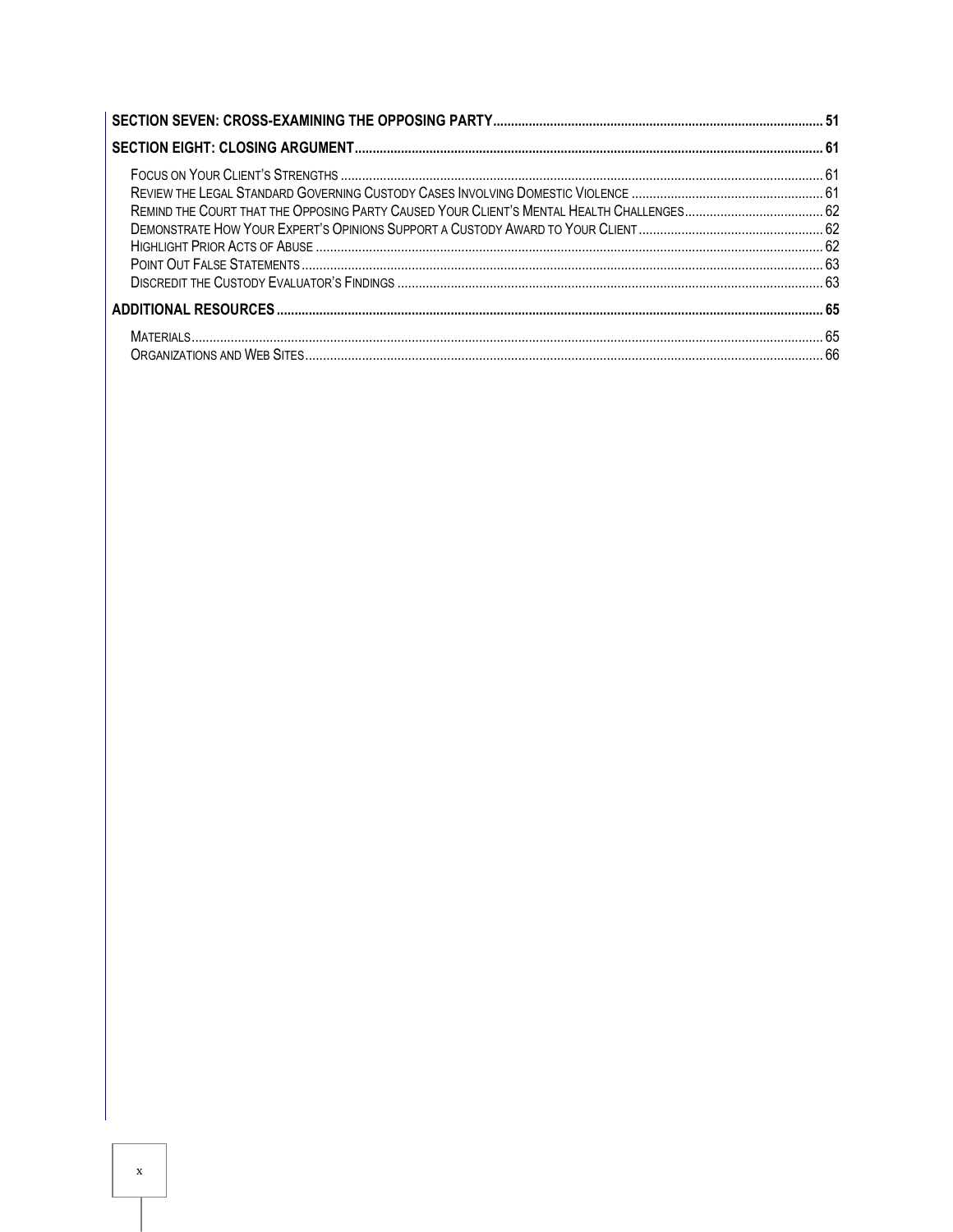## <span id="page-10-0"></span>**Introduction**

In recent years, those who work with survivors of domestic violence have become increasingly aware of the connection between trauma and domestic violence, as well as other effects of domestic violence on a survivor's mental health. The release of relevant research findings and available technical assistance that address this intersection through specialized trainings, educational materials, and tailored consultations have influenced the perspectives and work of many domestic violence advocates. It has catalyzed changes in the ways that local domestic violence programs offer and provide services to survivors living with trauma-related and other mental health impacts of domestic violence, influenced program standards and policies promulgated by statewide domestic violence coalitions, and prompted advocates to begin or renew efforts to engage with mental health providers in order to make services more accessible and appropriate for survivors who seek them.

Still, survivors who turn to the legal system for protection from the abuser, custody of their children, and assistance with other civil legal needs encounter significant barriers. This can occur for different reasons. First, the processes in which a survivor must engage to achieve legal objectives can trigger the effects of trauma, making it difficult for a survivor to fully participate in her case. Second, in many cases, the opposing party proffers testimony or introduces other evidence about the mental health of the survivor in an attempt to use societal stigma about mental health for the purpose of damaging her credibility and/or raising doubt about her parenting abilities.

We envisioned this project as a vehicle for creating a tool to assist attorneys who represent survivors when trauma or other mental health challenges are a factor in a case. Specifically, we wanted to offer lawyers practical information about the ways in which trauma and mental health can intersect and impact the civil legal cases of survivors and provide guidance on how to partner with a survivor and zealously represent her. To support this work, the National Center on Domestic Violence, Trauma & Mental Health applied for and received Violence Against Women Act funding through the Technical Assistance Program of the Office on Violence Against Women, U.S. Department of Justice.<sup>1</sup>

As a first step in the project, the National Center convened a roundtable meeting of individuals who interact with survivors in the course of a legal case. Participants representing attorneys, domestic violence advocates, the judiciary, the research field, mental health peer support, and mental health providers gathered for a one-day meeting in

 $\overline{a}$ <sup>1</sup> For more information about the Office on Violence Against Women, go to www.ovw.usdoj.gov.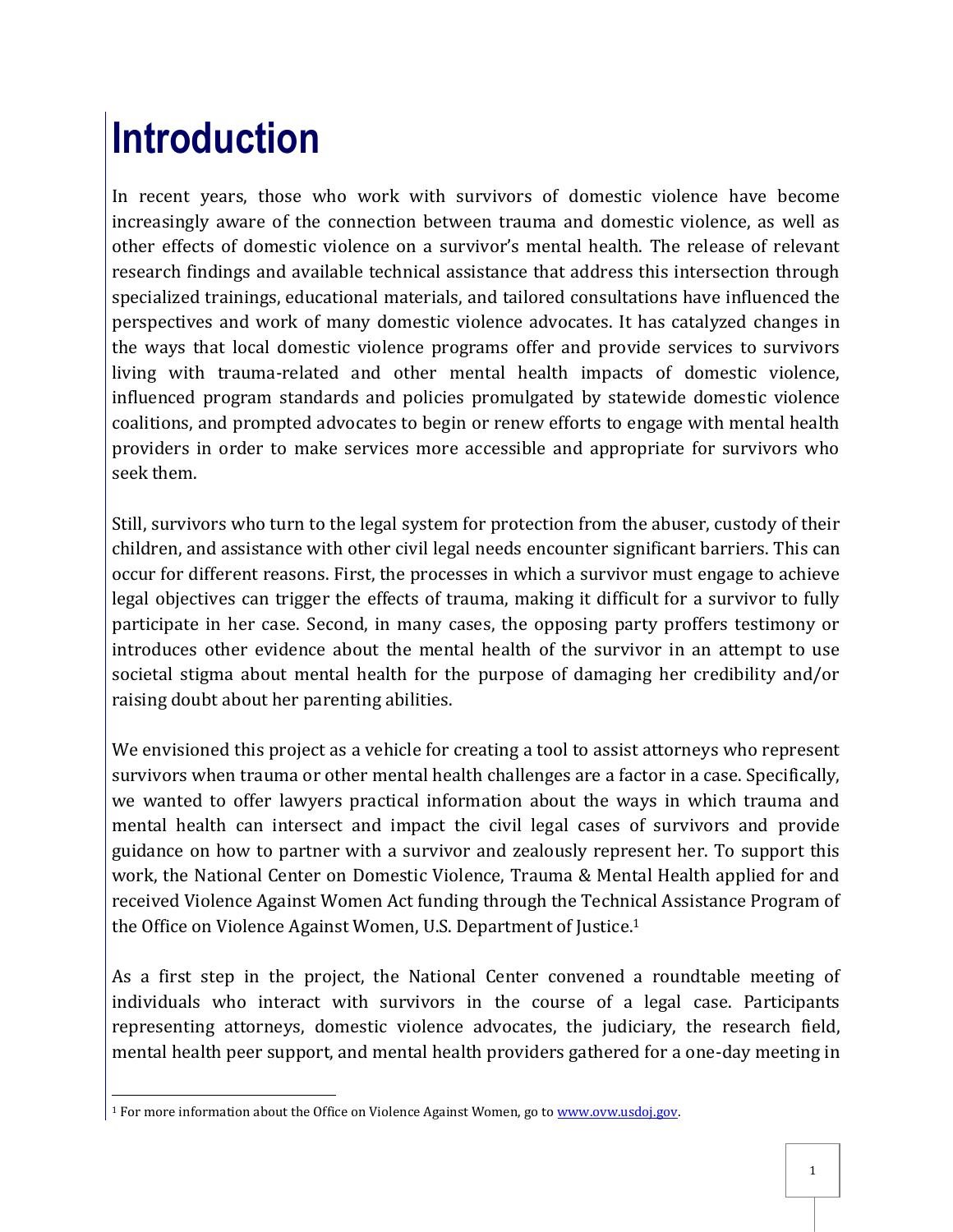Chicago to offer their perspectives on the barriers that survivors face when trauma or other mental health challenges affect a legal case, share their experiences and strategies, and provide input on the kinds of materials that might be useful to attorneys.

While the input offered by the roundtable participants was useful in formulating ideas and learning about strategies, it also highlighted the need to gather more specific information about the barriers that individual survivors are facing in the legal system with regard to trauma and other mental health challenges.2 To this end, we embarked upon the second phase of the project, in which we conducted telephone interviews with survivors for the purpose of learning about their experiences with the legal system when they were involved in a case in which trauma or other mental health challenges were a factor. We received the names and contact information for 50-75 women. We contacted and conducted a brief screening interview (either by phone or email, depending on the information that we received) with each person who expressed an interest in being interviewed. Of all of the women with whom we spoke or emailed, seven had the most relevant experience. Most of those whom we did not interview had not participated in a civil legal or criminal case against the abuser or had not done so within the last ten years. All of the survivors that we interviewed had been a party in a civil legal case against the abuser; all but one of these interviewees was also a victim in a criminal case against the abuser, and one was a survivor who was charged with a criminal offense against the abuser. During the interviews, which typically lasted two hours, we asked a variety of questions to capture information about survivors' perceptions of the strengths and weaknesses of the representatives of the various disciplines with whom they had interacted including community-based advocates, mental health providers, attorneys, custody evaluators, child protective services, judges, law enforcement, prosecutors, and victim-witness specialists. At the conclusion of the interview phase, we produced a summary of the interview findings, organized by discipline. We included a compilation of system gaps and needs, based on what we learned from the interviewees and the individuals who had participated in the roundtable meeting.

What we learned through these processes reaffirmed our belief that survivors encounter serious barriers when it comes to participating in legal cases and achieving the legal outcomes they desire, especially when trauma or other mental health challenges are a factor. In terms of attorneys, the survivors that we interviewed spoke about the positive attributes of the lawyers with whom they had worked – including their zealous advocacy, treating them as partners in the process, and their knowledge of domestic abuse. However, they also highlighted the ways in which attorneys fell short, including offering ineffective or harmful legal and strategic advice, failing to fight for the survivor, and exhibiting a lack of understanding about the intersection of trauma, mental health, and domestic violence. The

 $\overline{a}$ <sup>2</sup> While some of the meeting participants are survivors of domestic violence, none had been involved in a civil legal case against the abuser within the past ten years.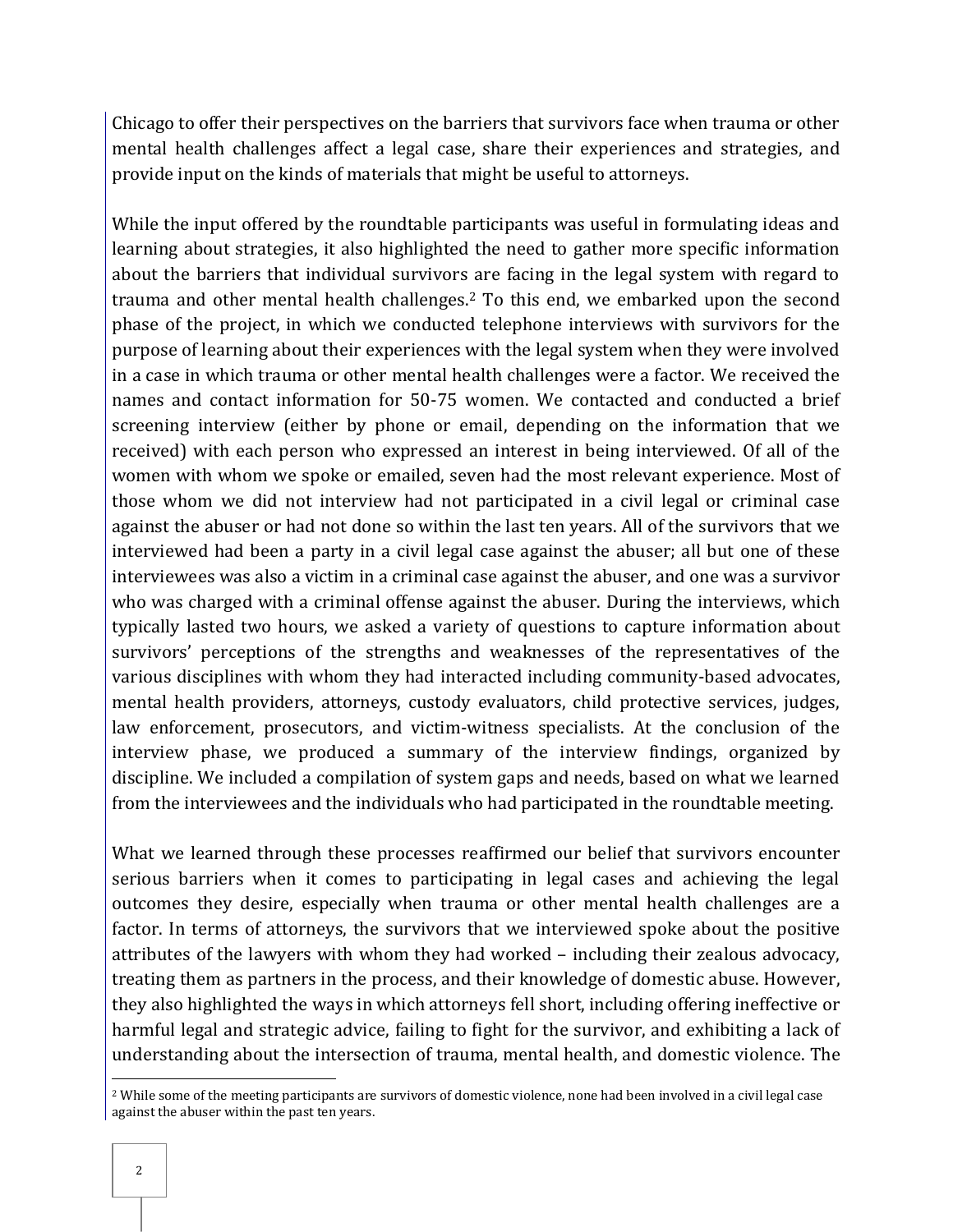survivors with whom we spoke also offered recommendations about what is needed for attorneys to better work with and represent survivors. Their suggestions included a need for more information about working with survivors who have experienced trauma and building the case in a way that does not allow the mental health challenges to overshadow the domestic violence that they have experienced. In particular, survivors felt it was important for attorneys to be able to show that trauma and other mental health challenges are often caused by the domestic violence itself and therefore should not operate to penalize survivors in their legal cases. Additionally, survivors indicated that attorneys should listen to survivors more, view and include them as partners in the legal process, and recognize and value their expertise.

This handbook was created for the overall purpose of providing guidance to attorneys so that they can help survivors achieve their civil legal objectives when trauma or other mental health challenges are a potential factor in a case. We do this in two ways. First, it is our intent to help attorneys identify when trauma may be an issue so that they can partner with the survivor to craft personal and legal strategies that help her to stay safe, avoid circumstances that can potentially trigger the effects of trauma, and develop plans for when triggers do arise. Second, we offer guidance on each step of a civil case related to the possibility of the opposing party or others raising issues about the mental health of the survivor. The handbook is intended to help attorneys anticipate with their clients the kinds of mental health-related case theories and evidence that the opposing party may attempt to procure and introduce, respond to such attempts, deal with custody evaluators, decide whether to negotiate or proceed to trial, choose and utilize experts, cross-examine the opposing party, and craft a closing argument.

The handbook features strategies that aim to keep trauma and other mental health challenges from becoming the central focus or even a consideration in the survivor's case, and guidance for limiting it when mental health evidence is introduced by the opposing party. We do not advocate for the anticipatory introduction of mental health records or other evidence related to the mental health of the survivor in an effort to defuse attempts by the opposing party to use mental health information against her. The authors understand, though, that some attorneys have had some success in doing so. The handbook is grounded in survivor-defined advocacy – an adaptation of the "women-defined advocacy" model that Jill Davies, Eleanor Lyon, and Diane Monti-Catania wrote about in their 1998 book, *Safety Planning with Battered Women: Complex Lives/Difficult Choices* (Sage Publications); we advocate partnering with survivors to plan for safety, assess risks, develop strategies, and plot the course of her case.

Finally, a note about language. In this handbook, "survivor" means an individual who has experienced domestic violence. We use this term interchangeably with "client." For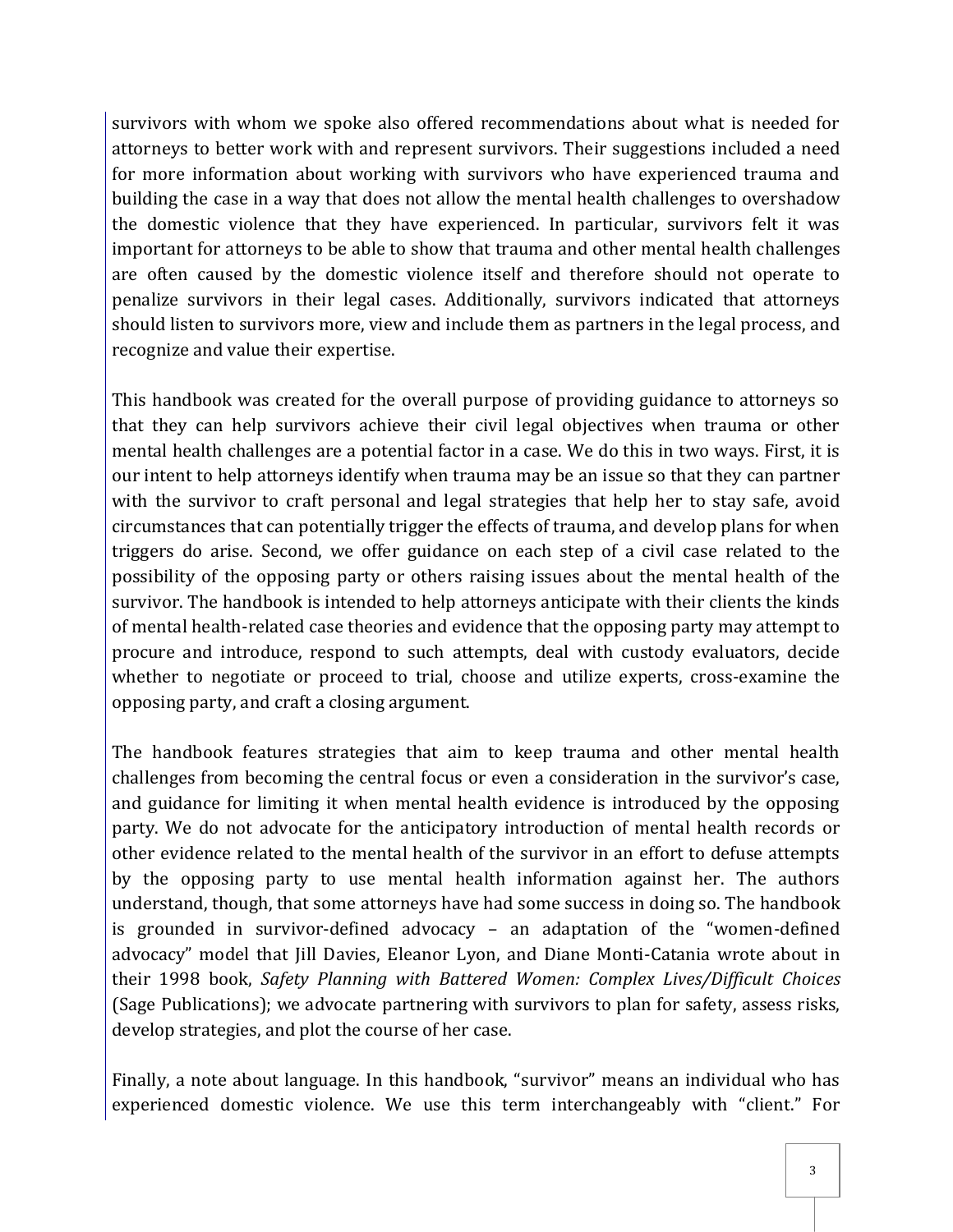purposes of brevity and simplicity, survivors/clients are referred to as female but we intend to be inclusive of both men and women. All abusers and opposing parties are referred to as male, but it is understood that there are also abusers who are women. We use the term "opposing party" to refer to an individual who perpetrated domestic violence upon the survivor and/or her children, and who is a party to a survivor's civil legal case.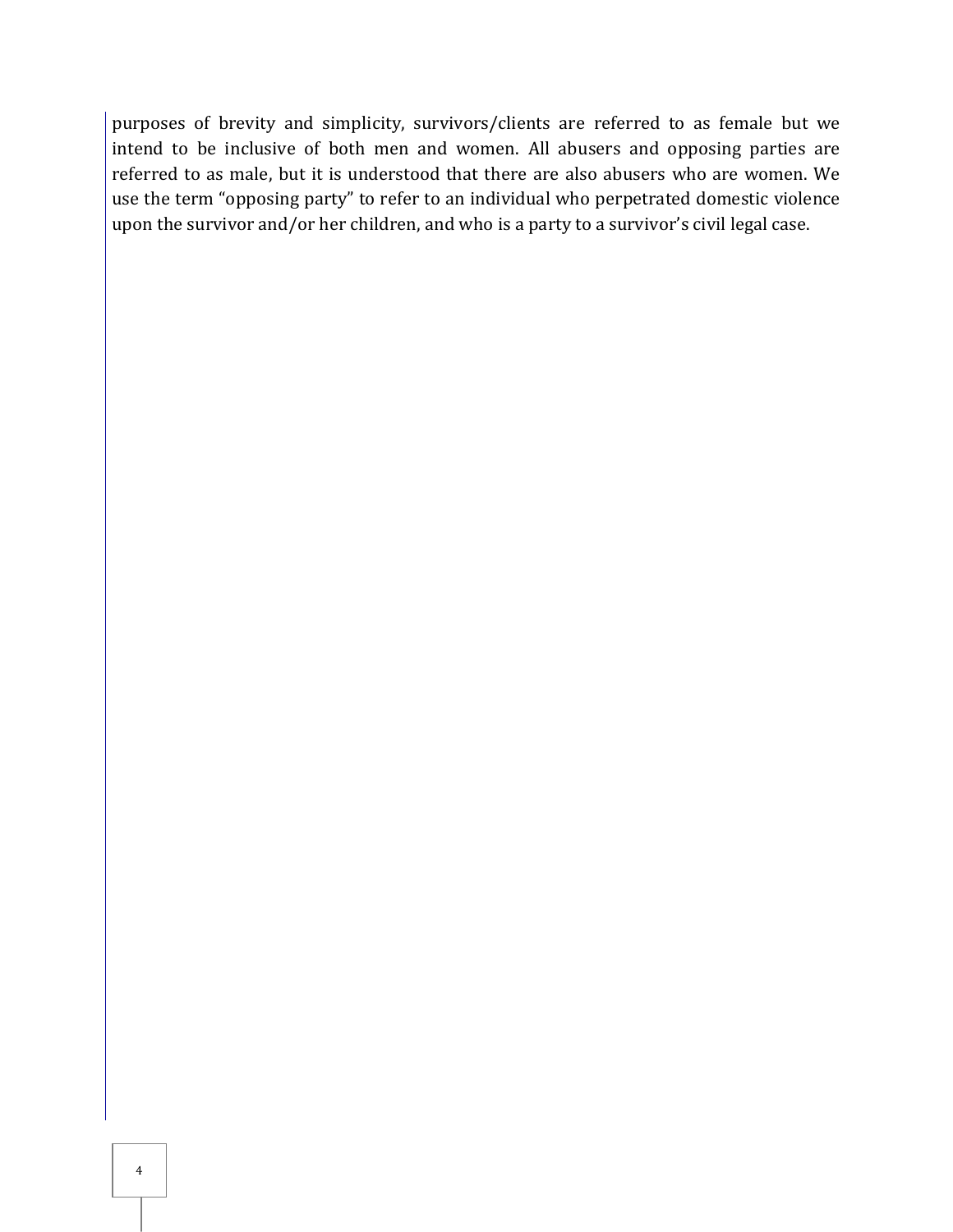## <span id="page-14-0"></span>**Section One: Interviewing**

## <span id="page-14-1"></span>**Do Not Exacerbate the Harm or Risks**

Lawyers working with survivors who are experiencing trauma and other mental healthrelated challenges should aim to ensure that their representation does not exacerbate the harm done to a client or create additional harms. Every domestic violence survivor faces risks. Some risks are batterer-generated; some risks are life-generated.3 Survivors who are experiencing trauma or other mental health challenges may face additional risks when they come in contact with systems and individuals who are ill equipped to address their particular mental health needs. Thus, attorneys must take steps to ensure that their relationship with the client does not exacerbate the risks or further harm the mental health of the survivor.

### <span id="page-14-2"></span>**Be Aware of the Signs of Trauma**

 $\overline{a}$ 

Lawyers working with survivors of domestic violence should be aware of signs of trauma and mental health challenges, such as:

- The client does not talk about her experience(s) in a linear manner. She may go off on tangents or her speech may not seem coherent.
- What would seem to be highly emotional facets of her experience are expressed with little emotion both in terms of facial expression and body language, and in terms of the tone of her voice (sometimes referred to as "flat affect"). She may be intellectually present but emotionally detached.
- The client develops a deep, blank stare or an absent look during meetings with her; this could be a sign that she is dissociating.
- The client is unable to remember key details of the abuse.

If you notice any of the above signs, you will want to take steps to avoid triggering feelings that are disruptive to your client as you work together on her case. While an attorney cannot ensure that an individual remains present and does not dissociate or otherwise disengage, there are steps you can take to remove as many barriers as possible to help your client be psychologically present for her own advocacy.

<sup>3</sup> See Jill Davies, Eleanor Lyon, and Diane Monti-Catania, *Safety Planning with Battered Women: Complex Lives/Difficult Choices* (Sage Publications 1998).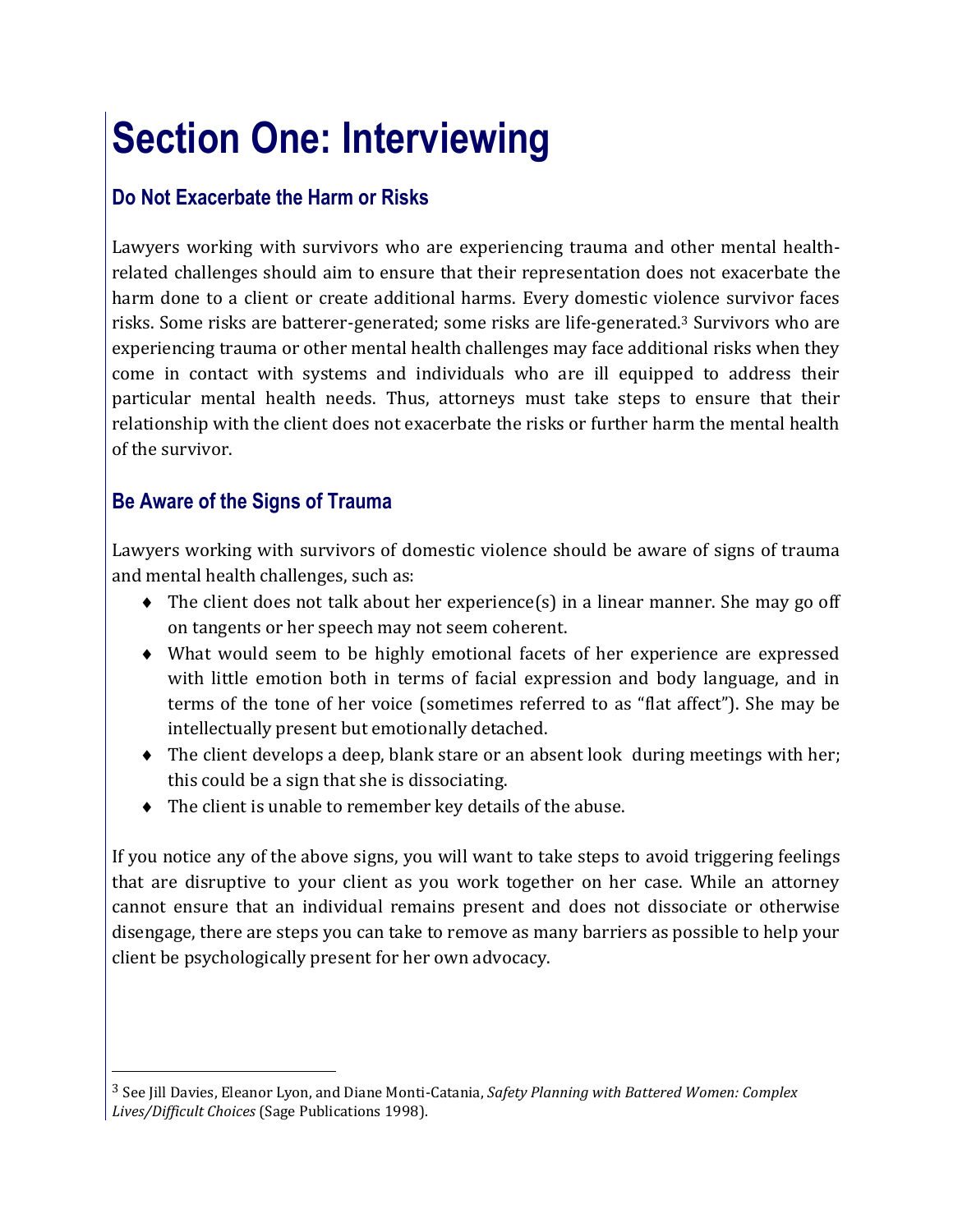## <span id="page-15-0"></span>**Survivor-Defined Representation When the Client is Living with Trauma-Related or Other Mental Health Conditions**

Survivor-defined advocacy requires that attorneys tailor their advocacy approach to meet the individualized needs of survivors. For survivors facing mental health challenges, this means that lawyers must:

- Gain an understanding of the ways in which *this client's* challenges impact her ability to engage in the advocacy process, and
- Tailor interviewing and counseling approaches to meet the needs of and maximize the self-determination of each individual client.

Survivors facing mental health challenges will often require more time and resourceintensive advocacy than other survivors. To use their time and resources wisely, lawyers must consider how to tailor their advocacy approach to be responsive to the issues and needs of survivors experiencing trauma related conditions and mental health concerns.

## <span id="page-15-1"></span>**Begin a Dialogue about the Survivor's Mental Health Needs**

The lawyer should begin a dialogue with the survivor about her mental health needs as it relates to the lawyer/client relationship. This type of conversation provides a space for the survivor to explain her circumstances and for both lawyer and survivor to develop strategies for accommodating those challenges in the course of their relationship.

Lawyers need not, and should not, try to gather the client's entire mental health history at this stage in the process. Rather, these preliminary conversations about the client's mental health should focus upon how any mental health challenges affect her functioning. To get this conversation going, lawyers might ask, "Is there anything that I should know to help us work better together?" Or, "How can I, as your lawyer, accommodate what you need in this process?" For example, if the lawyer's office creates too much sensory stimulation or causes sensory overload, your client might suggest meeting somewhere else. If she has difficulty focusing for long periods of time, the attorney might suggest taking several breaks or scheduling shorter appointments.

It is best practice for lawyers working with survivors to take the time necessary to build relationships and trust with their clients. Trust is key to developing the type of lawyerclient relationship required for effective representation. There are times, however, when lawyers have a limited amount of time or are meeting clients just before a hearing. In these situations, you need to gather as much information as possible, as quickly as possible, in preparation for your case. It is important to know that, when working under such tight deadlines, your client may not feel comfortable enough yet to disclose details about trauma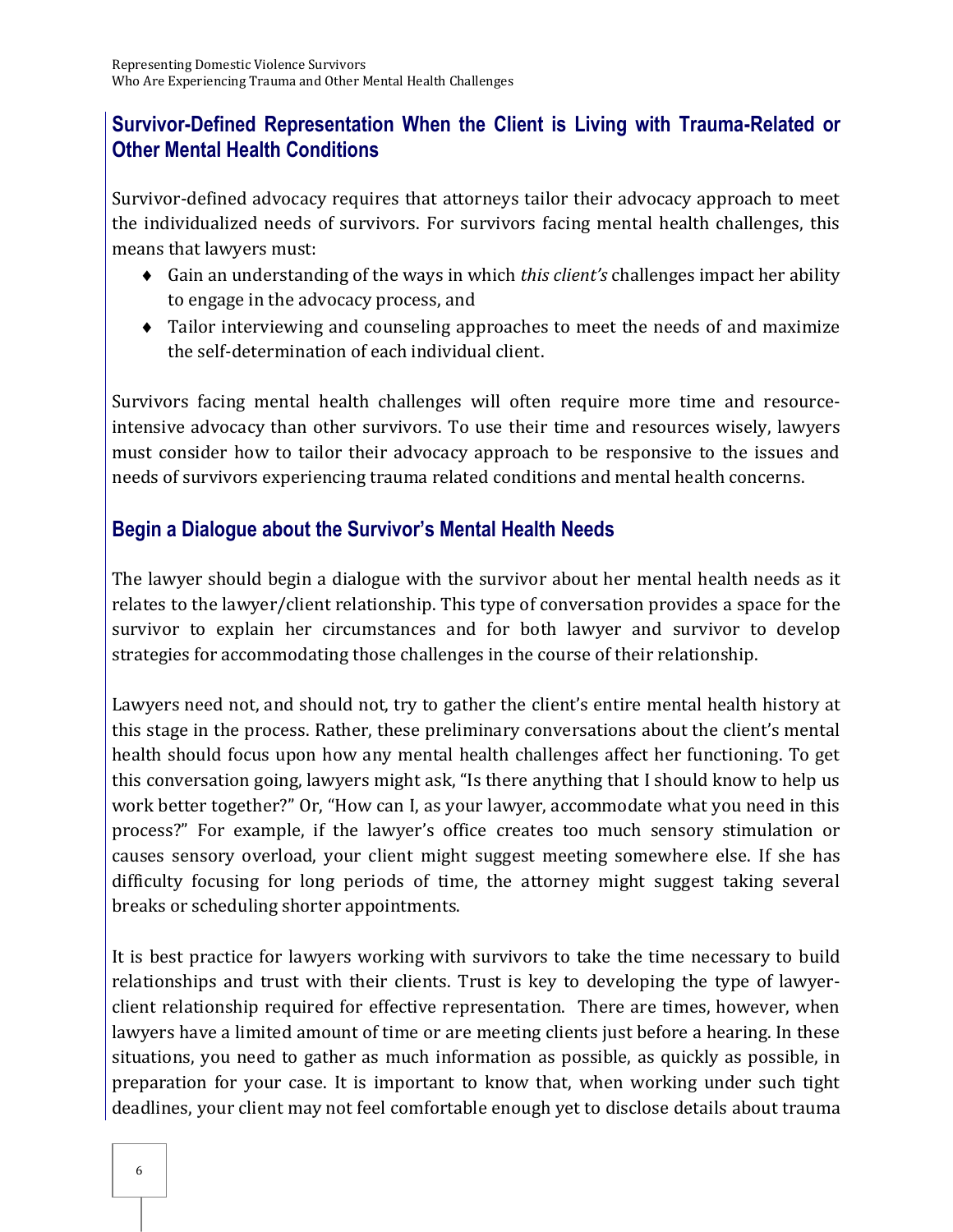and mental health conditions. In those situations, you are not likely to get complete and accurate information about this from your client. Under such circumstances, you may want to partner with an advocate who has been working with the survivor to assist in gathering this information and to provide you with the context necessary to understand and advocate for the comprehensive and individual needs of the survivor.

## <span id="page-16-0"></span>**Techniques for Building Trust and Ensuring Informed Consent with Survivors Who Experience Trauma and/or Mental Health Symptoms**

Survivor-centered interviewing skills are critical to providing comprehensive, individualized advocacy to survivors of domestic violence, whether or not a survivor has experienced trauma or mental health concerns. First, by offering a survivor the space to tell her own story, from her own perspective, an attorney can begin to lay the foundation for building trust. Second, when an attorney actively listens to a survivor's story, she gains a more comprehensive, contextual understanding of the survivor's needs. This rich understanding, when combined with a working relationship based on trust and respect for survivor agency, forms the basis of an effective survivor-attorney partnership that can work toward the expressed goals and objectives of the survivor.

Oftentimes in the lives of survivors, people were abusive or let them down, service providers responded ineffectively to them, and/or systems ignored or added to their pain. Each survivor has a unique perspective of these realities and lives with the effects of these negative experiences. A survivor's cultural background will also impact the way in which she perceives her prior experiences.

Many survivors who have experienced violence from an intimate partner and/or have trauma related concerns are often likely to accommodate what they think you want. This can play out in different ways. A client may ask you directly, "What do you think I should do?" Or, a client may intuitively pick up from your discussion with her what she believes you want her to do. You may think the survivor is making an informed decision when in fact she is trying to do what she thinks you want.

To overcome the distrust that survivors who are dealing with trauma-related or other mental health symptoms experience, lawyers must take steps to nurture a respectful working relationship with them. Lawyers should:

- Develop a basic understanding of trauma-related and mental health conditions that survivors may experience;
- Be skilled in listening and asking questions to understand a survivor's perspective and needs; and
- Know how to decide what information and options to offer to meet those needs.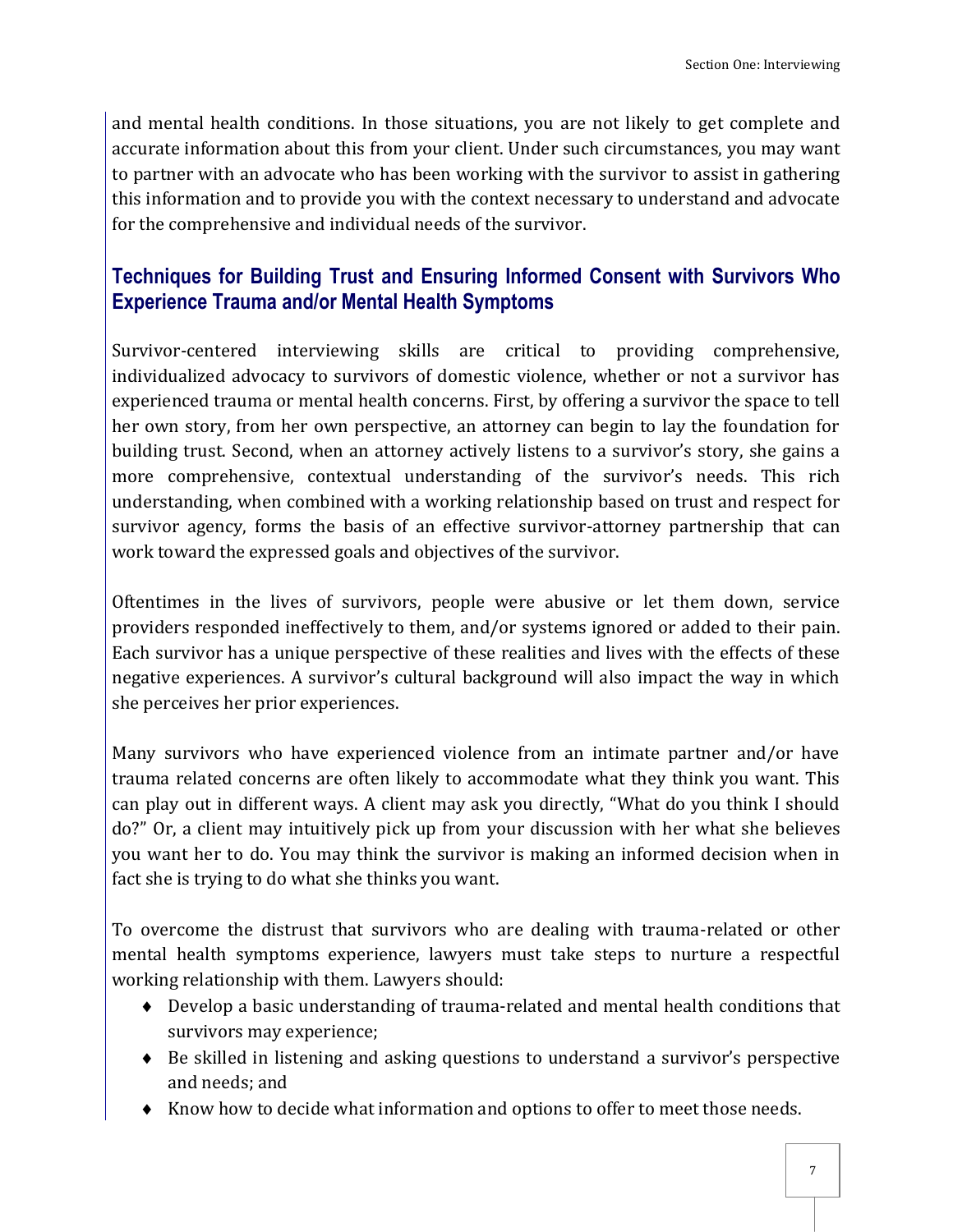It is within the context of a respectful relationship that lawyers can provide opportunities for survivors experiencing trauma and mental health challenges to access the resources they need and to exercise more control over their own lives.

Jill Davies has crafted a list of the ways in which advocates can offer concrete assistance to survivors who have experienced trauma resulting from multiple victimizations. Attorneys for survivors who are dealing with mental health challenges can assist clients by:

- Recognizing that survivors may be unable to access all of the details;
- Providing options and the time and space for survivors to make fully-informed decisions;
- Validating the survivor's feelings throughout the process;
- Being responsive to a survivor's requests for information and support, even if she asks for the same information several times;
- Partnering with survivors to identify alternative coping strategies, when they are engaging in self-harming behaviors;
- Finding supports for developing alternative or additional coping strategies;
- Connecting survivors who are experiencing a mental health crisis with a trusted mental health referral/resource; and
- Offering support to survivors who are using alcohol and/or drugs by safety planning and strategizing to the greatest extent possible at the time (including assessing risks and developing strategies that mitigate the risks posed by alcohol and drug use) and encouraging them to contact you again.<sup>4</sup>

 $\overline{a}$ <sup>4</sup> Adapted from Jill Davies, Helping Sexual Assault Survivors with Multiple Victimizations and Needs, A Guide for Agencies Serving Sexual Assault Survivors (July 2007).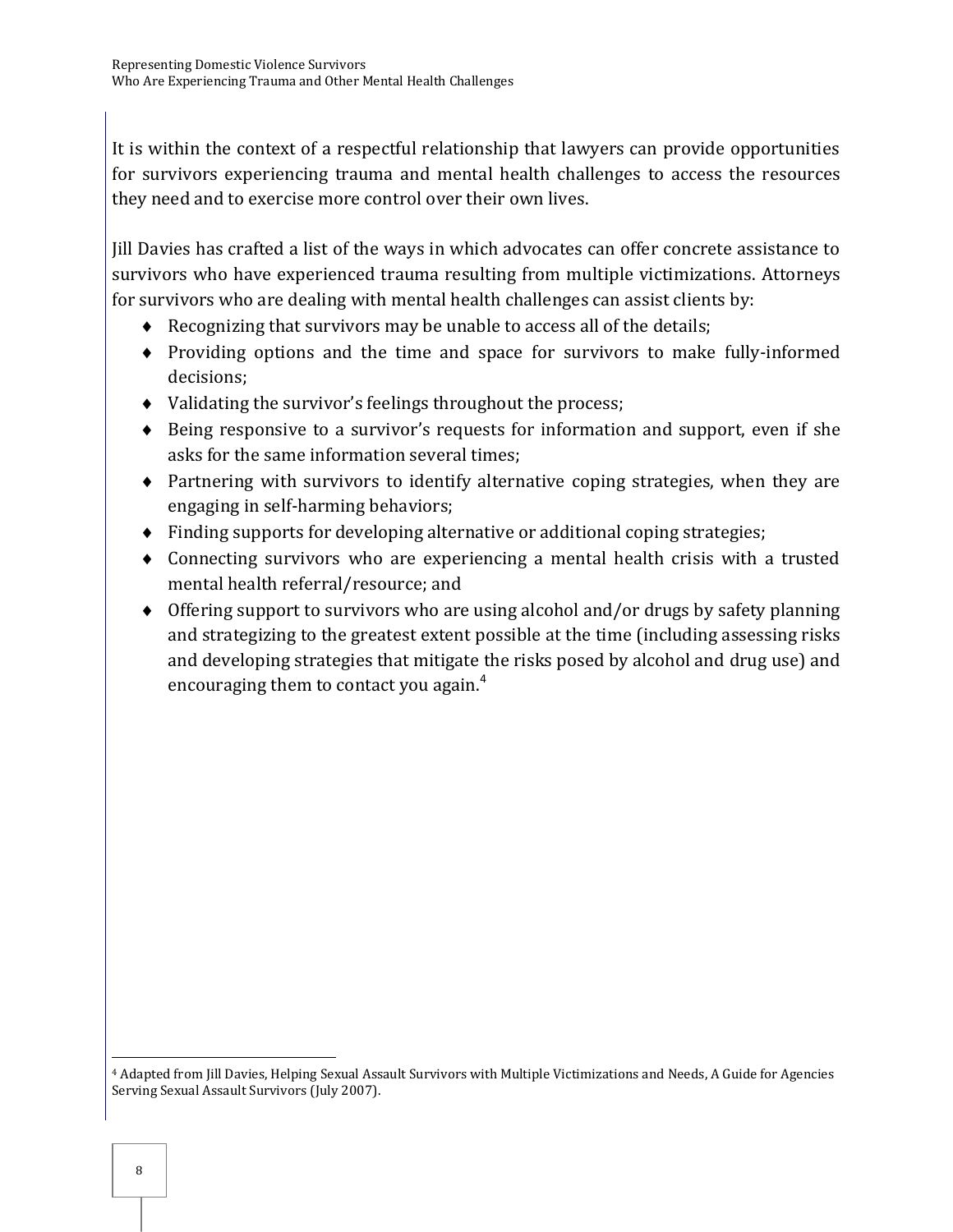## <span id="page-18-0"></span>**Section Two: Client Counseling**

Survivor-centered advocacy is based upon a partnership between the attorney and the survivor. The partnership draws upon the experience and knowledge of the survivor and the skills and resources of the attorney. The goal is to combine the expertise of both survivor and attorney to devise strategies that address the particular and comprehensive needs of the individual survivor. This partnership can proceed in three steps: (1) analyzing the risks, (2) reviewing previous/current safety plans, and (3) devising legal strategies.<sup>5</sup>

## <span id="page-18-1"></span>**Work With The Survivor To Gain An Understanding Of Batterer-Generated And Life-Generated Risks.**

Lawyers cannot begin to devise legal strategies for an individual client without gaining an understanding of the batterer-generated and life-generated risks she faces.

Trauma-informed legal advocacy takes time, but in the long run, it leads to more efficient, more effective legal advocacy for survivors. Here are some pointers for gathering the critical context:

- Be sure to schedule adequate client meeting time for you to gather this critical context.
- Give the client space to tell her story, so that she can identify her concerns as she prioritizes them.
- Use open-ended questions to facilitate information sharing.
- Listen more than you talk.

It is common for an abuser to attempt to use information about the mental health of a survivor to further the abuse and to gain advantage in a legal case. Develop an understanding of the ways in which the battering partner has used the survivor's mental health history in the past to further his power and control.<sup>6</sup> Examples might include a batterer:

- Using a psychiatric diagnosis to silence his partner (e.g., "Who will believe a woman who is bipolar?").
- Threatening to sue for custody of the children and use her mental health history against her during the custody proceedings.

 5 Jill Davies, An Approach to Legal Advocacy with Individual Battered Women (2003).

<sup>&</sup>lt;sup>6</sup> See Mary Malefyt Seighman & Erika Sussman, Interviews with Survivors of Domestic Violence Who Have Experienced Trauma or Mental Health: Reflections on Their Experiences in the Justice System: Summary and Recommendations (2010).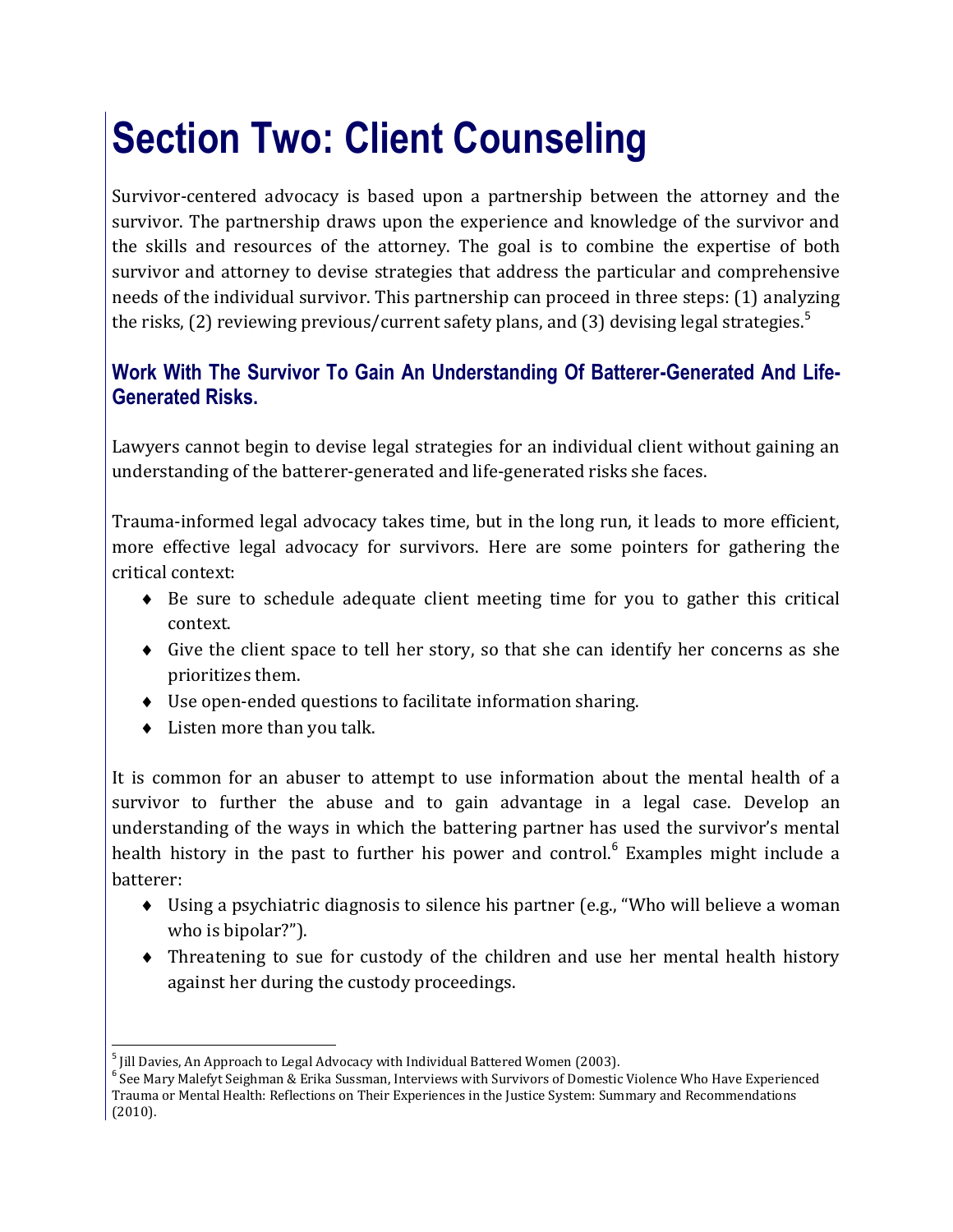Using a survivor's mental health history to convince systems (e.g., law enforcement, courts) that the survivor is not credible, that she is not a fit parent, that she needs to be institutionalized, etc.

Engage the client in analyzing the batterer-generated mental health risks that she faces now and in the future. Analysis of mental health risks may be complex. For example: a survivor who has suffered depression and anxiety as a result of her partner's abuse may suffer additional risks if her partner continues to abuse her upon her departure.

Battered women who lived with mental health conditions before they were with their partner may find that they have limited options available to them. For example: a survivor may face a greater risk of losing custody of her children, and she may be more vulnerable to future physical attack.

## <span id="page-19-0"></span>**Partner With The Survivor To Devise Legal Options That Fit Within The Broader Context Of The Survivor's Safety Plan (Including Both Short And Long Term Goals)**

The process of legal strategizing with survivors must take place within the broader context of safety planning. That context is what makes legal advocacy on behalf of survivors challenging; this is certainly true for survivors who are experiencing trauma-related and/or other mental health concerns.

## <span id="page-19-1"></span>**Functionality and the Americans with Disabilities Act**

Trauma-informed legal advocacy for domestic violence survivors requires that the lawyer work with the survivor to ensure that she can participate in the process fully. The Americans with Disabilities Act (ADA) is a critical piece of federal legislation that can assist survivors in accessing full participation.<sup>7</sup>

The ADA entitles individuals to protections stemming from their disabilities—related both to one's physical health as well as mental health. $^8$  Lawyers should think with their clients about how the ADA can assist a survivor in the course of the legal advocacy process. Clearly, just because an accommodation is available does not mean that a client will want to avail herself of the accommodation. Therefore, the lawyer and client must dialogue about

 $\overline{a}$ 7 Americans with Disabilities Act (ADA) of 1990, 42 U.S.C. §§12101 *et seq.* (1990).

<sup>8</sup> Under the ADA, an individual with a "disability" is a person who has a physical *or mental* impairment that substantially limits a major life activity, has a record of such an impairment, or is regarded as having such an impairment. Under Title II of the Act, no qualified individual with a disability shall be unreasonably discriminated against, or excluded from participation in or benefits of the services, programs, or activities of state and local government, including the judicial branch.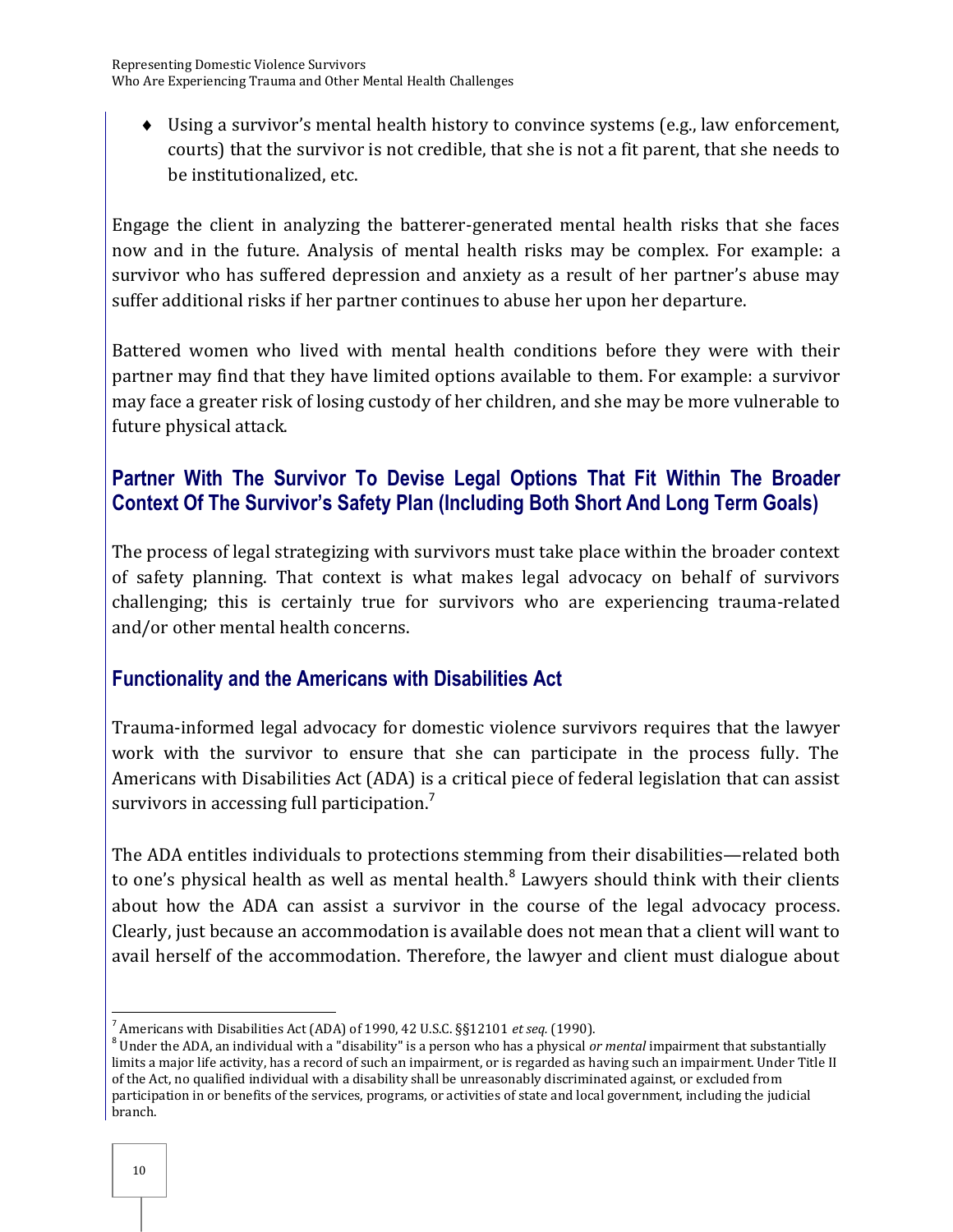the challenges she anticipates during the course of advocacy and in the courtroom and consider the risks and benefits of requesting particular accommodations.

#### **Exploring Legal Options**

Jill Davies suggests the following process to engage survivors in exploring the legal options that a survivor may have available.\* Attorneys who have more recently begun working with survivors of domestic violence may especially wish to review this list.

*Options*—Consider the various legal remedies that are available to address the survivor's circumstances. For example: civil protection order, custody order, criminal charges, public benefits, VAWA self-petition, etc.

*Requirements -* Examine whether the survivor meets the legal requirements for the remedy. Who is eligible? What does the person need to prove to be eligible?

*Legal Process -* Know the legal process required to access the option. Which court? What forms are required? When is the court open? Are there unique requirements established by local court or judge?

*Additional Considerations—*Know about other considerations. Will the legal option enhance her safety and that of her children? Could seeking this legal option make things worse for her? Does she have control over whether to initiate the court case or is the case in the hands of someone else (i.e., a prosecutor)?

Examine each of the above steps in partnership with the survivor. The answers to many of the questions will have a direct impact upon the survivor's life and her safety plan. She will need to know about the specific practical realities so that both she and you can: identify the barriers, craft solutions that address the barriers, and determine whether the remedies can address and meet her individual risks and needs.

\*Jill Davies, An Approach to Legal Advocacy with Individual Battered Women (2003).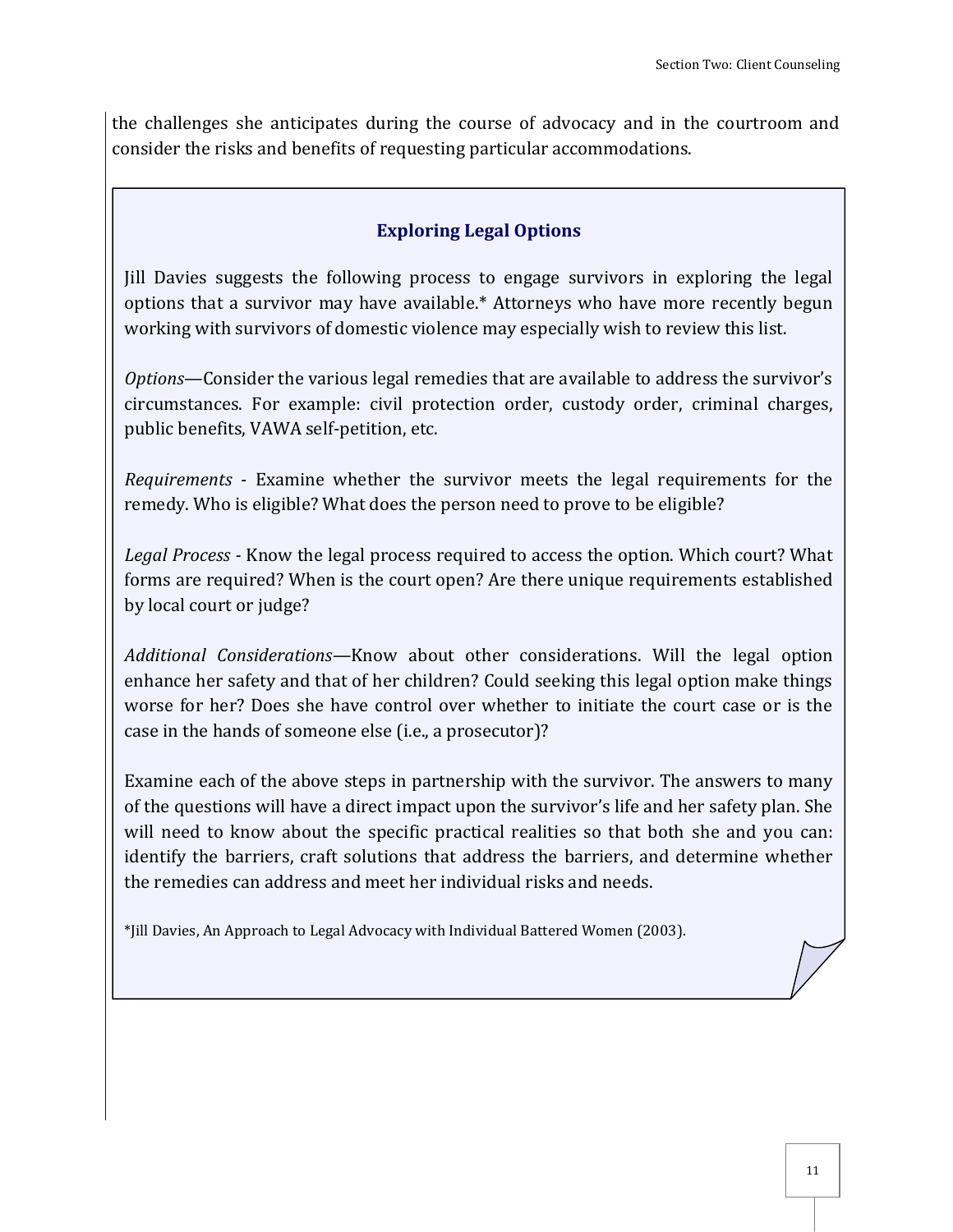#### *Examining Accommodation Strategies*

Engage in a nuanced conversation with your client about how her ability to function will come into play during a courtroom proceeding. The key question is: *does your client feel that she can participate in the litigation process?* 

The answer to this question will depend greatly upon the challenges that your client anticipates and the types of accommodation strategies you and she develop together to address those challenges. The following are some ideas to consider:

- Practice direct and cross-examination of your client to help her feel more comfortable with the process.
- Bring a support person to the hearing or trial (family member, friend, therapist, advocate, etc.).
- If your client begins to dissociate or to look like she's shutting down, request a recess from the court.
- If you do take a recess, work with your client to explain what happened and reorient her to where she is.
- If your client is unable to recover that day, connect her with a mental health practitioner who can help her to re-enter the courtroom space with less trauma and equip her with strategies to help her get through her testimony and fully participate in the process to the best of her ability.

#### *Attorney Self-Assessment*

All lawyers doing this work should partake in an honest self-assessment to determine whether they are prepared and able to address the particular needs of a survivor facing trauma and mental health challenges. It may be helpful to ask yourself the following questions:

- Do I have the desire, patience, temperament needed to advocate for survivors who are struggling with trauma and mental health challenges?
- Do I have the skills needed to support survivors when they find themselves triggered by the legal advocacy process?
- If I don't personally possess all of those skills, who can I collaborate with to ensure that my client is getting the accommodations and support that she needs to fully participate in the process?

#### *When Your Client is Unable to Testify*

Under some circumstances, courts may consider a person to be "unable to testify" under the rules of evidence, and therefore entitled to an out-of-court deposition. Such a deposition allows a witness to contribute her testimony while avoiding the trauma of testifying in the courtroom. It is generally permissible provided the testimony meets the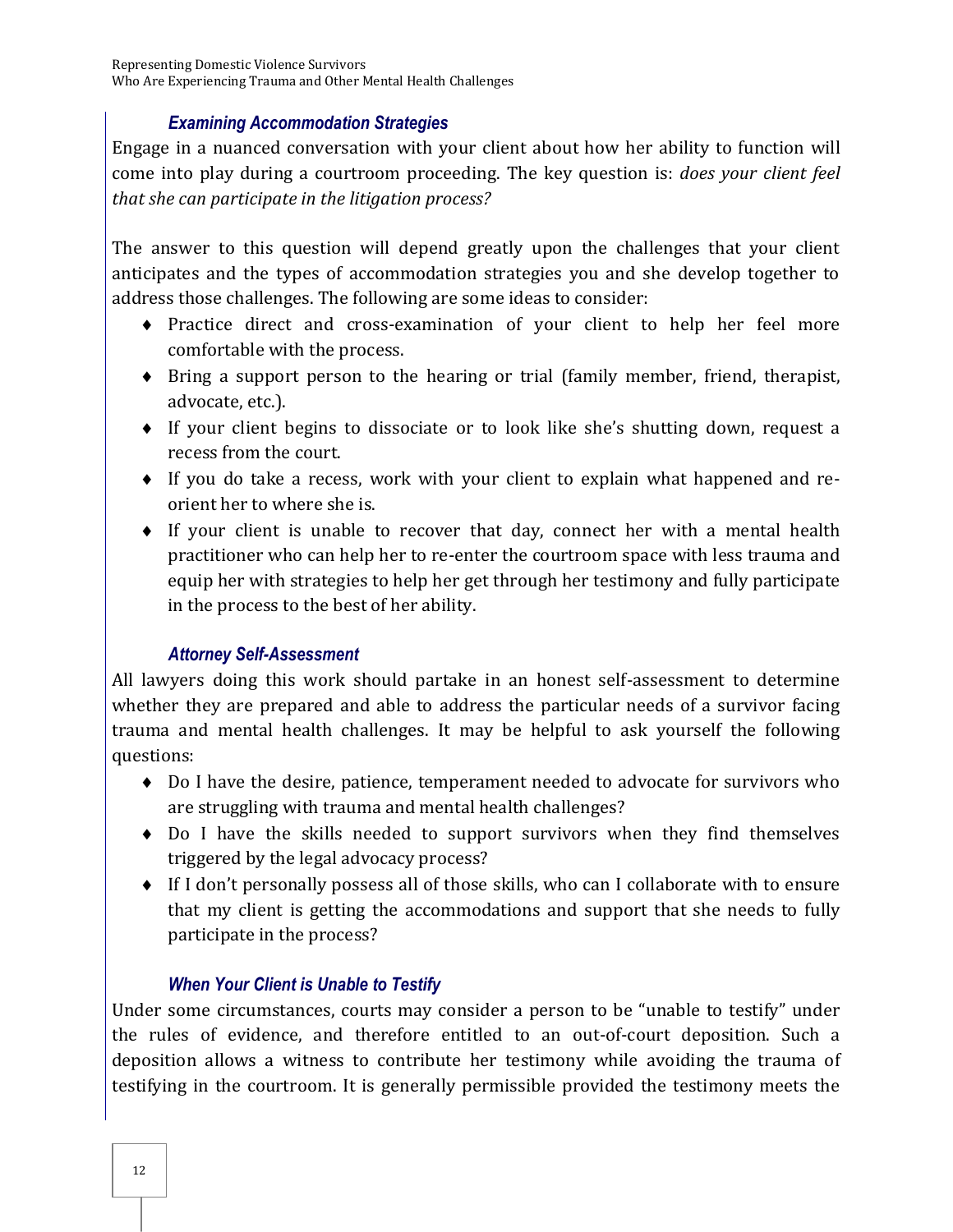other applicable rules of evidence. Some state courts (e.g., Ohio and Rhode Island) have developed special provisions that allow for out-of-court testimony by victims of sex crimes, abuse, and neglect who live with mental disabilities, thereby helping them to avoid retraumatization in the courtroom.

#### *Assessing the Risks and Benefits of Accommodations*

Lawyers will want to discuss with survivors the pros and cons of requesting accommodations. At the very least, a request for accommodations requires that the litigant disclose her disability.

*Pros of Requesting Accommodations:* 

- If your client anticipates that mental health will be raised during the course of the trial, disclosure may carry little risk.
- $\triangle$  Accommodations may help your client to participate more fully in the proceedings by reducing the potential negative impacts of participation (e.g., triggering of the effects of trauma).

*Cons:* 

- If mental health is unlikely to be raised otherwise, the risk of stigma or unwarranted prejudice may be greater.
- Disclosure may result in mental health or trauma being raised as a substantive issue by the opposing party.
- $\bullet$  In a custody case, this additional attention drawn to the mental health of your client may influence the weight given to this factor in the best interest consideration.

The calculus has real implications for your client and the way that she will experience the legal process. Therefore, she must be involved in analyzing and ultimately making this important decision.

## <span id="page-22-0"></span>**Collaborating with Trauma- And Domestic Violence-Informed Mental Health Professionals to Address The Survivor's Range Of Legal And Mental Health Needs**

Even the most seasoned domestic violence lawyers cannot know all there is to know about mental health issues facing survivors. Nor can attorneys take on the role of mental health professionals. For these reasons, it is critical to develop relationships with qualified mental health providers. Note that it will be important, prior to taking on any one case, to identify individual mental health practitioners who understand the political and individual context of coercive control and have expertise in trauma-related mental health conditions. During the course of your representation, you may consult with this mental health provider in crafting safety plans, in identifying remedies, and, when needed, to serve as an expert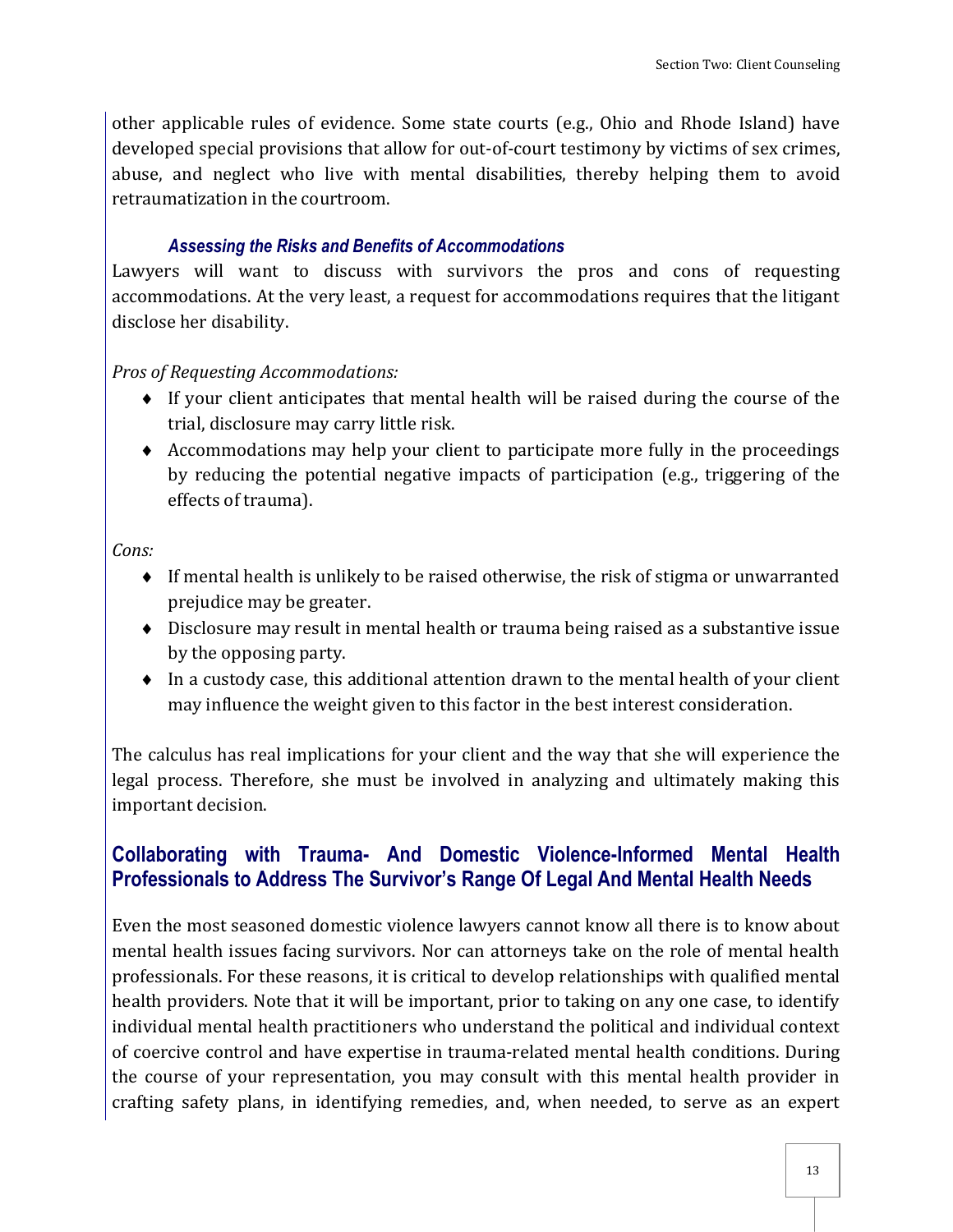witness. As with all collaborations that an advocate builds, you must obtain the informed consent of the survivor prior to sharing any information with the mental health provider. Be sure to be specific with your client about the scope, content, and time frame of the consent she is providing.

## <span id="page-23-0"></span>**Encouraging Survivor-Driven Decision-Making**

Many survivors who have experienced violence from an intimate partner and/or have trauma related concerns are often likely to accommodate what they think their attorneys want. As the attorney of a survivor living with trauma, you may experience this in several ways. Your client may ask you directly, "What do you think I should do?" or, from your conversation, she may intuitively pick-up on what she *thinks* that you want her to do.

As a result, you may think the survivor is making a decision for herself, when in fact she is trying to do what she thinks you want her to do. This is a problem that many lawyers (and other "helping professionals") face. We are often asked what we think the client should do. We believe it is our job to answer this question. However, it is critical that we resist the temptation to tell our clients what to do. Knowing the law is not enough. You do not know the survivor's life circumstances well enough to make this judgment. Even you did, it is the survivor who will have to live with the consequences of the decision. Lacking such context, you may suggest something that is not safe for the survivor. Or the survivor may not be able, for other reasons, to take the steps that you are recommending; she may then lose trust in you. Indeed, she may stop working with you altogether, without explanation.

*In any of these situations: If a survivor is trying to accommodate what you have suggested without thinking through how it impacts her own circumstances, then she is not determining the course of her legal advocacy.* 

To avoid this, and to promote her active decision-making, you might try the following:

- Do not present legal options until you have had time to gather a contextual understanding of your client's life circumstances and the abuse she has experienced.
- Make sure that you thoroughly discuss the choices. Do not move forward based upon a simple yes or a nod.
- When you present an option, engage your client in analyzing both the risks and the benefits, based on her individual life circumstances, as she anticipates them. You might ask:
	- $\cdot$  If you were to do X, what about it might cause you to worry? What negative consequences can you foresee? What are the possible benefits?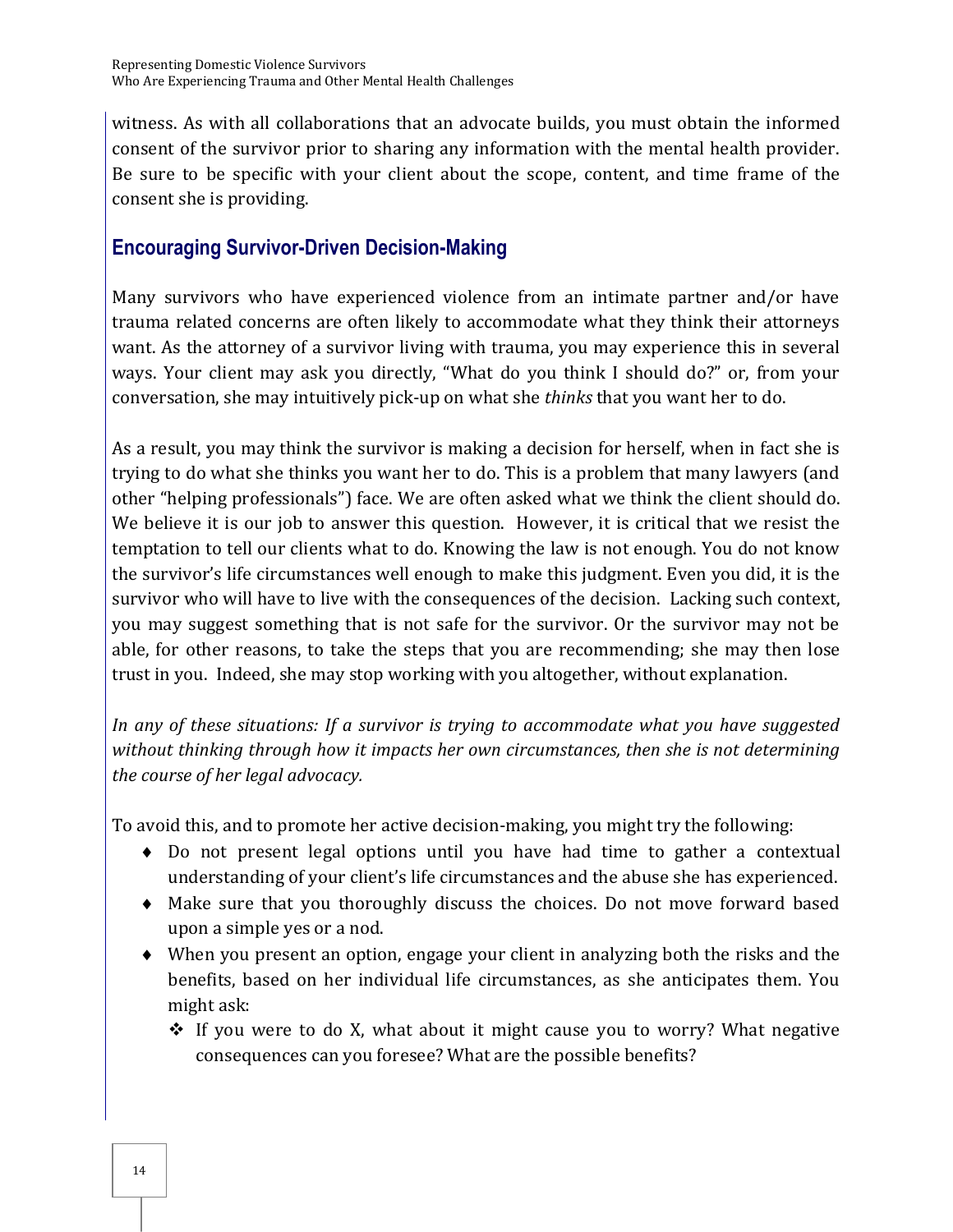- Once you have identified specific risks related to particular legal strategies, work closely with the survivor to create options that mitigate the risks she has identified. Then, engage her in considering the risks and benefits of those solutions.
- Give the survivor time outside of your meeting to make decisions, so that she can consider the options with the support of her family, friends, or an advocate.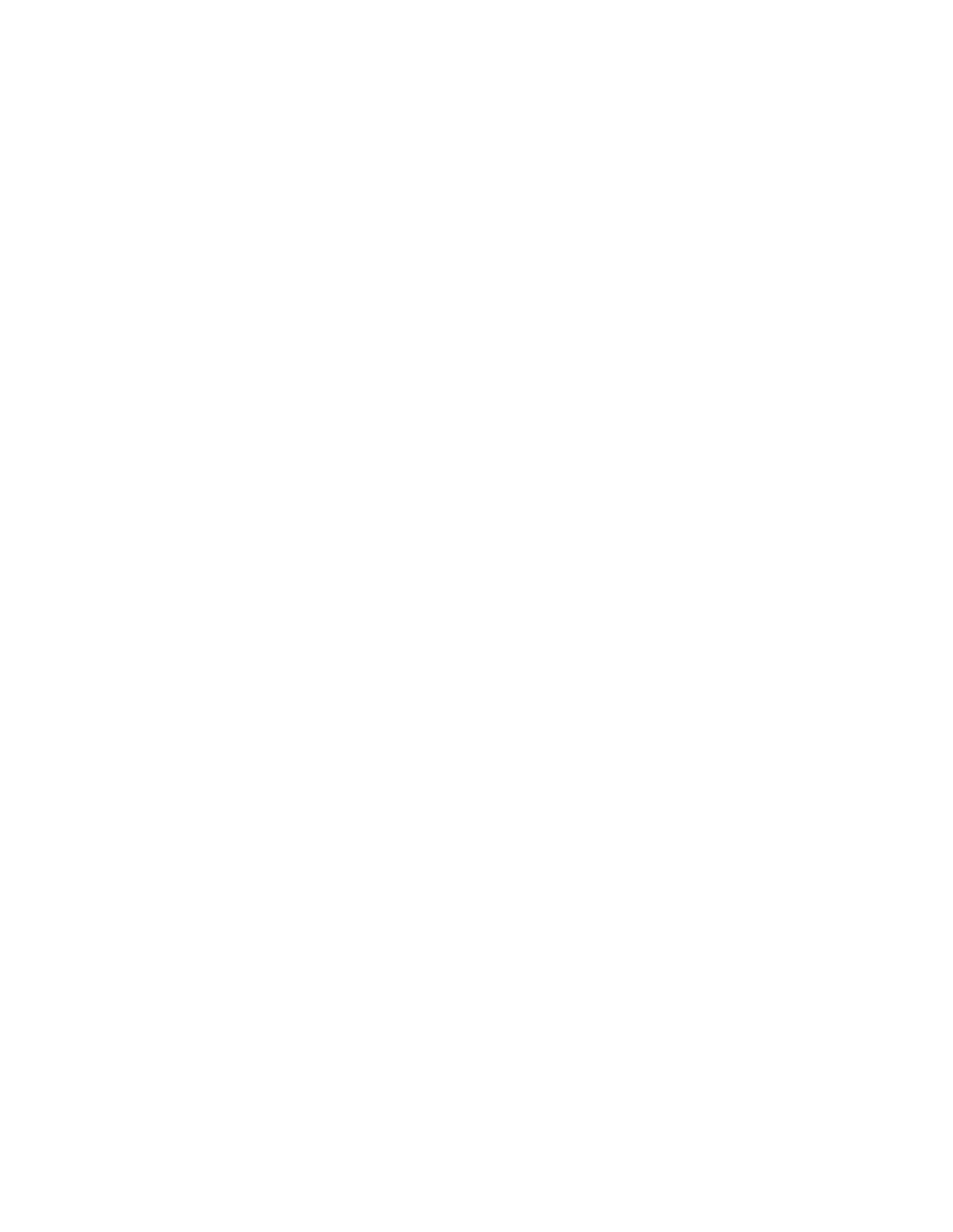## <span id="page-26-0"></span>**Section Three: Discovery and Evidence**

This section discusses important considerations related to mental health records and testimony on civil legal cases involving issues of domestic violence. It examines the implications of mental health treatment, the importance of conducting a risk assessment with your client about the disclosure of mental health information, and the development of strategies to respond to attempts by the opposing party to obtain and introduce mental health information about a client. Attorneys should consider the factors and strategies discussed below in light of the survivor's expressed needs and desired outcomes, the facts and circumstances of the case, and the culture of the court. The use of experts is covered in Section 6: Selecting and Preparing Expert Witnesses.

### <span id="page-26-1"></span>**Consider the Implications of Mental Health Treatment on a Case**

During your initial interview(s) with your client, you likely learned whether she has sought or is currently seeking treatment from a mental health care provider. The opposing party may try to seek release of information related to mental health treatment to impeach her credibility, and to demonstrate that she is emotionally or mentally unstable and therefore an unfit parent. Societal stigma related to mental health diagnoses and symptoms can carry significant weight in a case. Mental health may also be considered as a factor in the determination of the best interest of a child as part of a custody case.<sup>9</sup> If your client has ever received mental health services, you will need to work closely with her to consider the implications of the release of her mental health-related information and develop strategies to combat attempts by the opposing party to use it to damage your client's case.

In order to do this in a manner that continues to build trust and further solidify the partnership you are creating with your client, you will have to initiate and proceed with this conversation in a delicate manner. Remember that the stigma and shame of mental health-related conditions are often internalized. In your discussions about these issues, try to avoid feeding into that shame and stigma.

For example, you could say, "*I understand that you have been proactive in taking care of yourself and making sure you can be an even better parent for your child(ren). I admire your fortitude and courage in doing this work on your mental health concerns. Unfortunately, the other side may try to use your efforts to show that there is something wrong with you and that you are an unfit mother. So, let's talk about how we might address that possibility. First, do they know about your mental health concerns and your efforts to address them? Second,* 

 $\overline{a}$ <sup>9</sup> Consult your state's family code for the factors that a court may consider in making custody decisions, and the weight given to particular items.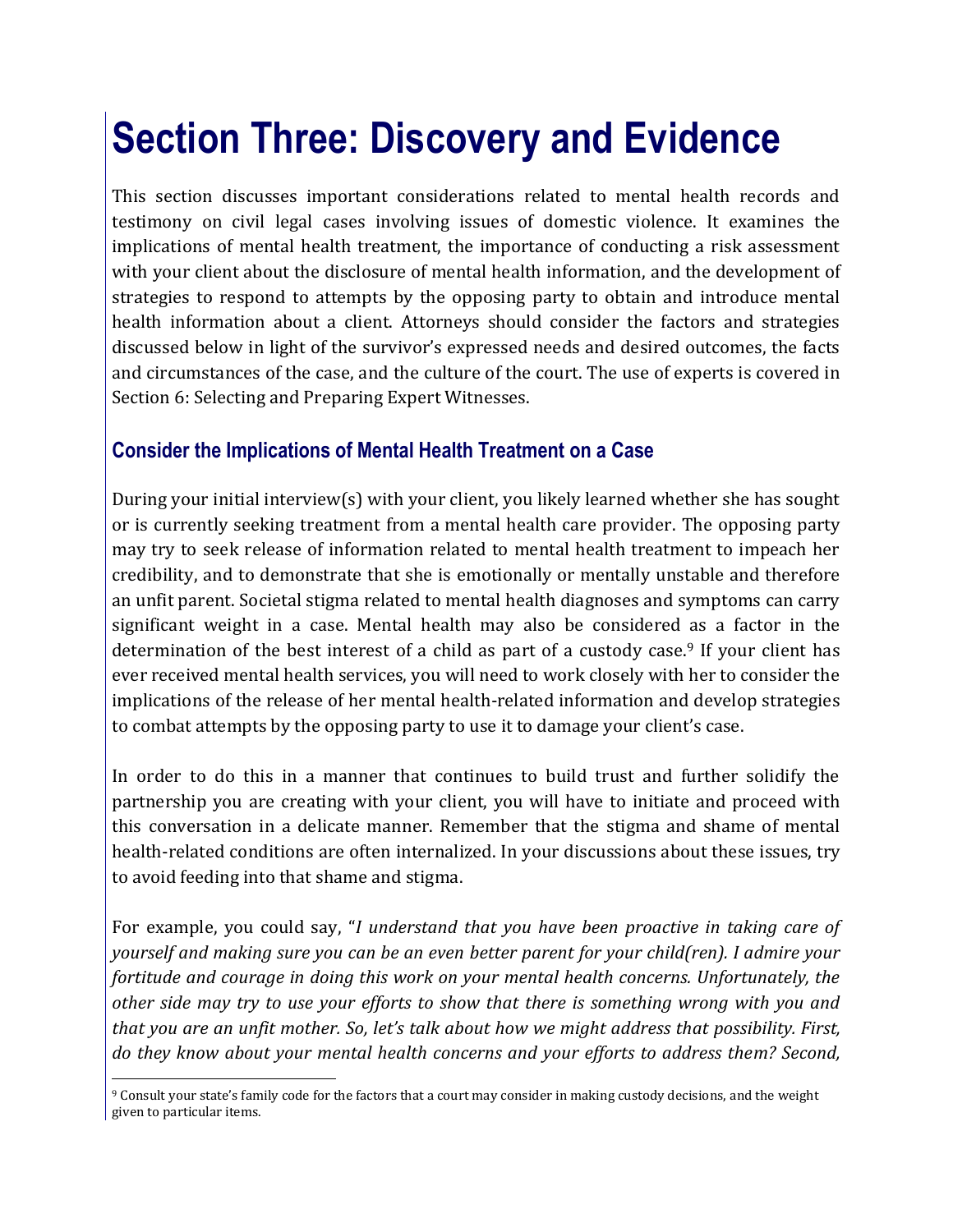*how do you feel about bringing it up before they do? Third, can we involve your therapist in our case as a witness on your behalf?* 

Taking this strength-based approach will help your client to see her efforts in a positive manner. If you continue to talk about it with her in this way you will reinforce what her therapist has likely also brought to her attention: that her foresight in dealing with these concerns is very positive and will help her to be the best parent she can be. Doing this will help her to respond better to the opposing party's efforts to attack her with information about her mental health challenges or treatment that she has sought.

## <span id="page-27-0"></span>**Conduct a Risk Analysis with Your Client About Disclosure of Mental Health Information**

If you or your client believe that your client's mental health will be a factor that will affect the case outcome, you will need to conduct a risk analysis related to mental health-related evidence.

A risk analysis considers:

- What evidence will potentially be available;
- $\bullet$  How difficult or easy it will be for the opposing party to obtain it;
- What information it will contain;
- Whether it will be damaging and, if so:
	- ❖ To what degree;
	- $\div$  What would the consequences be of the introduction of such evidence; and
	- $\div$  Would introducing it affirmatively bolster the case and mitigate its harmful effects.

Conducting a risk analysis will help to prepare you and your client for the possibility that documentary and/or testimonial evidence of mental health challenges will be utilized by the opposing party. It will also help you to develop and implement a strategy to defeat the effect intended by the opposing party.

#### *Affirmative release of mental health information*

Potential Benefits:

Some attorneys believe that pre-emptive release of information about a client's mental health and providing up-front explanations about it can be beneficial to a case. This approach can be useful in certain circumstances. It can send a message to the court and the opposing party that you and your client are not concerned about your client's mental health and that you do not consider it to be damaging. For example, you may decide to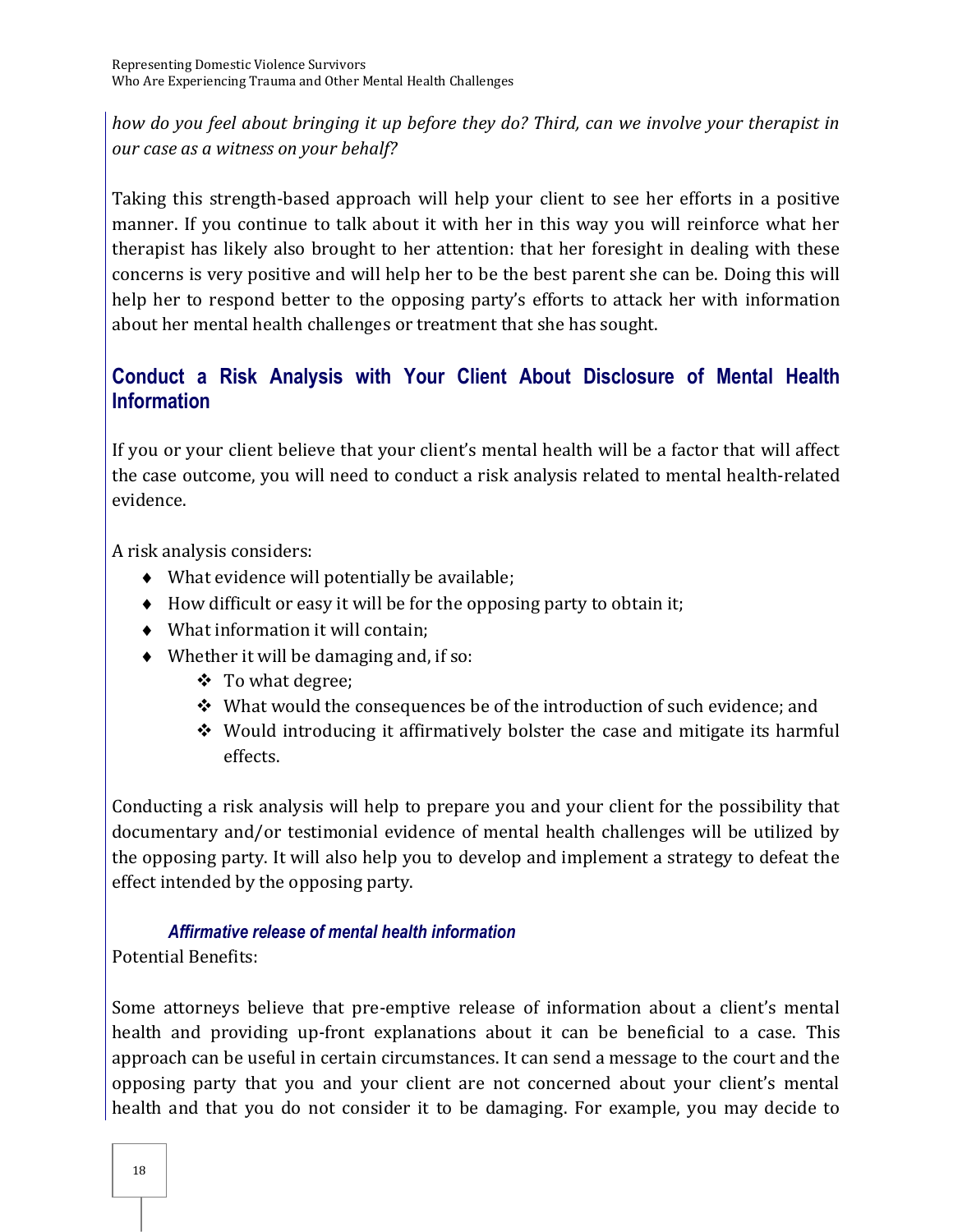introduce direct testimony from a mental health provider who has treated your client in which she states that your client is completely functional; that she is a responsible and competent parent, employee, and member of the community; and that the trauma and/or mental health symptoms that she sometimes experiences do not negatively impact her life (or the lives of her children, in a custody or visitation case). This can work to the advantage of your client and can *normalize* the fact that your client lives with mental health challenges.

Potential Risks:

However, entering mental health records and other information or introducing mental health professionals' testimony, can result in unintended harmful consequences once they are in the hands of the opposing party. There may be information in mental health records, for example, that did not appear to be damaging when you examined it, but that is used to demonstrate that your client lacks credibility or has demonstrated poor parenting skills.

Analyzing Whether to Preemptively Disclose:

If, after you conduct a risk assessment, you determine that it is likely that the opposing party already has or will obtain potentially harmful information about your client's mental health, you will need to discuss with your client whether it is more likely than not that preemptively disclosing it would support your case, or whether it would have negative consequences for the desired case outcome, your client's life goals, the safety of your client or family members, her economic status, or her privacy.10 Additionally, releasing mental health information about your client – if it has not already been raised by the opposing party – could possibly elevate your client's mental health to a central focus of the case rather than keeping it on the violence that the opposing party perpetrated.

As a first step, after consulting with your client about proceeding with the case, and with the permission of your client, it is important to obtain and examine your client's mental health records and assess them for aspects that may be helpful or harmful to the case. Factors in this decision will likely include: the type of case on which you are representing your client, the case timeline, the relative ease or difficulty of obtaining records, and cost. Conducting a risk analysis will help you to make a decision about and aid in the development of your overall case strategy with regard to mental health.

 $\overline{a}$ <sup>10</sup> Office on Violence Against Women grantees and subgrantees receiving Violence Against Women Act funds must protect the confidentiality and privacy of persons receiving services to ensure their safety and their families' safety. Check with your OVW program manager about the confidentiality requirements with which you/your agency may be required to comply.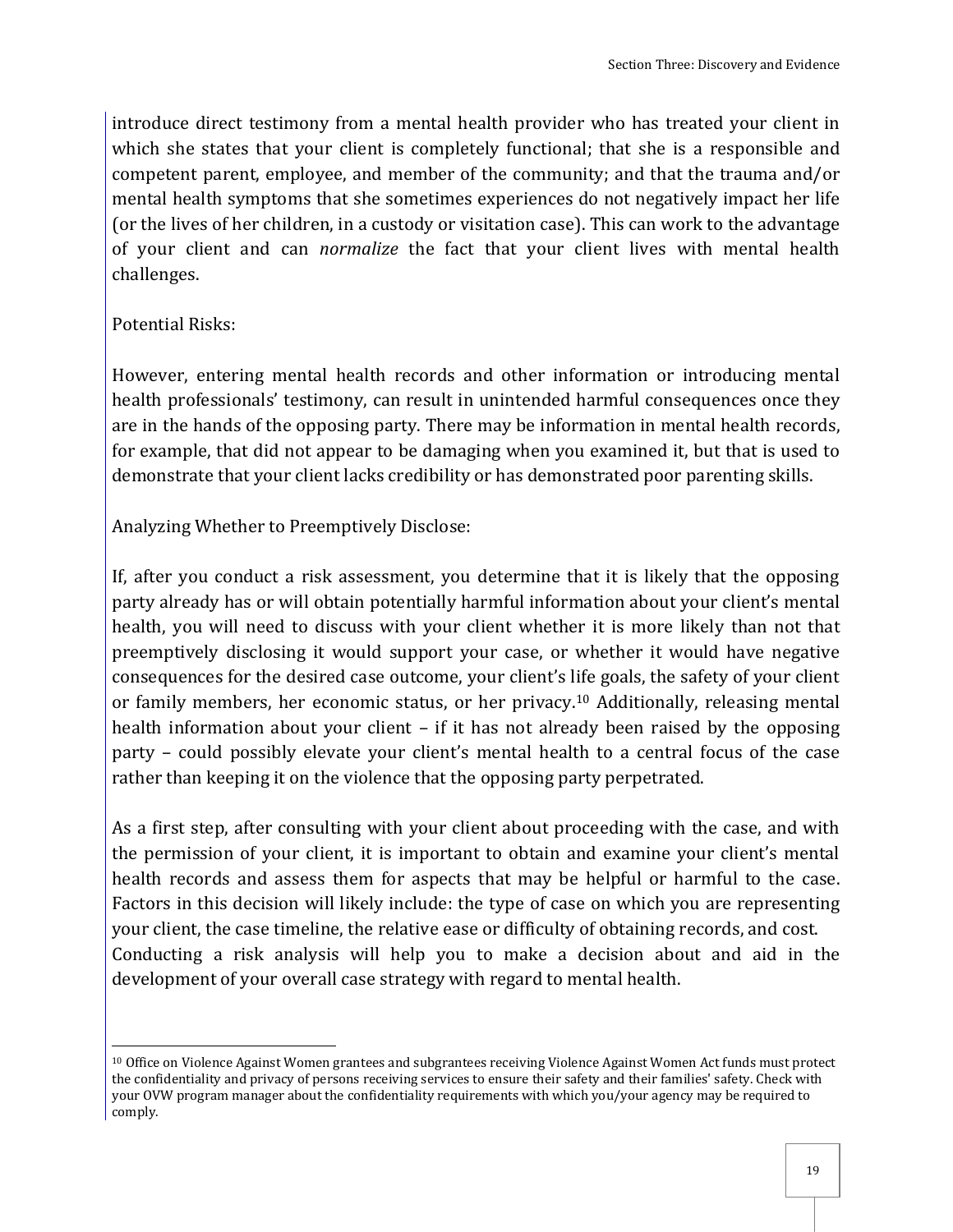#### Consider:

(1) **Types of evidence** that may be available about your client's mental health such as:

- Insurance records that include diagnoses and services provided, and medications prescribed to alleviate symptoms.
- Mental health treatment provider files including examination or assessment results, diagnoses, and clinician notes.
- File notes kept by victim service providers including domestic violence programs or organizations providing more general services to victims of crime.
- Children's school records.
- Testimony of your client's mental health provider(s) related to mental health diagnosis, symptoms, treatment, and concerns.

### **Discussing Evidence with Your Client**

It is important to discuss the risks and the types of evidence with your client in a nonjudgmental fashion. People living with mental health challenges are often encouraged to seek support from friends and family in addressing these issues. Talking about their diagnoses can help normalize the condition for the survivor and lead to acceptance. This is critical for healing. The manner in which you discuss these points will affect how they feel about their actions. Recognizing that a survivor was proactive in seeking help and support for mental health concerns is an important message to convey. The more you do this, the more a survivor will believe you and believe it of themselves. It also further strengthens your partnership and trust.

(2) **Statutory confidentiality and privilege provisions** that may apply, such as:

- What your state's code requires for insurance records to be released as part of a civil legal case or child protective services administrative proceedings.
- What your state's code requires for mental health records to be released as part of a civil legal case or child protective services administrative proceedings. Does the statute provide standards for release that are relatively difficult or easy to meet?
- Does your state code explicitly provide for a psychotherapist-patient or a counselorclient privilege? Who qualifies under the privilege? What are the exceptions?
- What do the rules of evidence say about release of information?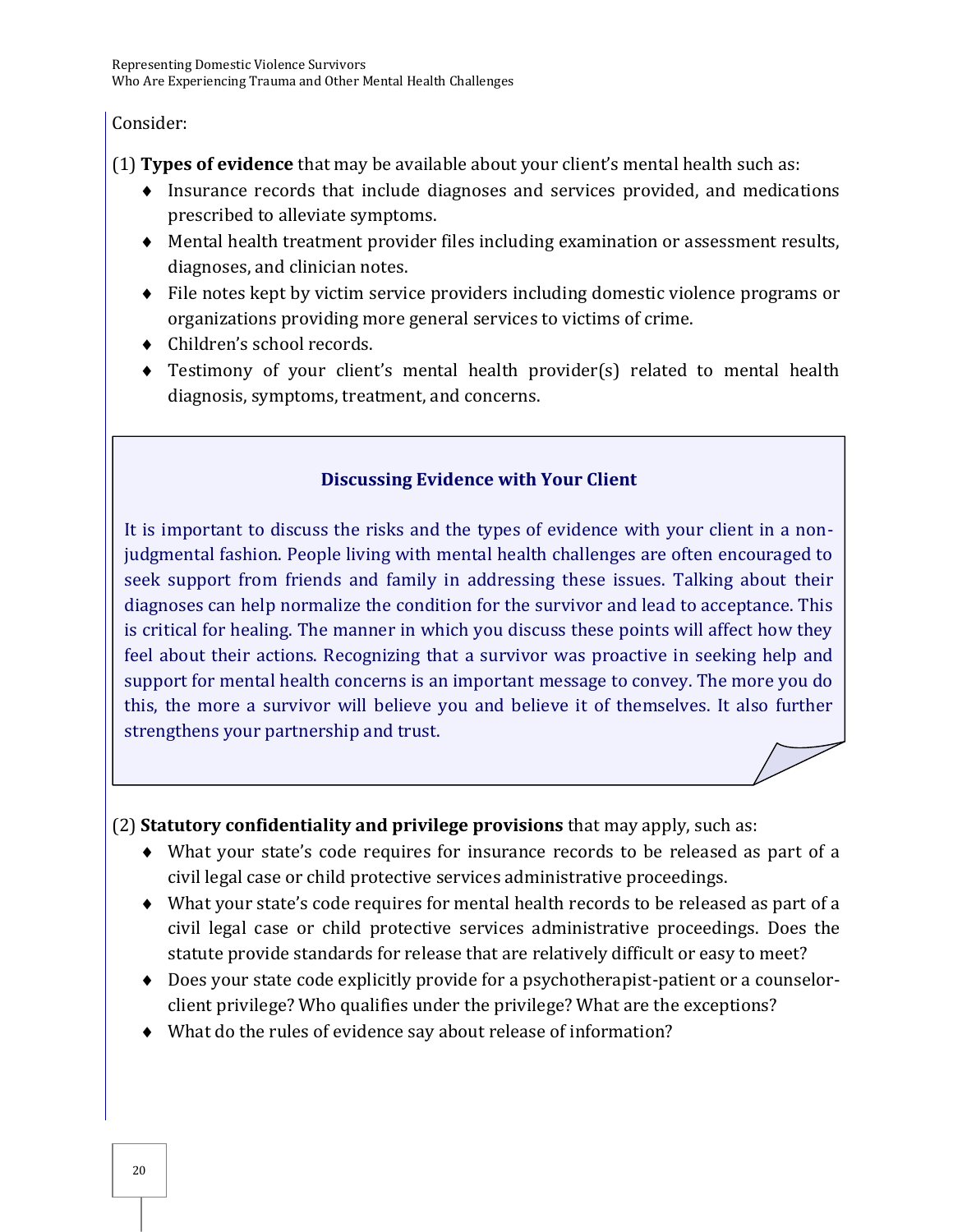Applicable exemptions or exceptions related to statutory confidentiality and privilege statutes, which would allow disclosure or release of information to particular individuals or under certain circumstances such as:

- Family members or others who are participating in the diagnosis or treatment. If so, what information may have already been made available to them related to diagnoses, treatment goals, and medications?
- Hospitalization proceedings.
- $\triangle$  Any breach of duty by the psychotherapist or the patient.
- When the mental state of a client is an element of a claim or a defense.
- Child custody cases when the mental state of a party is an issue and resolution of the issue requires disclosure.
- Counselors whose duties and role do not strictly meet the definition of counselor included in the statute.
- ◆ Suspected child abuse or neglect.
- Past civil or criminal proceedings in which the judge ordered a mental health assessment or examination, or which were required as part of a child protective services case.
- Collection proceedings for unpaid mental health services.

(4) Whether any of your client's **mental health information has previously been released** as part of another legal case or administrative proceedings, whether they are now considered part of the public record, and whether they can be accessed at the court that had jurisdiction over the case or elsewhere.

(5) Whether your client has signed any **blanket or limited releases** allowing a psychotherapist, counselor, or advocate to disclose information about her mental health or services provided, the information that may be released, and the circumstances under which information may be disclosed.

(6) Whether state statute or case law allows for a blanket **exception to mental health record confidentiality or psychotherapist or counselor privilege** pursuant to a subpoena, and how likely the court is to grant a request to subpoena your client's mental health records or the appearance of her/his mental health care provider(s).

(7) Whether your client's mental health treatment was ever covered by a **health insurance policy provided** by the opposing party's employer or which was privately purchased by the opposing party.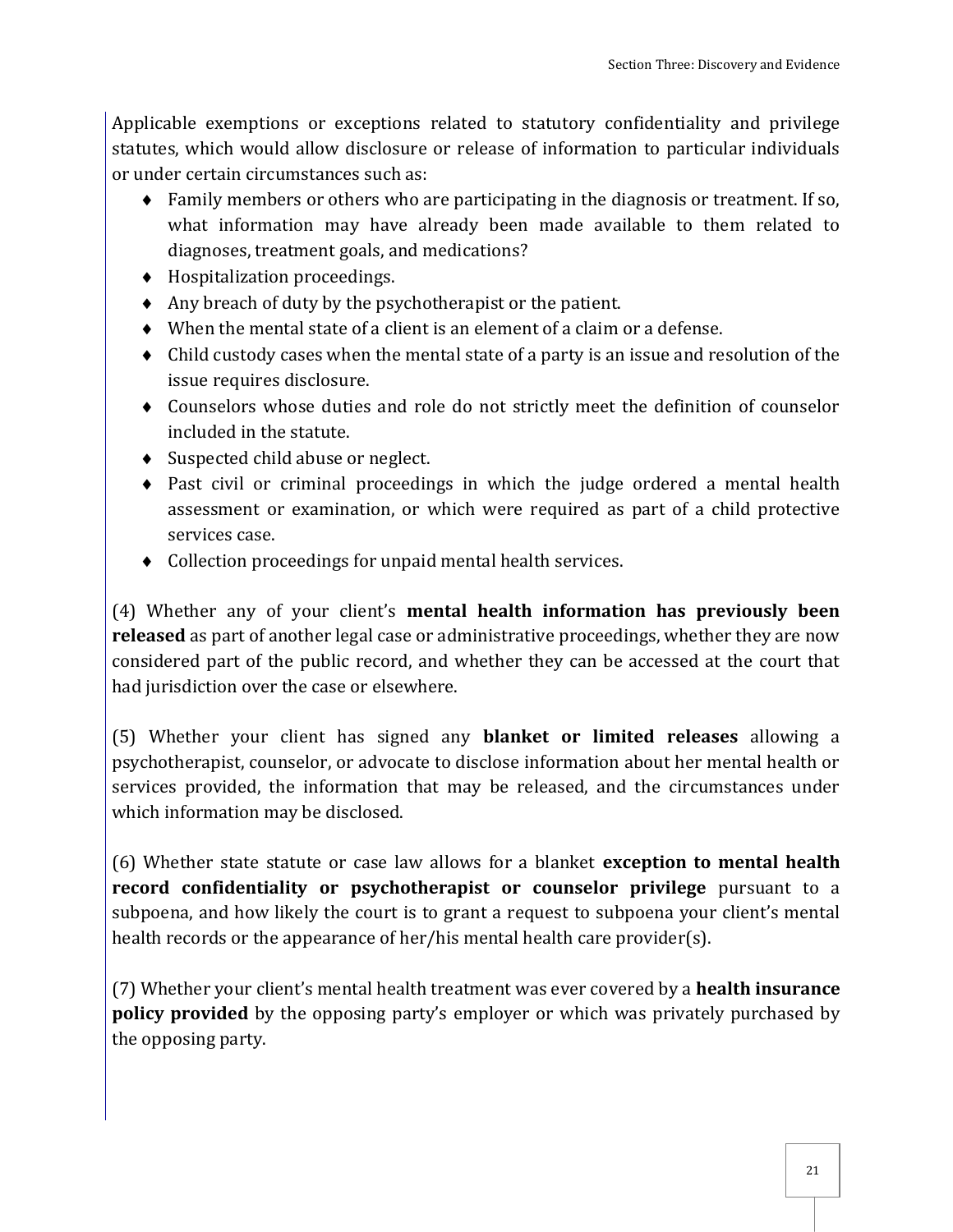## <span id="page-31-0"></span>**Developing Strategies Related to the Disclosure of Mental Health Information**

If you believe that written records or the testimony of a mental health care provider or others will be available to the opposing party and you wish to prevent the opposing party from admitting them into evidence, you should discuss what actions you will take to prevent their inclusion and what your response will be if they are admitted. You will need to consider the culture of the court and the facts and circumstances of the case in determining whether to object to introduction of mental health evidence, and at what point in the case (i.e., pre-trial or during a hearing or trial).

You will need to prepare for the following possible circumstances:

- Attempts by the opposing party to obtain information about your client's mental health status or treatment – either informally (e.g., attempting to learn information about your client on the phone or via office visits with the mental health provider) or through formal channels such as by asking the court to issue a subpoena for the provider' records, testimony, or deposition.
- Attempts by a court-assigned evaluator to contact your client's mental health provider and interview him/her about your client, or obtain records.
- Attempts by a child protective services agency to contact your client's mental health provider to learn information about your client through records, an interview, deposition, or testimony.

Possible strategies that you consider with your client may include the following:

(1) Communicate with Your Client's Mental Health Provider(s)

Talk with your client about the reasons why she may want to inform her mental health provider that she is currently or will be a party to a civil legal case involving issues of domestic violence. This includes:

(a) Privilege and Confidentiality: The necessity of the mental health provider maintaining the privilege and/or confidentiality over communications and records regarding services provided to your client.

 The provider may receive a subpoena for records or to appear at a deposition, hearing, or trial for the purpose of providing testimony about your client. You should request that the provider contact you immediately if the opposing party or anyone else makes any attempts to gather information about your client (whether by subpoena, phone call, email, or other means). Response to a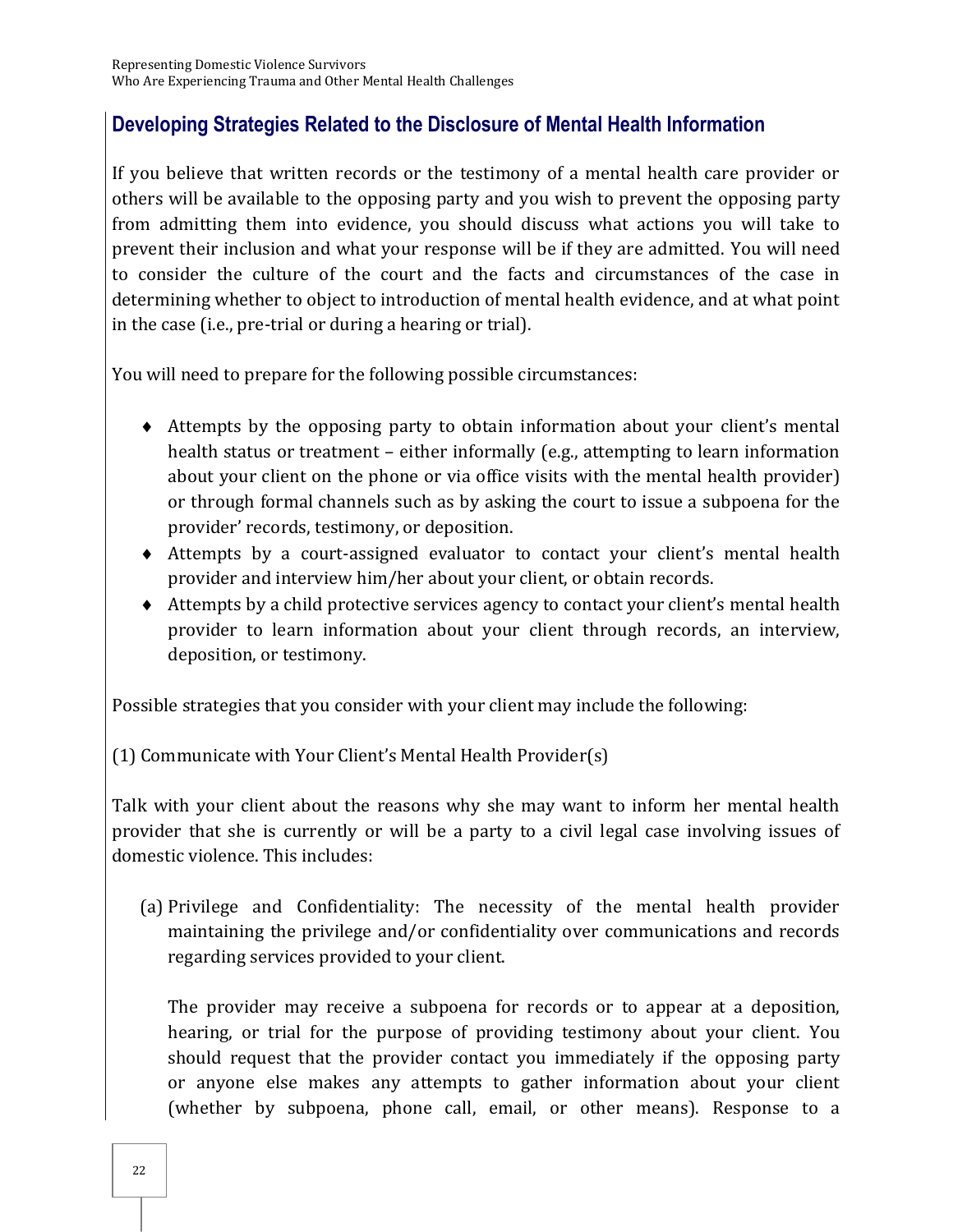subpoena is generally required quickly (e.g., within ten days); the sooner you know, the more quickly you can generate a response and prevent the release of information.

- (b) Record Keeping. The provider should consider the case context when she makes future records about your client. You, your client, and the mental health provider should be aware that all information is potentially discoverable. Talk with the provider about how notes of sessions with your client could be misinterpreted or used against her in the case.
- (c) Preparation for Trial. If your client agrees, the mental health provider needs to be a part of the team that is preparing the case. The provider can contribute by helping your client to prepare documents that illustrate and demonstrate her positive attributes including her competence as a parent, her foresight in seeking and receiving mental health assistance when she needs it, and her contingency planning for the future. The provider can also help you craft arguments related to your client's mental health symptoms and how they do not impact her credibility related to the abuse or care for the child(ren).
- (d) Waiver for Communication with Provider. If your client is willing, she can sign a written waiver allowing you to communicate directly with her mental health provider. Any such waiver should be very specific in terms of the information that can be disclosed and the time period for which it is operational.

Remember that these conversations need to be handled carefully so that your client is making a decision based on what she knows and believes, not on what she thinks you want her to do. You do not want your client agreeing to something simply to accommodate you. This is very important for maintaining the trust that you have built with her. It is also critical to her continued participation in the case that she think this through thoroughly. You may suggest that she talk it over with her advocate, a close friend, or her therapist. The risk in not taking the time here is that a decision to accommodate you could potentially derail your case at the last moment if she changes her mind. This is less likely to happen if it is truly her decision.

(2) Response to Subpoena. If the opposing party obtains a subpoena for the mental health records of your client, or for the deposition or trial testimony of your client's mental health, you can prepare and file a motion to quash that argues that the subpoena should be cancelled or nullified on the grounds that: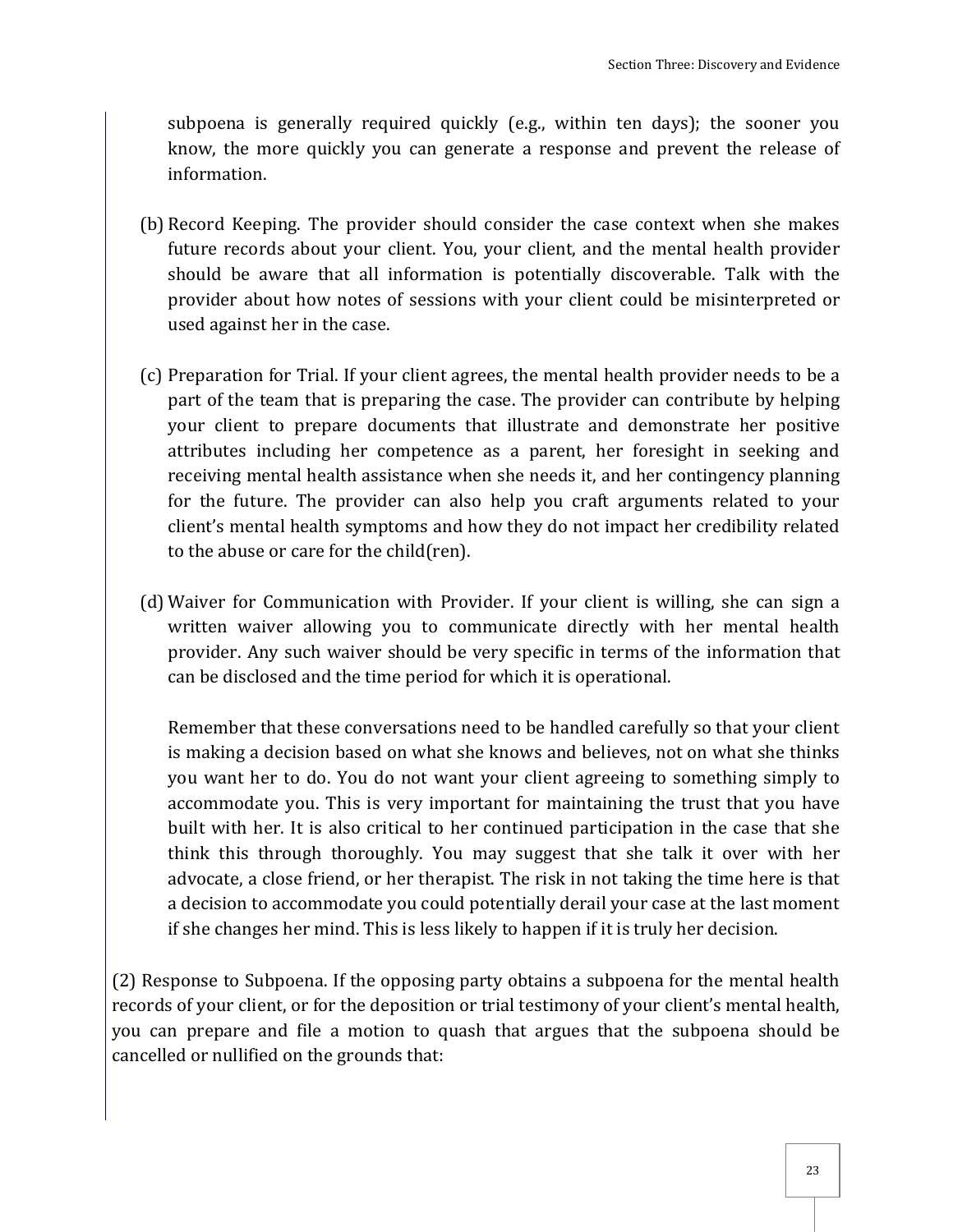- (a) *Production of the records or testimony of the individual would violate the counselorpatient privilege or confidentiality.* You should directly address all exceptions enumerated in the relevant state code section that could possibly apply in the case. Cite the relevant statutory authority – e.g., counselor-patient privilege, confidentiality of mental health and/or medical records – and/or case law.
- (b)*It is unduly burdensome in terms of time or cost.* For example, you could argue that traveling to or appearing at a deposition or hearing would mean that the mental health provider would have to forego client appointments and fees, and that it would be financially burdensome to be required to do so.
- (c) *The information requested is irrelevant to the case issues* because:
	- (i) The mental health of your client has not been shown to be at issue in the case.
	- (ii) The information sought is too old (e.g., older than one year) to be relevant to the case.
	- (iii) The information contained in the provider's records contains personal information that is not related to the case and could be misleading.
- (d) *Release to non-professionals of raw psychological data (e.g., from personality inventories or other instruments, notes from therapy sessions) is unethical* because of the inability of the non-professionals to correctly interpret them and, as such, it may be unduly prejudicial.
- (e) If you or your client believes that the opposing party is using this attempt to gain access to your client's mental health records as a continuation of his pattern of power and control over your client, you can argue that, in addition to being irrelevant in the case, *the opposing party is seeking the information for the purpose of attempting to intimidate your client and continue his pattern of abuse.*

The mental health provider can also file a separate motion to quash, as well, if he/she chooses.

(3) Response to Attempts to Introduce Mental Health Information. If the opposing party is successful in obtaining mental health information about your client (or already had the information in his or her possession) and attempts to introduce it into evidence, you can file a motion *in limine* to try to keep the evidence out. A motion *in limine* is a request that the court either exclude or include evidence. It can be a powerful tool that can be used to remove support for arguments that the opposing party was planning to rely upon and to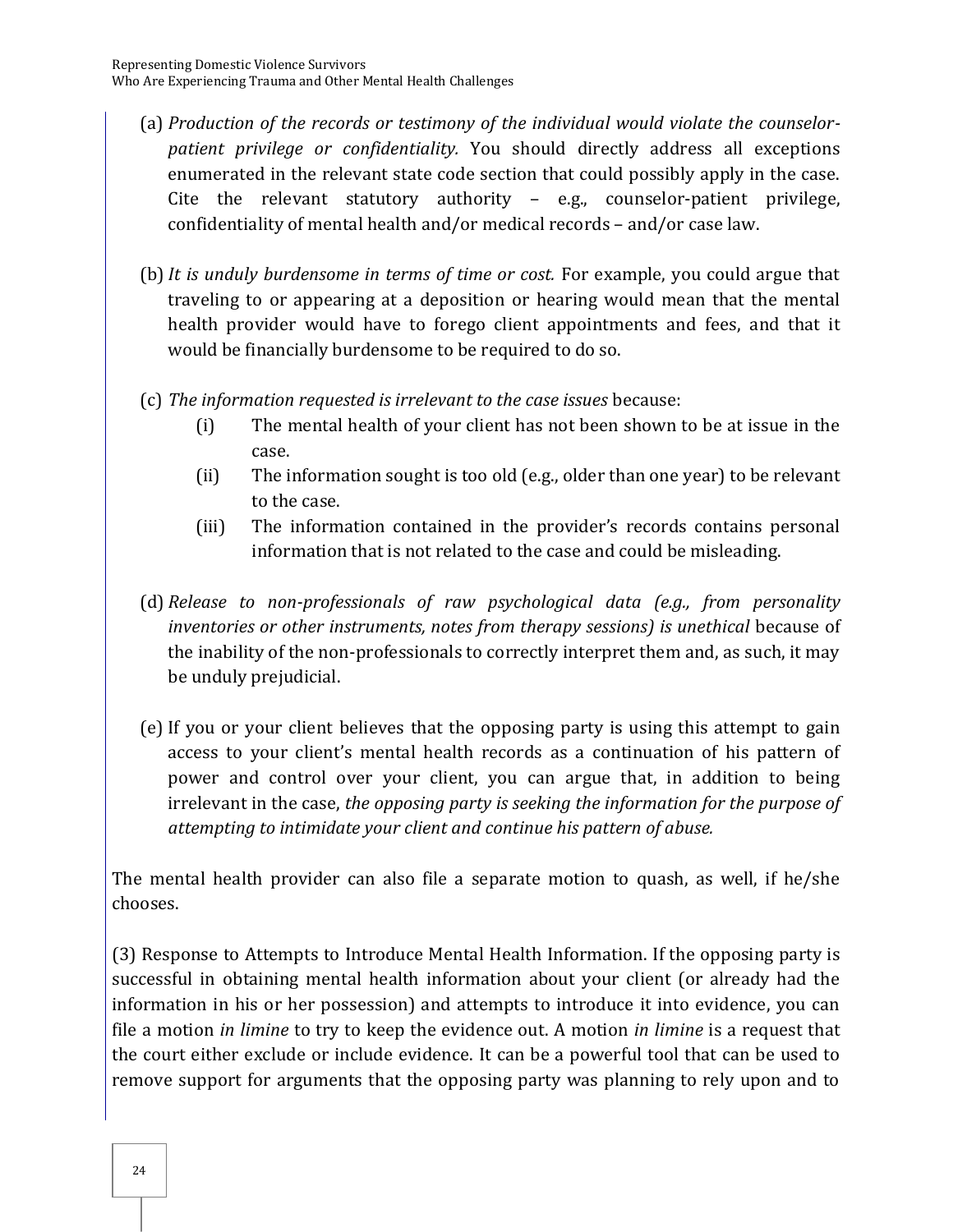gauge whether the court will find information about your client's mental health to be probative.

The arguments included in a motion *in limine* can include those enumerated in the section on Motions to Quash, above. Additionally, if the opposing party is attempting to introduce evidence about your client's mental health status or treatment that he obtained while they were in a relationship, or through means other than subpoena, you can include additional or alternate arguments such as:

- (a) The opposing party obtained the information improperly by manipulating the mental health provider as part of his pattern of abuse.
- (b) The opposing party obtained the information by improperly accessing your client's private records, such as by opening her mail.
- (c) But for the opposing party's abuse, your client would not have sought mental health treatment; inclusion of mental health evidence about your client would be prejudicial and unjust.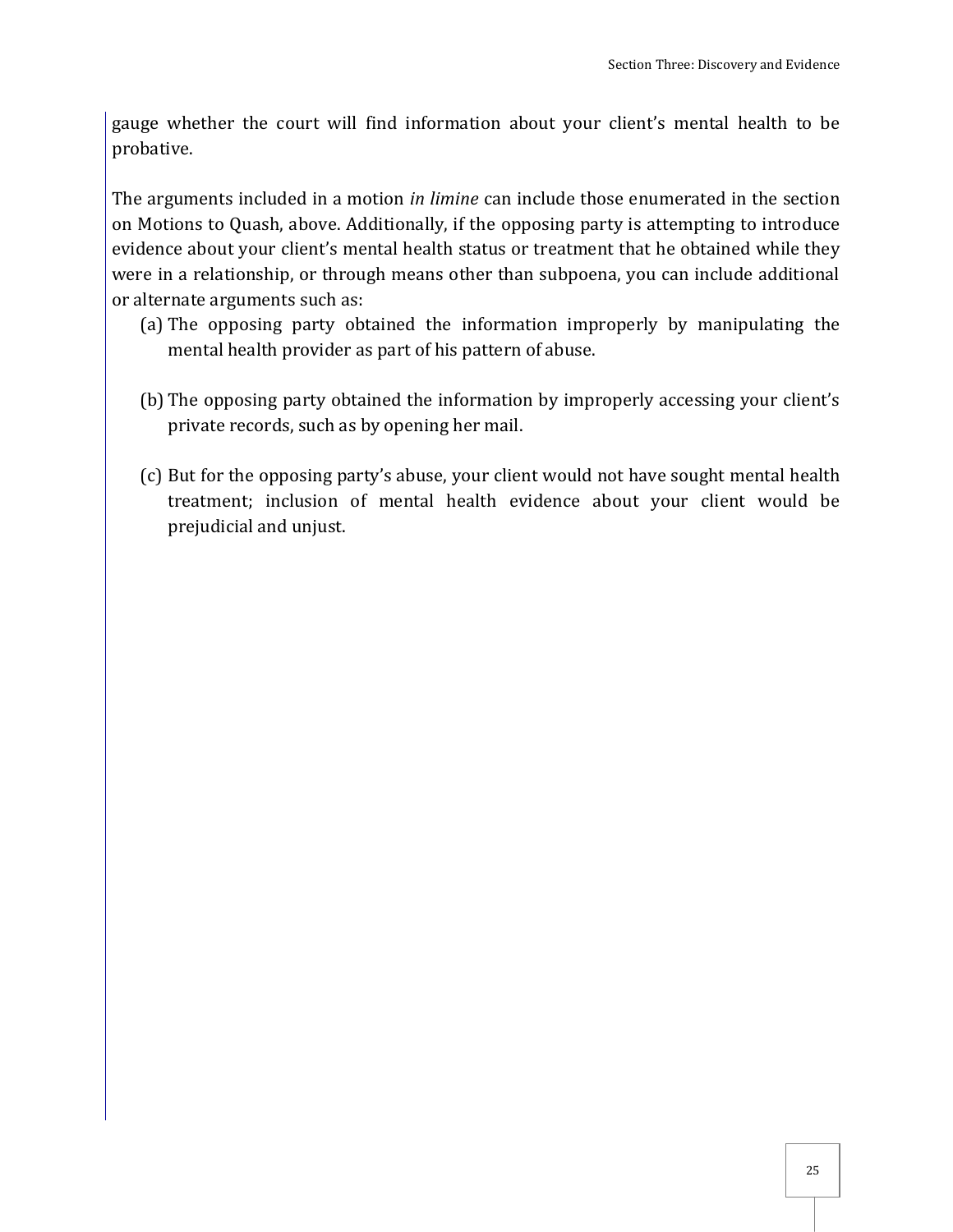### <span id="page-35-0"></span>**References and Additional Resources**

American Psychological Association Committee on Legal Issues (2006). *[Strategies for](http://www.edst.purdue.edu/CD/Psychology/PDF/LegalIssues-2.pdf)  [Private Practitioners Coping with Subpoenas or Compelled Testimony for Client Records or](http://www.edst.purdue.edu/CD/Psychology/PDF/LegalIssues-2.pdf)  Test Data.* [Professional Psychology: Research and Practice,](http://www.edst.purdue.edu/CD/Psychology/PDF/LegalIssues-2.pdf) 37 (2), 215-222.

Bennett, B.E., Bricklin, P.M., Harris, E., Knapp, S. VandeCreek, L., & Younggren, J.N. (2006). *Assessing and Managing Risk in Psychological Practice: An Individualized Approach*. Rockville, MD, American Psychological Association Insurance Trust.

Glosoff, H.L., Herlihy, S.B., Herlihy, B. & Spence, E.B. (1997). *Privileged Communication in the Psychologist-Client Relationship*. Professional Psychology: Research and Practice, 28, 573- 581.

Inman, L. *Some Things Are Best Left Unsaid: Strategic Use of Motions In Limine*. Zaytoun Law Firm. Raleigh, North Carolina. [http://www.ncatl.org/file\\_depot/0-10000000/0-](http://www.ncatl.org/file_depot/0-10000000/0-10000/9208/folder/88887/Motions+in+Limine.pdf) [10000/9208/folder/88887/Motions+in+Limine.pdf.](http://www.ncatl.org/file_depot/0-10000000/0-10000/9208/folder/88887/Motions+in+Limine.pdf)

Koocher, G.P. & Keith-Spiegel, P. (2008). *Ethics in Psychology and the Mental Health Professions: Standards and Cases*, Third Edition. New York, Oxford University Press.

OVW Fiscal Year 2011 Grant Program Solicitation Reference Guide (Dec. 17, 2010). [http://www.ovw.usdoj.gov/docs/resource-guidebook/fy11-ovw-resource-guidebook.pdf.](http://www.ovw.usdoj.gov/docs/resource-guidebook/fy11-ovw-resource-guidebook.pdf)

U.S. Department of Health & Human Services (2009). Court Orders and Subpoenas Under HIPAA.

<http://www.hhs.gov/ocr/privacy/hipaa/understanding/consumers/courtorders.html>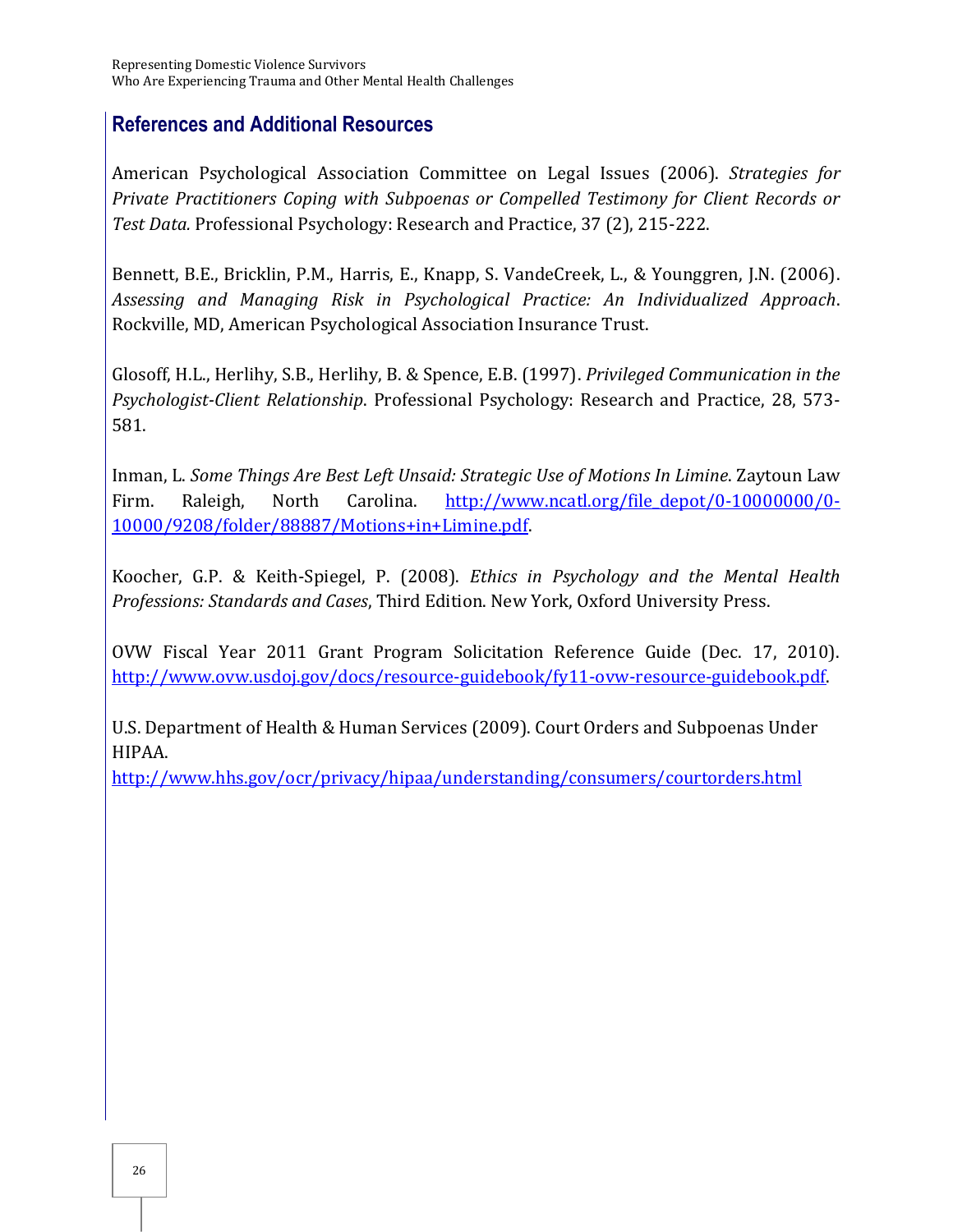# **Section Four: Custody and Mental Health Evaluations**

# **What is a Custody Evaluation?**

A custody evaluator is generally appointed to conduct an "evaluation" of the parties and the circumstances of the case. The judge will often delineate specific questions that the evaluation should address, including what custody arrangement is in the best interests of the child. If the case includes issues of domestic violence or child abuse, the evaluator is often charged with making a determination as to whether any such abuse exists or poses a risk to the child. Custody evaluations can vary, but generally include psychological testing of both parents, interviews of collateral witnesses, interviews with the children, observations of parent/child interactions, and review of documents.

# **Objecting to the Use of Any Custody Evaluator**

Many courts across the nation routinely order custody evaluations in every child custody case. However, custody evaluations are not warranted in many, perhaps most, cases involving domestic violence. Indeed, there is a great deal of data (both scientific and anecdotal) demonstrating that custody evaluations often result in dangerous outcomes for protective parents and their children.

#### **Custody Evaluators and Domestic Violence**

Even if an evaluator has performed numerous evaluations does not mean that she is qualified to address cases involving domestic violence. Such an evaluation requires specialized knowledge and understanding. For example, an evaluator must have an understanding of the ways in which battering impacts children and protective parents. When an evaluator lacks that qualification, he or she is likely to misinterpret information, perhaps even attributing adaptive or protective strategies to a psychopathology. For all of these reasons, attorneys may wish to consider whether to object to assignment of a custody evaluator at the start of the custody case. Factors to examine in this decisionmaking process include the culture of the particular court, the facts and circumstances of the case, and the laws of the jurisdiction.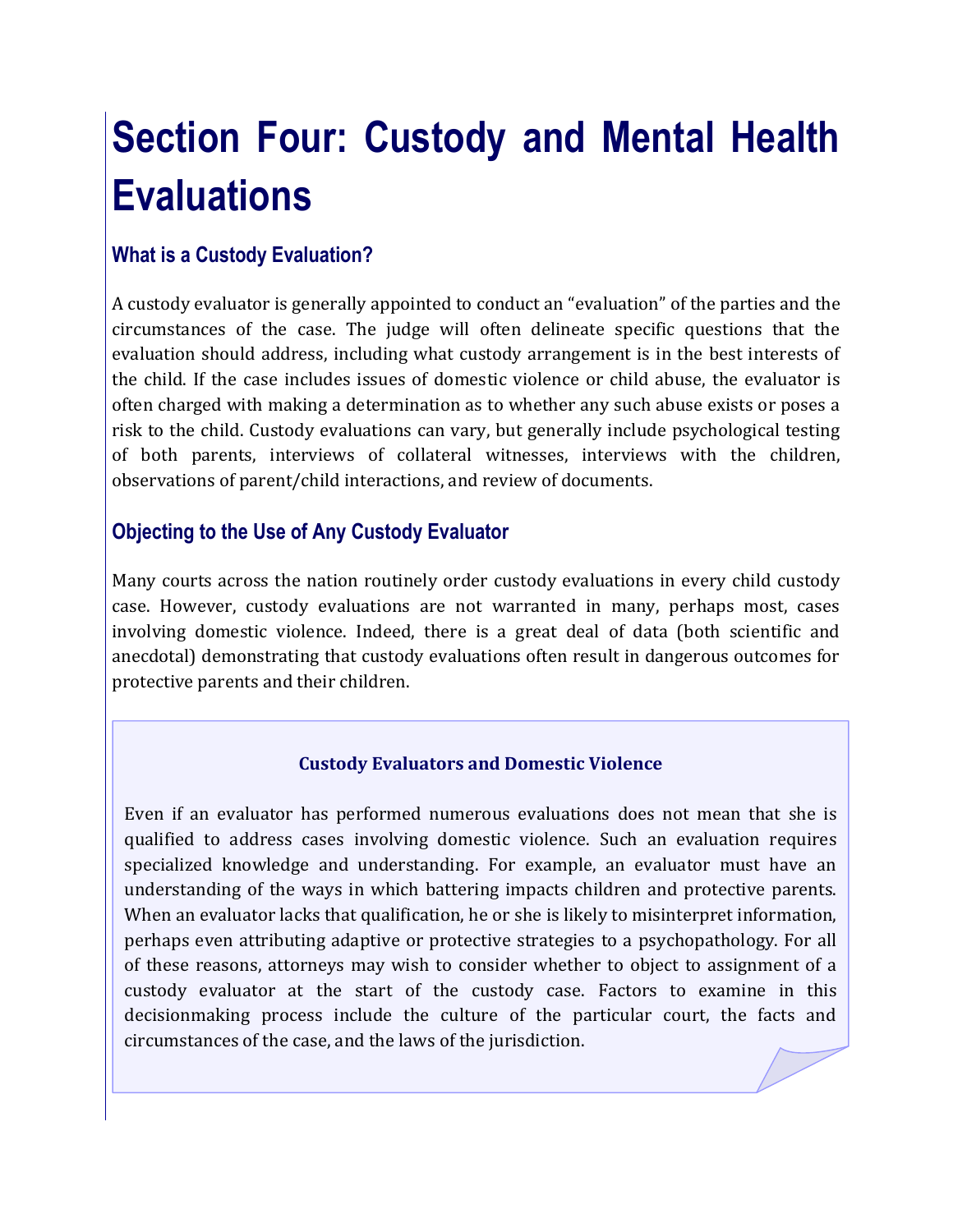The following may serve as the bases for an objection to an appointment of a custody evaluator:

**(1) The Law Requires Grant of Custody.** Under the law of many states, where there is evidence of domestic violence, no evaluation is needed to determine that a child's best interests are served by granting custody to the protective parent.<sup>11</sup> The custody determination should be driven by a statutory presumption against granting custody or visitation to an abusive parent or by the court's own determination that evidence of domestic abuse necessitates that custody be granted to the non-abusive parent. When there are no previous findings of domestic abuse or when public records do not exist, attorneys for survivors may argue that the current custody case provides a forum for each party to present evidence that enables the judge to make a finding regarding the presence of domestic abuse. This level of due process is what is required of the adversarial process. While courts may feel that additional information is necessary to inform a best-interest analysis, such information will be provided by the parties and must be subject to the rules of evidence, as required by constitutional law.

**(2) Trauma Caused By the Abusive Parent Cannot Be Used Against Victims in Custody** 

**Case.** Attorneys should consult with their local statutes to determine the law governing child custody evaluators. Some states have statutory provisions that state that the *effects of domestic violence cannot be used against victims in custody litigation*. Therefore, whether operating in a state that follows a best interest of the child framework or a presumption against ordering custody to an abusive parent, attorneys may invoke this statute to argue that the abusive parent cannot use the protective parent's alleged mental health condition (caused by the abusive parent's acts) to deprive her of custodial access.

Example: In Louisiana, the Post-Separation Family Violence Relief Act creates a rebuttable presumption against awarding sole or joint custody to perpetrators of family violence. The section that sets forth the standard for rebutting the presumption further states, "the fact that the abused parent suffers from the effects of the abuse shall not be grounds for denying that parent custody." La. R.S. 9:364.

 $\overline{a}$ <sup>11</sup> National Council of Juvenile and Family Court Judges, Navigating Custody & Visitation Evaluations in Cases with Domestic Violence: A Judge's Guide, at 13 (revised 2006).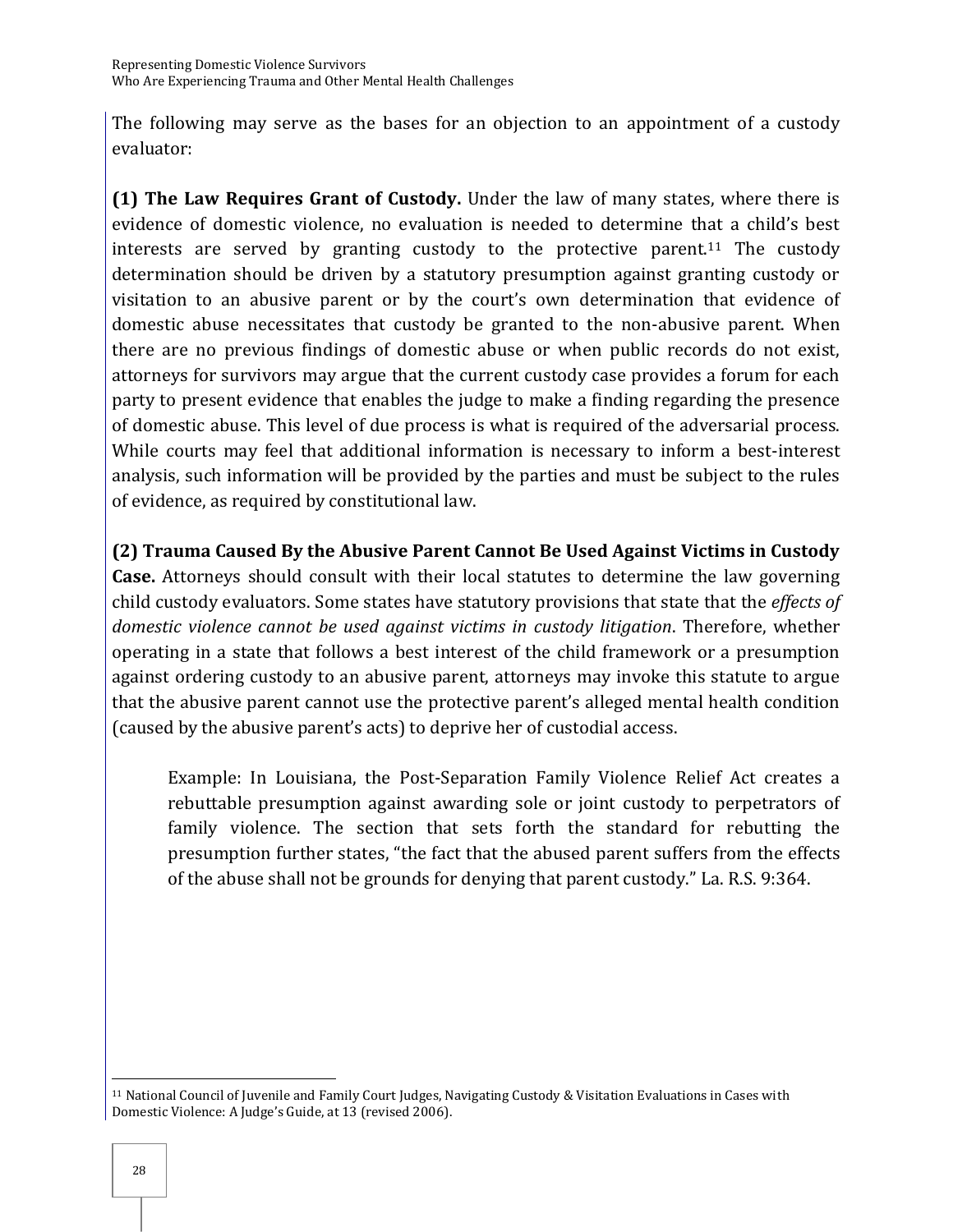# **Choosing an Evaluator**<sup>12</sup>

### *Minimize the Risk*

Once it is clear that the court will appoint an evaluator, attorneys should take steps to avoid or minimize the likelihood that an unqualified evaluator will be appointed:

You may ask the court for:

- $\bullet$  The opportunity to submit the names of proposed evaluators;
- Time to investigate the proposed evaluator's qualifications; and/or
- $\bullet$  Time to submit any appropriate objections to the court.

## *Assess the Qualifications of a Custody Evaluator*

First, determine whether your jurisdiction has guidelines for designating evaluators with particular competence in domestic violence. For example, Louisiana requires that the custody evaluator have "current and demonstrable training and experience working with perpetrators and victims."<sup>13</sup> Attorneys should use these legal standards to advocate for qualified custody evaluators.

The National Council on Juvenile and Family Court Judges (NCJFCJ) recommends that courts consider the following in identifying a qualified custody evaluator:<sup>14</sup>

- Whether the evaluator has been certified as an expert in, or competent in, issues of domestic violence by a professional agency or organization, and the criteria for "certification" (including whether it involved a bona fide course of study or practice);
- What courses or training (over what period of time) the evaluator has taken that focused on domestic violence;
- The number of cases involving domestic violence that the evaluator has handled in practice or to which he or she has been appointed. *Remember, however, that such experience may simply reflect the mechanism used by the court in identifying potential evaluators, rather than any relevant expertise*; and
- The number of cases in which the evaluator has been qualified as an expert in domestic violence.

 $\overline{a}$ <sup>12</sup> Much of Section Four is drawn from training materials developed by Becki Truscott Kondkar for a teleconference training hosted by the Center for Survivor Agency and Justice in 2006. For a copy of the training materials and other resources on the topic of Custody Evaluators in Domestic Violence Cases, go to: www.csaj.org.

<sup>13</sup> La. R.S. 9:365

<sup>14</sup> Navigating Custody and Visitation Evaluations in Cases with Domestic Violence: A Judge's Guide, *supra*, note 11.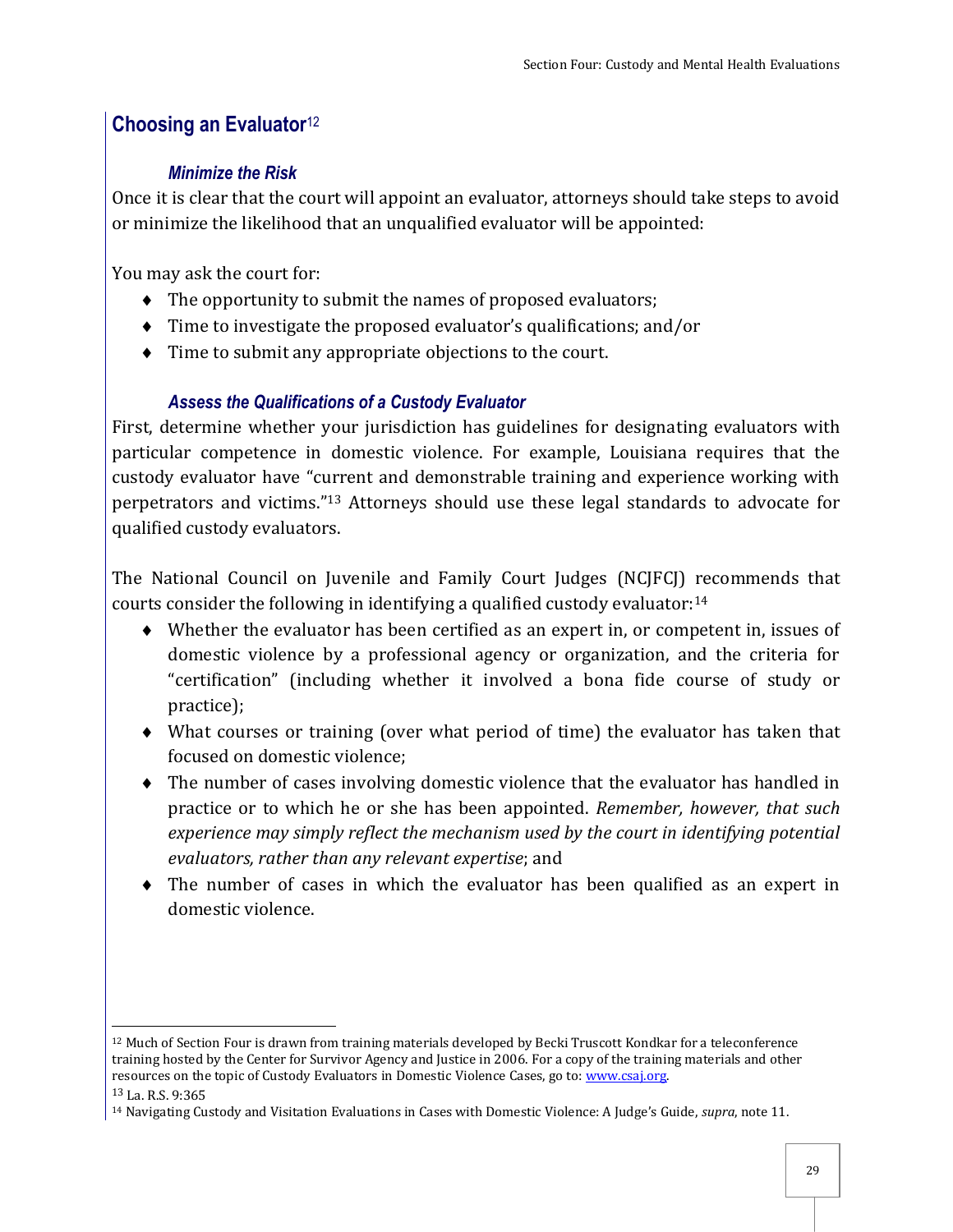### *Oppose the Evaluator Before the Evaluation Begins*

Attorneys should oppose the custody evaluator before he or she begins the evaluation. The following are grounds for opposition:

- Qualifications/experience
- ◆ Costs/fees
- Limiting the scope of the evaluation to areas appropriate for the skills and expertise held by the evaluator
- Use of unreliable, untested, or unethical evaluation practices

# **Psychological Testing**

According to the NCJFCJ's Guide to Navigating Custody Evaluations, "psychological testing is not appropriate in domestic violence situations."<sup>15</sup> Such testing has the potential to misdiagnose non-abusive parent's normal response to the abuse or violence as indicative of mental illness, diverting attention from the coercive behaviors of the abusive parent.<sup>16</sup>

The Guide suggests that courts consider the following relevant questions:

- What is the test being used to measure?
- How is the test relevant to issues of custody and visitation?
- $\bullet$  Is the test valid for purposes for which it is being used?
- $\bullet$  Is the test recognized and accepted by experts in the field?
- What are the qualifications necessary to use the instrument?
- ◆ Does the expert have those qualifications?

## *Relevance and Reliability of Psychological Testing*

The NCJFCJ Guide emphasizes the following points with regard to the relevance and reliability of psychological testing in child custody cases:

- Research shows that "there are no psychological tests that have been validated to assess parenting directly."<sup>17</sup>
- There is no psychological test that can accurately determine whether someone is an abuser or has been abused.<sup>18</sup>
- Standard psychological tests measuring personality, psychopathology, intelligence or achievement do not address the issues most relevant to children or parents' child-rearing attitudes and capacities.<sup>19</sup>

 $\overline{a}$ <sup>15</sup> Id.

<sup>16</sup> Id at 20.

<sup>17</sup> Id.

<sup>18</sup> Id.

<sup>19</sup> Such tests include: the Minnesota Multiphasic Personality Assessment Inventory (MMPI-2), Rorschach Inkblot Test, Children's Apperception Test (CAT), Thematic Apperception Test (TAT), Wechsler Adult Intelligence Scale (WAIS-III), and Wide Range Achievement Test (WRAT-3).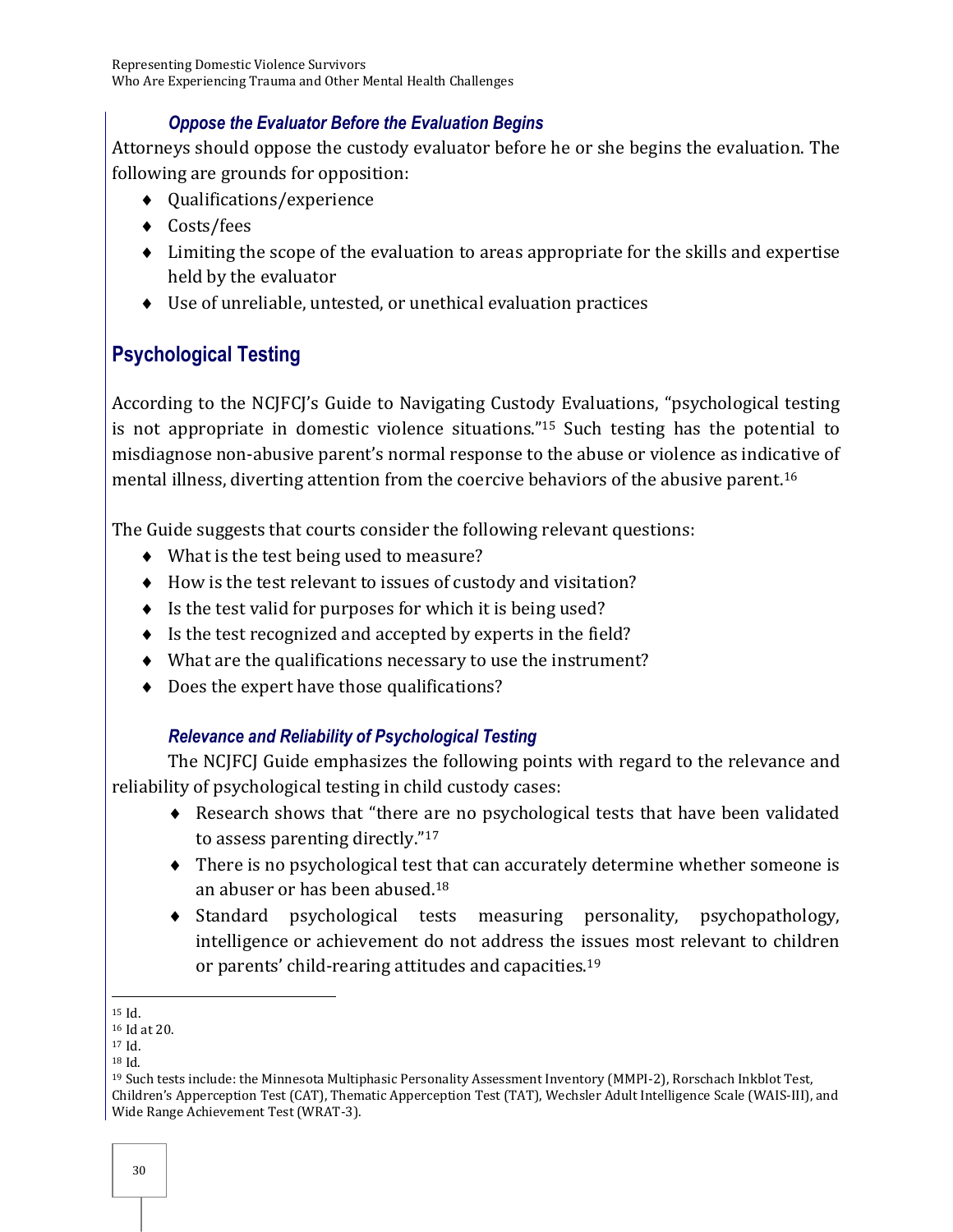- Standard tests may confuse symptoms resulting from domestic violence with psychopathology.<sup>20</sup>
- Tests intended to address trauma (e.g. Trauma Symptom Inventory (TSI)) may assist in determining treatment, but are not appropriate to determine whether a traumatic incident occurred.<sup>21</sup>

## **Parental Alienation Syndrome Has Been Discredited**

Parental Alienation Syndrome (PAS) has been discredited by the scientific community, and courts should not accept this testimony. Lawyers should object to the admissibility of such evidence, based on its lack of validity and reliability, as required by *Daubert* and *Frye*. The NCJFCJ Guidelines state:

Unfortunately, an all too common practice. . . is for evaluators to diagnose children who exhibit a very strong bond and alignment with one parent and, simultaneously, a strong rejection of the other parent, as suffering from "parental alienation syndrome" or "PAS." Under relevant evidentiary standards, the court should not accept this testimony.<sup>22</sup>

Apart from the evidentiary problems it presents, PAS fails to recognize that a child's alignment with one parent or a parent's seemingly "alienating" behavior may in fact represent a parent's strategies aimed at protecting children from harm posed by the battering parent. Indeed, it is for that reason that the American Psychiatric Association determined that there was not sufficient scientific evidence supporting PAS to include it in the DSM V.

## **How to Proceed when the Evaluator Has Been Appointed and the Evaluation Has Been Performed**

#### *Reading the Evaluation*

Attorneys representing survivors in child custody cases should familiarize themselves with acceptable evaluation practices.

- Know the ethical and professional guidelines that govern custody evaluations.
- $\bullet$  Seek professional help in reading the evaluation.
- ◆ Receive training on how to read custody evaluations

 $\overline{a}$ <sup>20</sup> National Council of Juvenile and Family Court Judges, *Navigating Custody and Visitation Evaluations in Cases with Domestic Violence: A Judge's Guide*, (2004, Revised 2006).

<sup>21</sup> Id.

<sup>22</sup> NCJFCJ *Guidebook* at 24.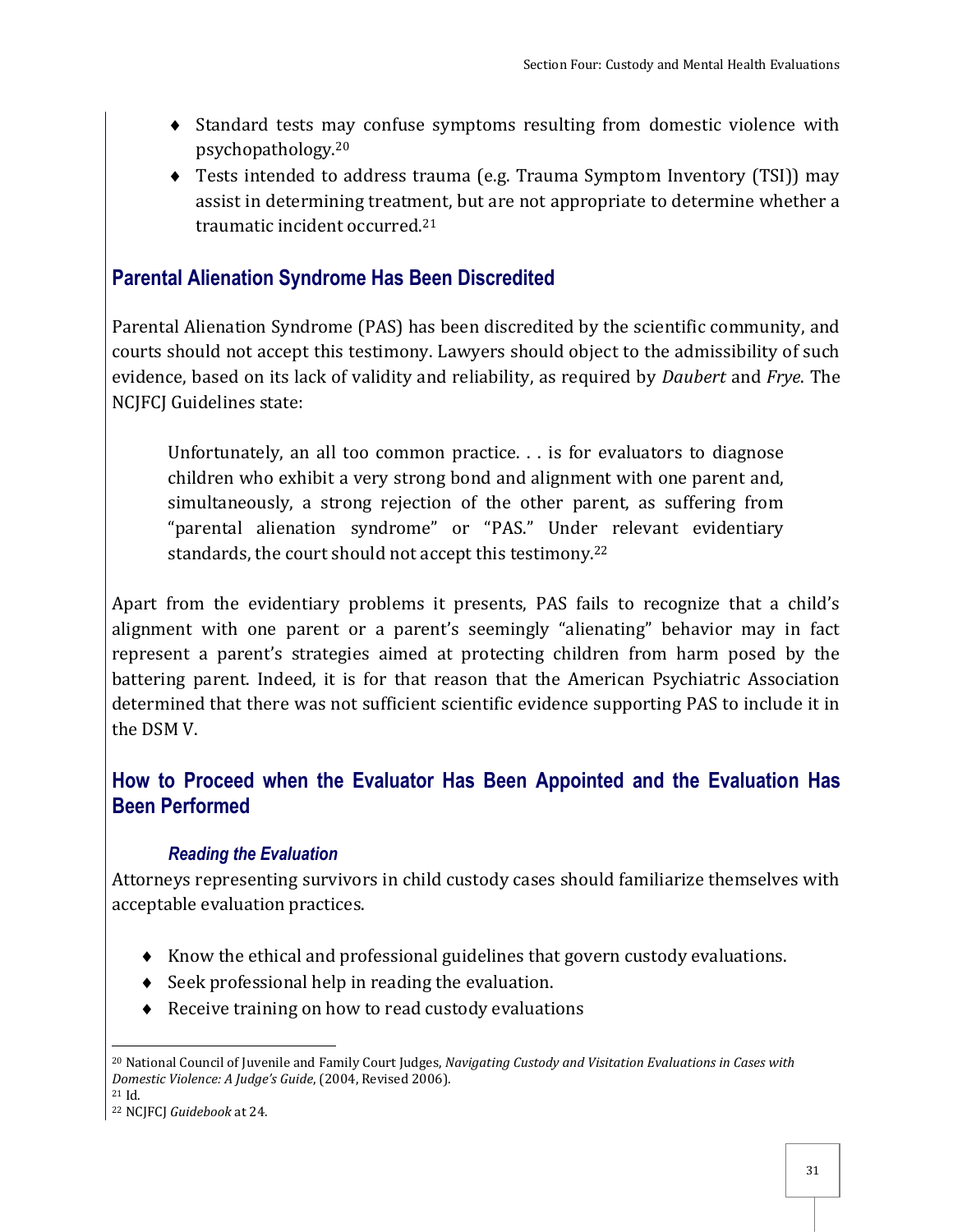Representing Domestic Violence Survivors Who Are Experiencing Trauma and Other Mental Health Challenges

◆ Conduct research for each evaluation

#### **Consult With the Following Sources for Professional and Ethical Guidelines for Custody Evaluations**

- American Professional Society on the Abuse of Children
- American Psychological Association
- National Children's Advocacy Center
- ◆ State Licensing Board
- ◆ Statutory criteria in your state

#### *Know the Red Flags*

When reviewing a custody evaluation, be sure to look out for the following red flags:

- Dual Roles—The evaluator has acted as or suggested that he/she act as both an evaluator and as a therapist.
- Reliance on Discredited Science—The evaluator has relied upon professionals or theories that are discredited in the field.
- References to "bad science" (i.e., inappropriately applied theories and diagnoses, and problematic terms); examples include:
	- Parental alienation syndrome
	- Munchausen's
	- ❖ Enmeshment
	- ❖ Batterer Profiles
	- Sex offender or pedophile profiles
	- ❖ False Allegations
	- ❖ False Memory Syndrome or False Memory

#### *Conduct Discovery*

Lawyers for survivors should always conduct discovery to learn more about the basis for the evaluation and the evaluator. Discovery should inquire about:

- Training, qualifications, and experience of the evaluator.
- Testing procedures used in the evaluation. You should ask the following questions:
	- $\cdot$  What protocols were followed in conducting the evaluation?
	- $\cdot$  Where can those protocols be found in the professional literature?
	- $\div$  What was the purpose of the evaluation?
	- $\div$  What were the specific inquiries?
	- $\cdot$  What was the purported purpose of the various tests administered?
	- $\cdot$  Is that testing designed to specifically ascertain the information sought?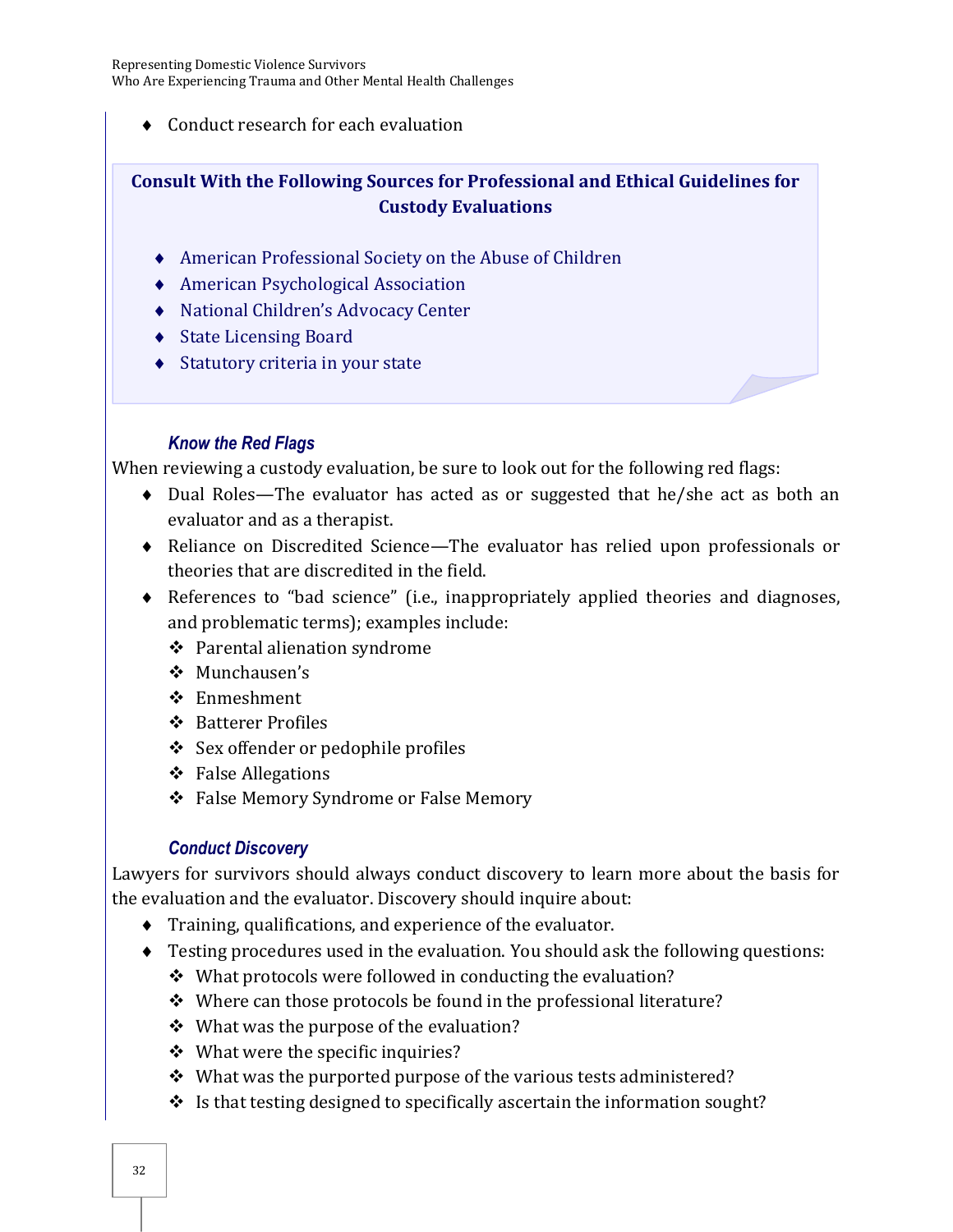- ❖ What testing procedures were used?
- $\cdot$  What are the qualifications of anyone else involved in administering the testing?

#### *Sources of Information*

Whenever possible, custody evaluators should base their evaluations not only on interviews with the parties, but also on corroborating sources of information. There are many reasons for this: the abusive partner may deny their use of violence and coercive control, and their assessment of their partner's parenting may be a reflection of their abusive criticism and/or manipulation; the survivor may present as emotionally unstable, when in fact their behavior is a result of their partner's abuse and/or the survivor is triggered; and a child may identify with the abusive parent out of self-protection.

#### *Collateral sources may include:*

- Other family members, friends, neighbors, co-workers of the abused parent, and former partners;
- Doctors, clergy, teachers, and counselors; and/or
- Domestic violence advocates and professionals who have become involved with the family due to the abuse.

#### *Pertinent records may include:*

- Police reports;
- Child protection reports;
- Court files in the present case and prior cases;
- Medical, mental health and dental records; and/or
- ◆ School records.

#### *File a Motion in Limine*

If your review of the evaluation and the evaluator yield troublesome findings, you may wish to file a *motion in limine* to exclude the evaluator's report, opinions, or testimony.

- If it appears that the evaluator has used "junk science" such as PAS, you should move to exclude the evaluator's report and testimony.
- Determine the evidentiary standard governing admissibility of scientific evidence in your jurisdiction. Most states follow some version of the *Daubert23* or *Frye<sup>24</sup>* standards.<sup>25</sup>

 $\overline{a}$ <sup>23</sup> *Daubert v. Merrell Down Pharmaceuticals*, 509 U.S. 579 (1993).

<sup>24</sup> *Frye v. U.S*. 293 F. 1013 (D.C. Cir. 1923).

<sup>25</sup> See Jennifer Hoult, The Evidentiary Admissibility of Parental Alienation Syndrome: Science, Law, and Policy, Children's Legal Rights Journal, 26(1) (Spring 2006)(analyzing PAS admissibility under Frye, Daubert, Kumho Tire, and Federal Rule of Evidence 702).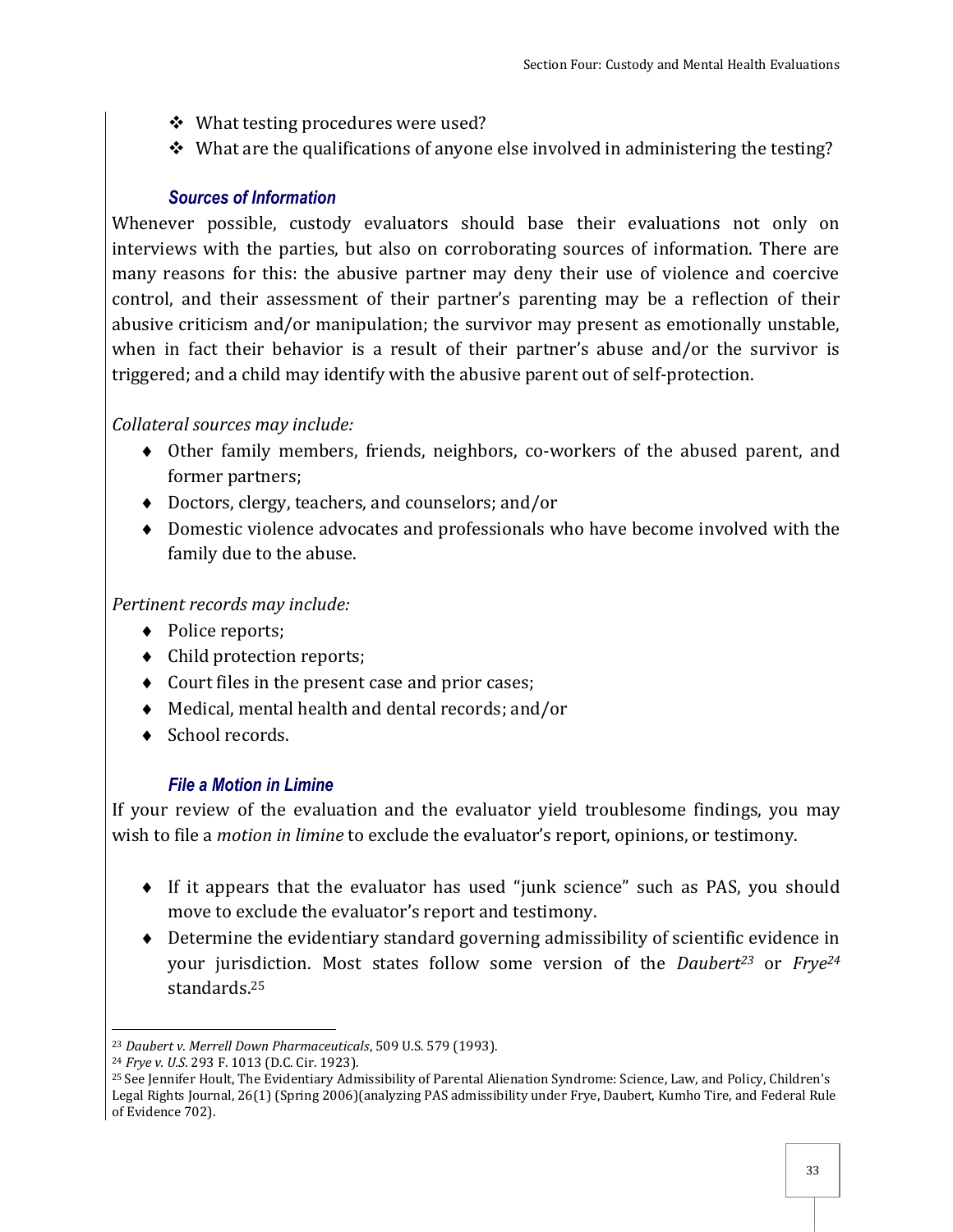- *Daubert*/Federal Rule 702 standard: Reliable Principles and Methods
- *Frye* Standard: General Acceptance Test
- \* Note: "Any testimony that a party to a custody case suffers from PAS should be ruled inadmissible and/or stricken from the evaluation report under both the standard established in *Daubert* and the earlier *Frye* standard."

### *Discrediting/Impeaching an Incompetent Evaluator*

When a motion *in limine* is not successful, you will want to use your cross-examination of the custody evaluator to discredit or impeach him or her. Tips include:

- ◆ Retain an expert of your own, and
- Impeach the evaluator by using authoritative professional literature (including, where possible, publications by organizations to which the evaluator belongs).

# **Mental Health Evaluations in General**

Most state statutory schemes limit the circumstances under which you can ask for a mental health evaluation. Most statutes say that you must make a finding of good cause. Although some state statutes say that a request for child custody puts mental health at issue, it is the exception. Therefore, it is critical that attorneys for survivors in custody cases review their statutes. Remember: just because it is a custody case, does not necessarily mean the batterer or the court have the right to have your client's mental health evaluated. That said, you will want to consider whether to object to a mental health evaluation, based on the court and the particular facts of your case. Once a mental health evaluation enters into evidence, your job will be to analyze and formulate arguments regarding its relevance to the legal issues at hand.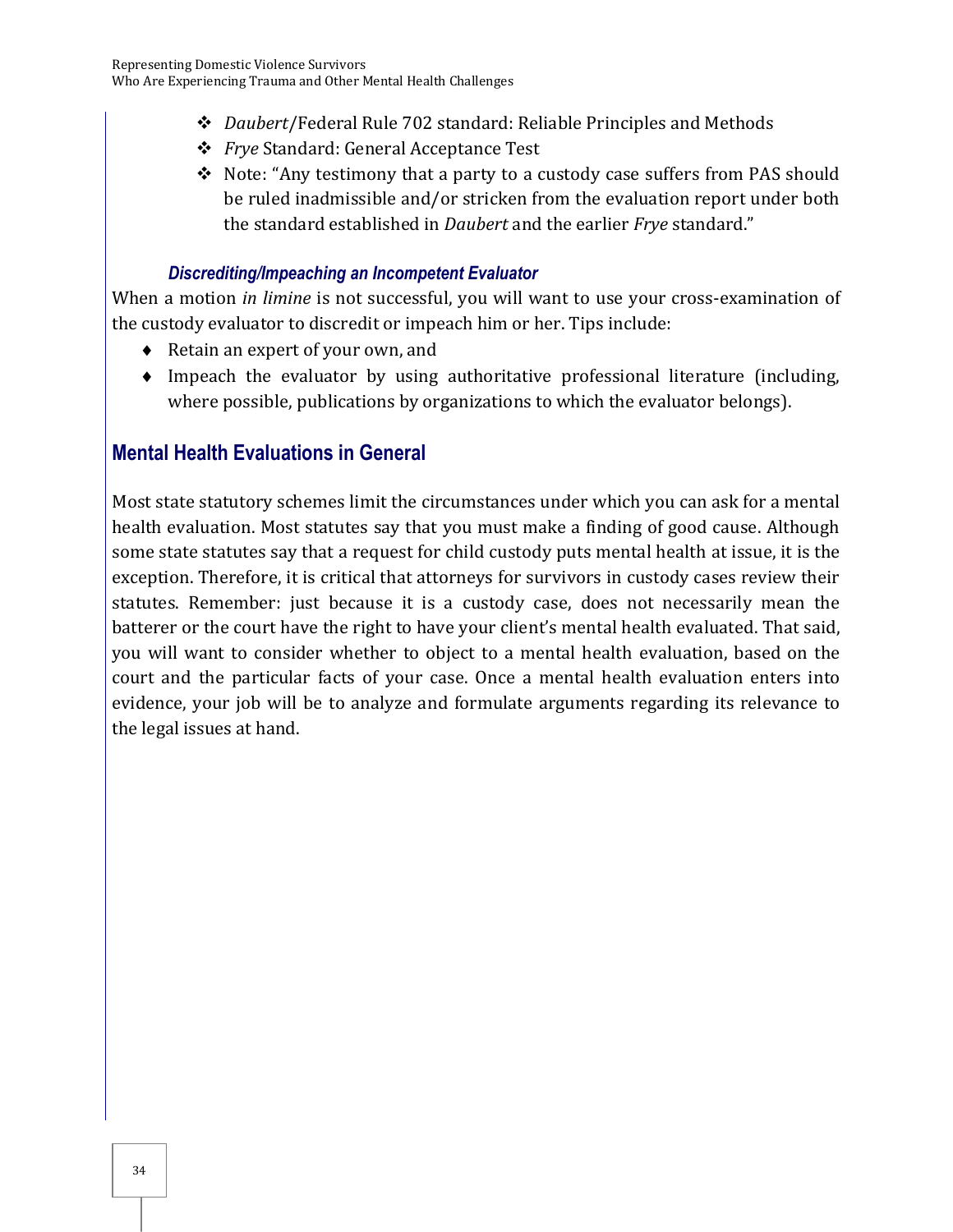## **References**

American Bar Association, *Standards of Practice for Lawyers Representing Children in Custody Cases*, 37 Fam. L.Q. 131 (Summer 2003).

*The APSAC Handbook on Child Maltreatment* (2nd Ed. Sage, 2002).

Carol S. Brunch, *Parental Alienation Syndrome and Parental Alienation: Getting it Wrong in Child Custody Cases*, 35 Fam. L.Q. 527 (Fall 2001).

Clare Dalton et al., National Council of Juvenile and Family Court Judges, *Navigating Custody and Visitation Evaluations in Cases with Domestic Violence: A Judge's Guide* (Revised in 2005).

Richard Ducote, *Guardians Ad Litem in Private Custody Litigation: The Case for Abolition*, 3 Loy. J. Pub. Int. L. 106 (Spring 2002).

Robert Horowitz et al., American Bar Association Center on Children and the Law, *A Judge's Guide: Making Child-Centered Decisions in Child Custody Cases* (2001).

*Violence and the Family: Report of the American Psychological Association's Presidential Task Force on Violence and the Family* (1996).

www.leadershipcouncil.org (web site for the Leadership Council on Child Abuse and Interpersonal Violence, a non-profit organization that promotes the responsible use of science. This site provides a tremendous amount of citations to resources).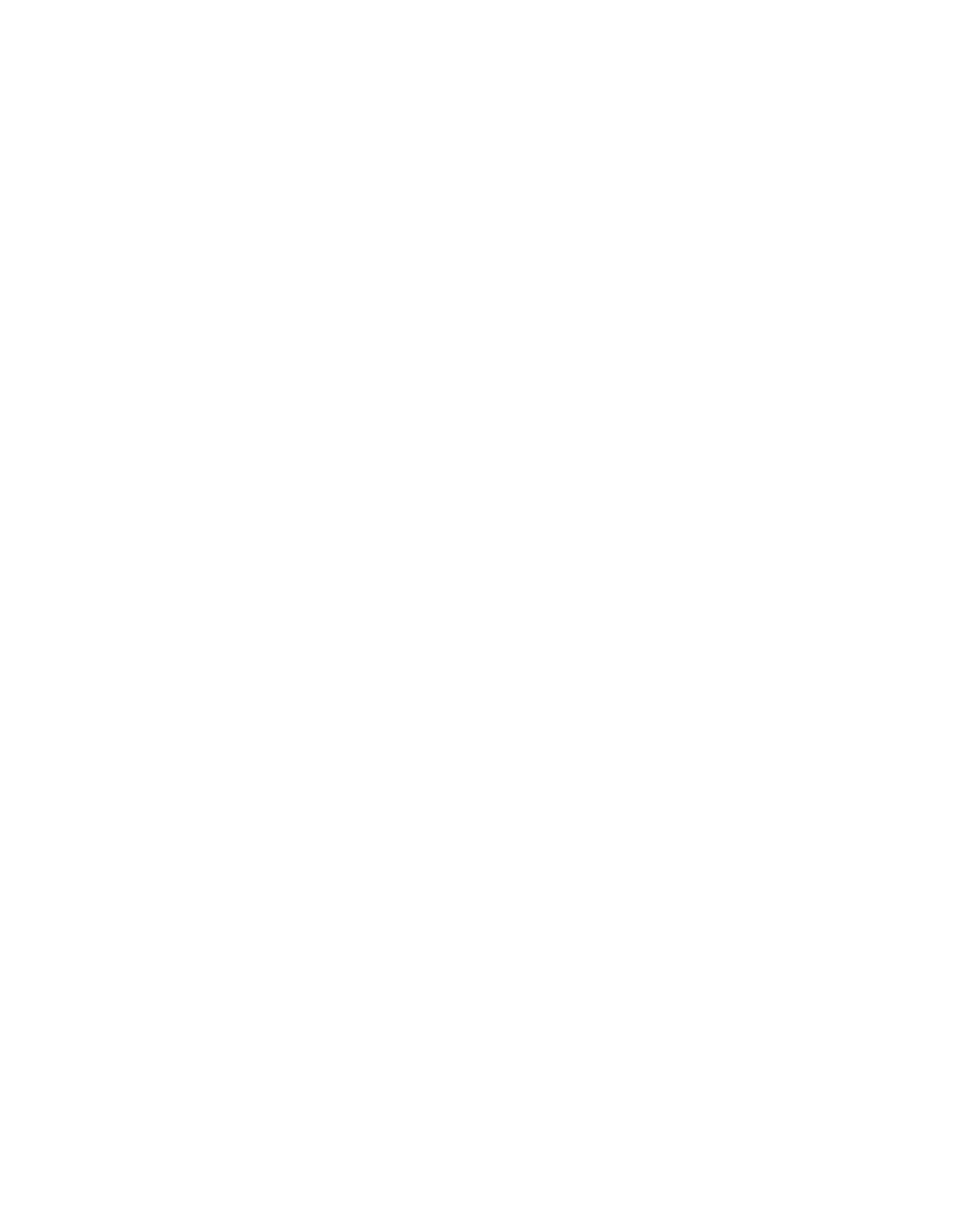# **Section Five: Deciding Which Course to Take and Preparing Your Client for Mediation/Negotiation or Trial**

As with all legal cases, those involving domestic violence and trauma require that you and your client weigh the pros and cons of mediation, negotiation, and pursuing a case in court. As an attorney, you consider the law, the court, the facts, and the risks of losing. Your client considers the risks that each of the proceedings could potentially present to her physical and mental health. Together, you and your client develop options that address the risks and optimize the chances of meeting her particular goals – both legal and otherwise. The survivor decides upon whether to pursue negotiation or trial, based upon all of the strategies that you and she have developed.

## **Know the Proceedings in Your Jurisdiction and Court**

Make sure that you know the structure of the proceedings – negotiation, mediation, and trial – in your particular jurisdiction and under your particular judge. Lawyers for survivors must know more than just the legal remedies available. They must understand the legal requirements and the process for accessing the option. The legal process itself is often just as, and often more, important to a survivor's sense of safety and autonomy. For example, if a survivor feels that the courtroom will expose her to triggers, she may decide that the risks that trial presents to her mental health outweigh the potential legal benefits.

The following are common processes that are important to consider:

#### *Mandatory Custody Mediation and Domestic Violence*

Some jurisdictions require mediation in every child custody case. Many statutes waive this requirement in domestic violence cases, though others do not. Be sure to know the rules regarding domestic violence custody mediation in your jurisdiction. If there is an exception and your client wishes to avail herself of that exception, submit a motion or be prepared to articulate to the court why mediation is not appropriate in your client's case. You will need to prepare your client if mediation is required and/or if she wishes to pursue mediation. This is especially true in cases involving domestic violence and cases where a survivor has mental health concerns that could be exacerbated. See below for further discussion of how to prepare for negotiation.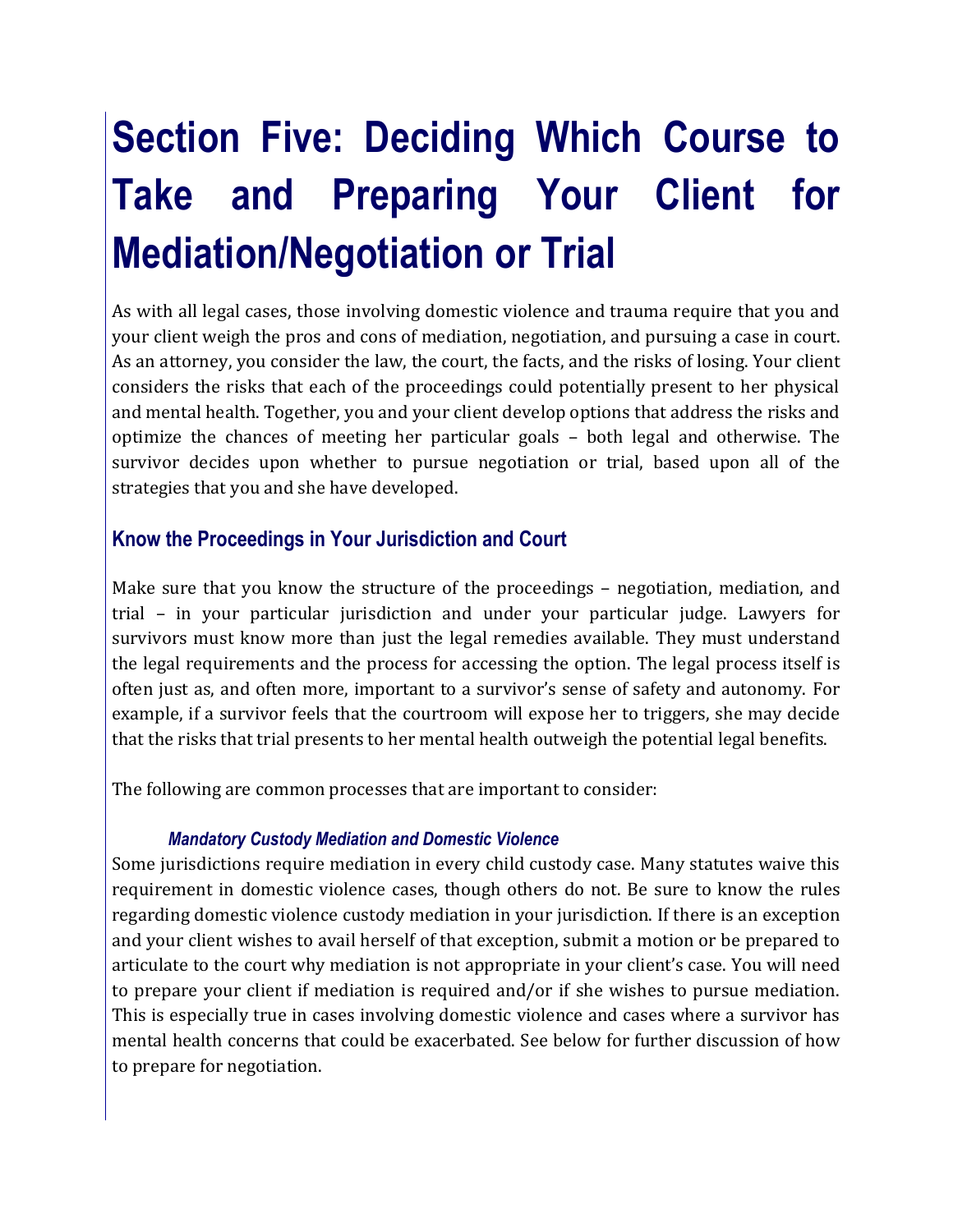Domestic violence exceptions to mandatory mediation came about for good reason. For years, advocates and lawyers have argued that the power dynamics inherent in relationships involving domestic violence make mediation ineffective and potentially dangerous for survivors. Abusers are likely to coerce and intimidate their former partners into accepting terms that they do not want and that are against their and their children's best interests. Attorneys should draw from their jurisdiction's rules and statutory provisions to illustrate the potential harm in the instant case. Despite the risks posed by mediation, some survivors, may choose this course to safeguard against the very real risks associated with trial. As an attorney, you must share the potential risks and benefits of each of these processes and discuss the implications for your client. Do not make assumptions based on generalizations about the litigation process. Rather think with your client about how the processes available are likely to play out in her life.

#### *Mandatory Protection Order Negotiation*

Some jurisdictions, such as the District of Columbia, require that parties to a civil protection order attempt to negotiate their case prior to moving to trial. There may be a "court negotiator" who talks to each of the parties and aims to strike a negotiated order to avoid the time and expense of the courtroom. Some may engage in a "shuttle negotiation," in which the court negotiator communicates with each party separately, while others may pull each of the parties into the same room and require that the survivor and abuser be present. Be familiar with the level of involvement required. In other words, some negotiations are a mere formality—a stepping stone before trial. Other jurisdictions require a genuine attempt to settle the matter and avoid the courtroom.

Other than the process concerns, attorneys for survivors should be cognizant of the impact that negotiated orders may have on their enforceability and on subsequent legal cases. Negotiated orders are not subject to an evidentiary proceeding and are, therefore, not subject to due process requirements. As such, the remedies are not supported by factual findings and cannot be used in future proceedings. For example, in jurisdictions that grant custody based on a finding of domestic violence, a negotiated protection order will not suffice as evidence of such abuse.

#### *Testifying at Trial*

While the outcome of a trial may be positive, the process may pose risks to the survivor that preclude it as a possibility altogether. This is particularly true for survivors who are experiencing trauma and other mental health challenges. Trials are inherently adversarial in nature. Indeed, the entire process is built upon each side's zealous case presentation. The trial process is likely to present challenges for your client. A range of strategies is discussed later in this section. However, it is worth noting that there are some jurisdictions and courts that allow for evidentiary exceptions that enable survivors to present testimony that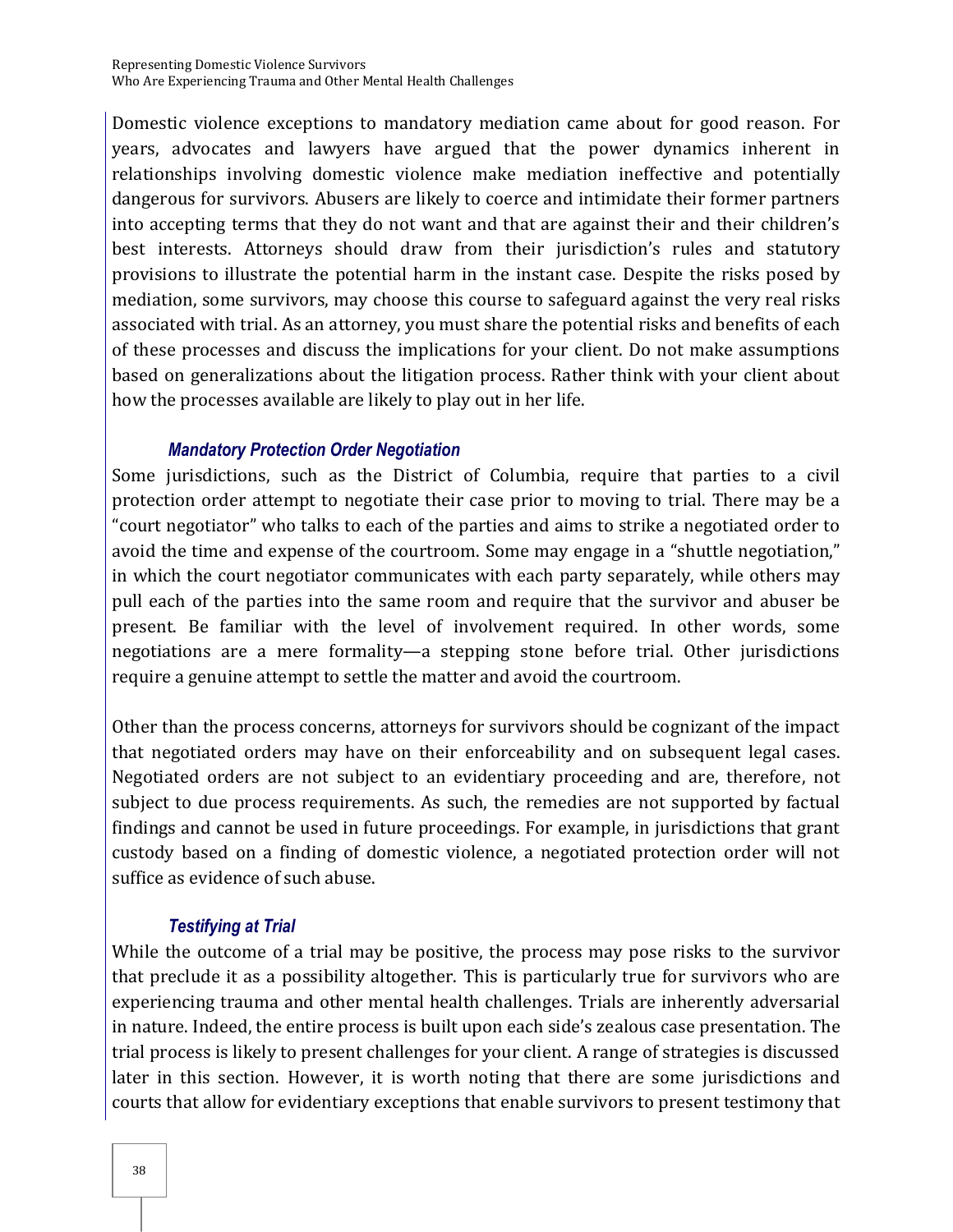was obtained in advance of trial in lieu of trial testimony. For example, Ohio has enacted a provision that allows victims of sexual crimes, abuse, or neglect, or who have mental disabilities, to avoid the trauma of appearing in court by allowing them to be deposed outof-court. These depositions may be introduced in court provided they meet the ordinary rules of evidence.

## **Consider the Risks and Benefits Depending Upon What the Survivor Wants and What She Knows About the Batterer and Herself**

In cases where mediation/negotiation is not required, there are a number of factors to take into consideration to determine which route to take. For example:

- $\bullet$  Is the survivor going to be at greater risk of harm from the abuser if you take this case to court?
- Is negotiating a settlement or is having a mediated resolution a safer course of action for the survivor and her child(ren)?
- Do the mediators have any expertise in domestic violence?
- Would a court proceeding be in the best interest of the child(ren)?

As you think about all these factors you want to also consider how a negotiation would impact the survivor's mental health concerns versus a court proceeding.

If you have noticed the symptoms of trauma, as discussed in Section Six (Selecting, Preparing and Challenging Experts) and you have discussed it with the survivor, her response should be a significant factor in your decision-making process.

For example, if she is aware of her symptoms but does not want her diagnosis disclosed, a trial could jeopardize her ability to keep that information from the opposing party.

If she is aware of her symptoms without any diagnosis, the opposing attorney may also capitalize on her symptoms to discredit her. He can use the symptoms that may come up – a deep, blank stare or an absent look, lack of coherent memory, flat demeanor and/or an overreaction to a comment, gesture, look, or smell – to discredit her. A judge or jury may be persuaded to think that the survivor is unstable, untruthful, or an unfit mother.

The risks to the survivor increase if she is unaware of her symptoms and has no diagnosis. It is possible that if you have noticed these symptoms, the opposing party has, as well. They may be planning to use them to portray the survivor as "crazy," and a trial could entail a psychological evaluation. This creates unpredictability for the survivor and for your case, depending on who is selected to conduct the evaluation, and how the evaluation is conducted. Oftentimes, symptoms of trauma and dissociation are not recognized as such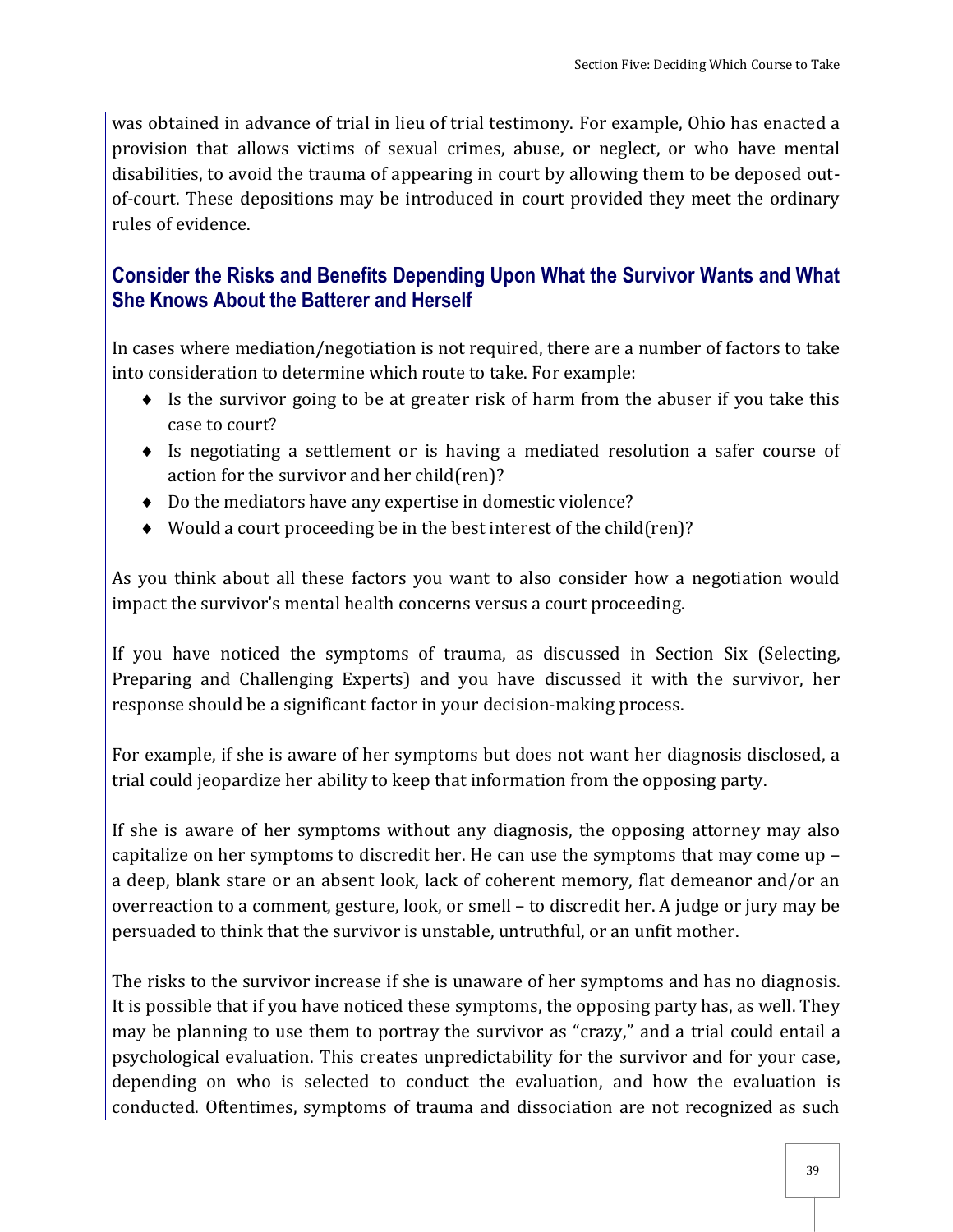and survivors are misdiagnosed as having other, more stigmatized mental health conditions. While it may be easier to link the experience of abuse to diagnoses commonly associated with trauma (e.g., PTSD and other anxiety disorders, dissociative disorders, and depression) other mental health conditions can also be exacerbated by domestic violence and this should be made clear, as well.

If she is aware of her symptoms and is comfortable with disclosure, then you should prepare for how to address any mental health issues that may be raised at trial. You can have an expert normalize her symptoms as those of trauma and common coping mechanisms for the violence that she has suffered. In that case, what you can then focus on is preparing the survivor for trial and how to best manage what could happen so that you know how to help her to stay involved, engaged, and emotionally and physically safe.

# **Considering Negotiation**

Negotiation may not be better for the survivor. Being in an intimate setting with the opposing party, the person who has abused her, may feel threatening and may be "triggering" for the survivor. It is something you will need to consider as you work with the survivor and contemplate whether to pursue negotiation or trial. The negotiation environment, or anticipation of it, could elicit trauma-related responses including dissociation, flashbacks, panic attacks, and/or depression. It could precipitate a mental health crisis or could exacerbate other mental health symptoms. Your client's response may appear to be an overreaction to a seemingly normal situation, but it is deeply rooted in the trauma caused by the abuse.

As you proceed, discuss the possible risks of negotiation carefully with the survivor. Once you have provided her with information about the negotiation process, partner with her to identify the risks and benefits. Explore the requirements of the jurisdiction you are in around mediation/negotiation and how they look and feel. Respectfully discuss with her the potential risks to her physically, to her case, and to her emotional and mental wellbeing. Strategize with her what is required and what may be waived, modified, or avoided. Figure out together what might be the best course of action given her situation. Come up with a plan with her as to how she might best proceed. Then, prepare your client for what you cannot control. Discuss with her what may arise during either process, the impact of mental health evidence on the case, the legal structure in your jurisdiction and whether there are exceptions to mediation/negotiation requirements. Examine the different types of negotiation and what may work best.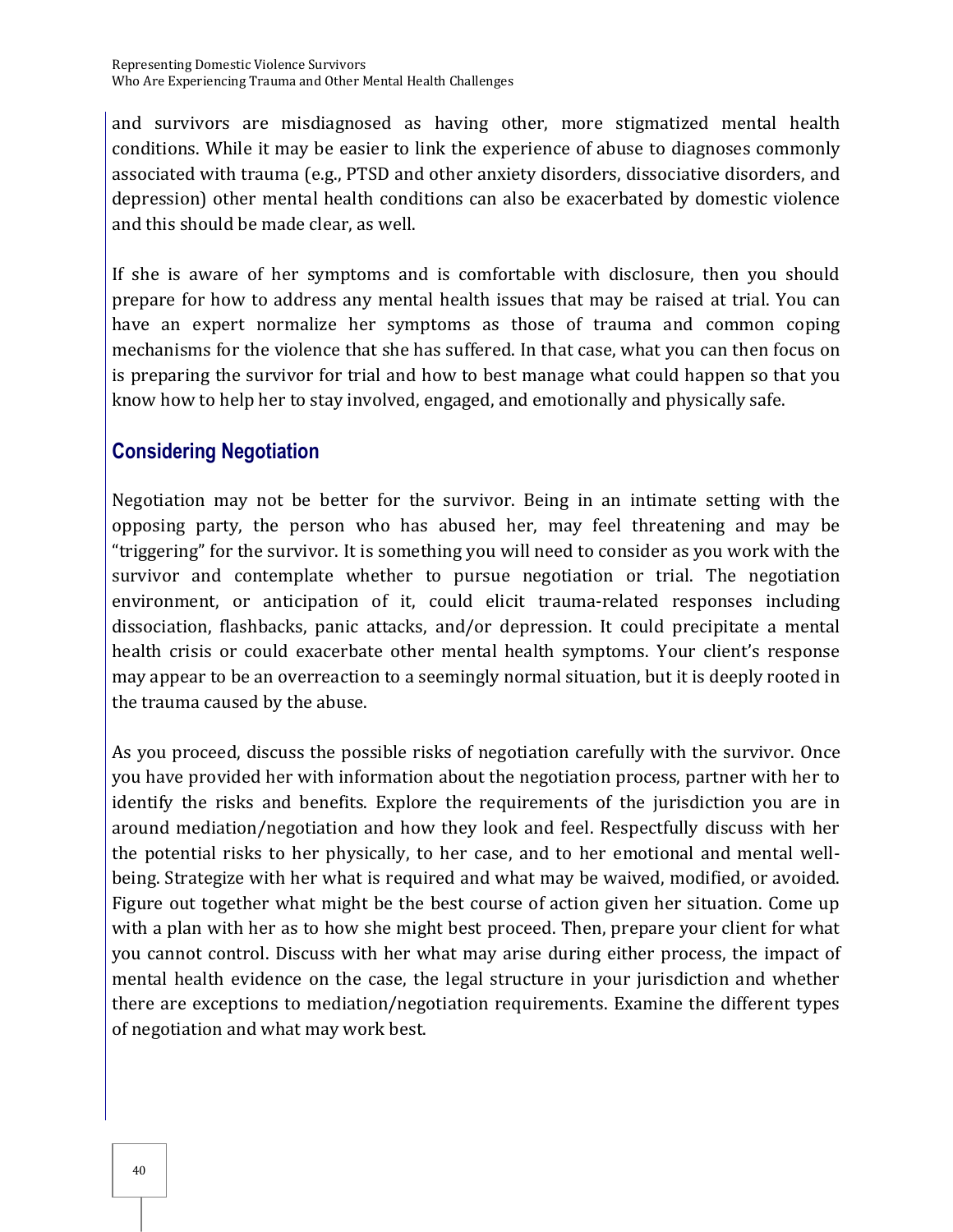# **Preparing Your Client for Court**

Once the survivor decides to pursue trial, you then need to prepare her for what to expect. When a survivor has mental health concerns, you may want to discuss the impact the court proceedings may have on her mental health.

#### *Introduce the Court Process*

Walk the survivor through each step of the court proceeding and help her to think about her possible reactions.

- If feasible, meet at the court where the case will be held. With each step, be sure to explain the things that could happen. There is a balance here of giving her enough information to help her know what to expect and giving her too much information, which could possibly overwhelm her.
- Let her guide you. Check in as you discuss each stage of the process and ask how certain things make her feel, whether she has concerns about the process, and whether there are strategies that you might employ to mitigate her concerns.
- Ask the survivor if she would like to have one or two supportive people at the court proceeding that can help, should she have a hard time with the process.

#### **Attorney Tip**

Some people who have experienced trauma need to know what to expect when proceeding with a totally new experience. It helps reduce anxiety and it builds trust. It is a very important step in preparing a survivor for court.

#### *Discuss Strategies for Mental Health Symptoms in the Courtroom*

If you haven't already, you should gently discuss with the survivor any symptoms that you have noticed during the course of your work together thus far. Make sure she understands that you are only sharing your observations to help the two of you strategize about the court proceedings – it is not due to a lack of confidence in her, or a lack of belief in her case. You are working with her to make sure the two of you are prepared for the court case. For example:

 $\bullet$  If you notice that, when she recounts violent incidents that occurred, she has a flat tone and a deep, blank stare or an absent look, ask her about this. Often, this is a result of an overwhelmingly traumatic experience and the survivor has dissociated in order to cope with it. Her reporting of the experience will be from that safe distance and will lack the terror and physical pain.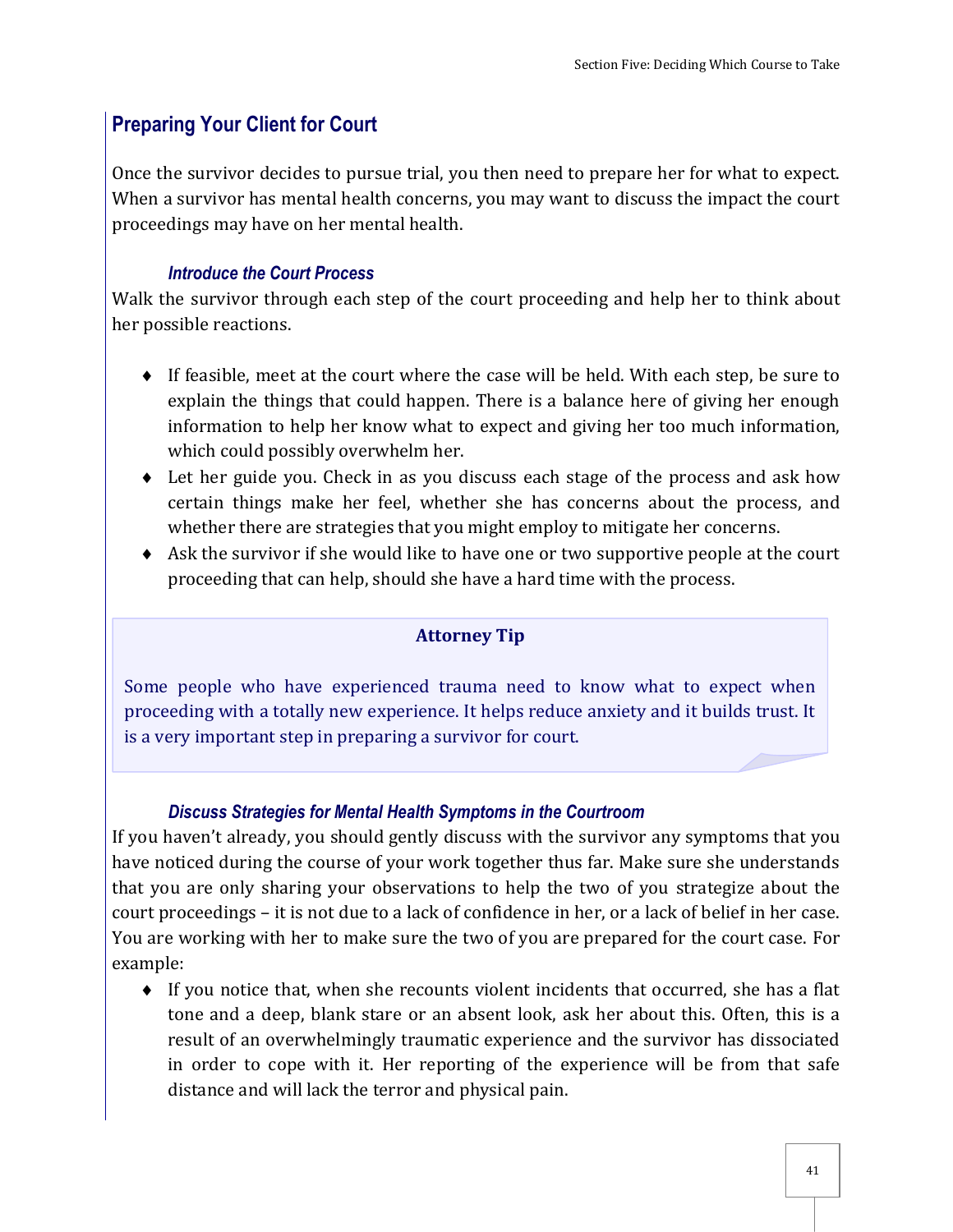$\bullet$  If she has noticed talk about how counsel for the opposing party may use this against her and say that she is lying, talk about how you might counter that claim.

If the survivor is aware of her affect, you can ask about it during the proceeding so that she may explain her lack of emotion to the court. If not, you may want to discuss using an expert to counter the opposing side's allegations (see Section Six: Determining Whether You Should Have an Expert Witness).

#### *Develop Strategies to Address Your Client's Fears About the Court Process*

In addition to the symptoms you have noticed, you also will want to discuss and plan for fears that the survivor may express about the court case. You should ask if the survivor has had panic attacks or if she feels intense fear when the opposing party is in the same room with her. Ask her if she has any strategies for dealing with those. If she has a clinician she sees, ask her to discuss with her therapist strategies to get her through the court proceeding and how you might be able to help.

Whether she has a mental professional helping her or not, suggestions you can offer include the following:

- Using your body to block the view to the opposing party as much as possible while she is in the courtroom, including while testifying. When you are not able to block his view she should look away from the other side, either focusing on you or a supportive person or advocate at the court.
- Asking the court for a recess when the survivor feels she needs one or when you notice some of the symptoms of trauma coming up (e.g., if she is dissociating and her responses to questions are slow and incomplete). This is usually a sign of a deeper level of dissociation usually brought on by intense fear or reliving of a particular attack or experience. Discuss whether she knows if this happens to her and how you can help.
- Once the court is adjourned, in a calm voice, ask her to take some deep breaths and ask her if she knows where she is and what day it is. This is useful for helping a survivor to ground herself in the present and bringing them out of the past. You may need to remind the survivor that she is in the courtroom, her abuser can't hurt her, the opposing attorney asked her a question intended to scare her, she got scared, she "went away," and nothing bad happened. A similar response can also help if the opposite reaction occurs and the survivor is triggered and she is crying uncontrollably or screams at the opposing party. A calm voice reminding the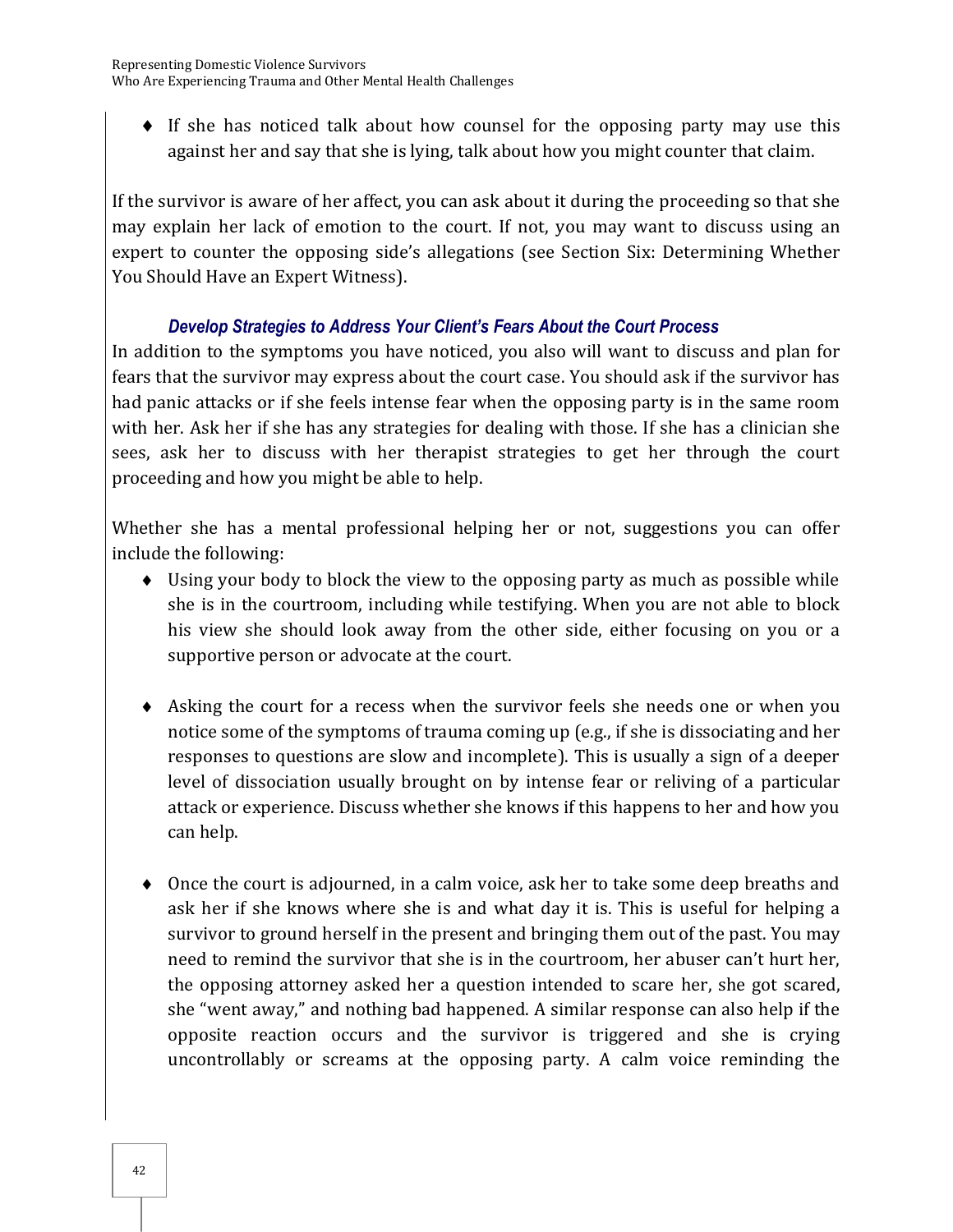survivor where she is and what just happened should help her to feel more calm and restore a sense of balance.

 Discuss this strategy with the survivor before trial. You may not be the best person to help her. Ask her if this would be helpful and if so who she would want to take her through this process. It may be better left to one of her support persons. If she asks you to conduct this exercise with her make sure you feel comfortable doing so. If you do not, it is important to let her know and tell her why. For example, if you are afraid you will not do it right and may cause her harm then it is important to tell her this. This kind of transparency builds trust. If she thinks you are the best person to do it or the only person she has, you may want to practice with her ahead of time.

You want to have extensive discussions with the survivor prior to the court proceedings to help both of you anticipate possible reactions. She is the expert on her own circumstances, so partnership is critical here. Ask her to guide you through any reaction she can think of that may happen.

# **Preparing your Client for Negotiations**

Preparing a client for mediation or settlement negotiations follows a similar course. Walk her through the process step-by-step, so she knows what to expect. Carefully listen to any fears or concerns that she raises. Another important thing to know is that a lot of survivors will sound and talk about their experience as though it was not as bad as it was. This is again part of a coping strategy that helps the survivor deal with the high levels of fear she experienced. We don't always understand this as a coping mechanism. So listen to her concerns carefully. Do not disregard any of them because you do not hear or see a heightened concern on her part.

Discuss strategies for addressing those fears or concerns. For example:

- Shuttle Negotiation: If she wants to know if she has to be in the same room with the opposing party during the negotiation, see if shuttle negotiation is possible. The survivor may feel better being in another room with her advocate or a supportive friend or family. Arrange for this, if you can. If this is not possible, thoroughly discuss what she is afraid might happen and strategize with her about how you might help her.
- Breaks: Another strategy is to take breaks so she can get space away from the abusive partner.
- Support Person: Offer the survivor the opportunity to have her advocate or a support person present with her during negotiation.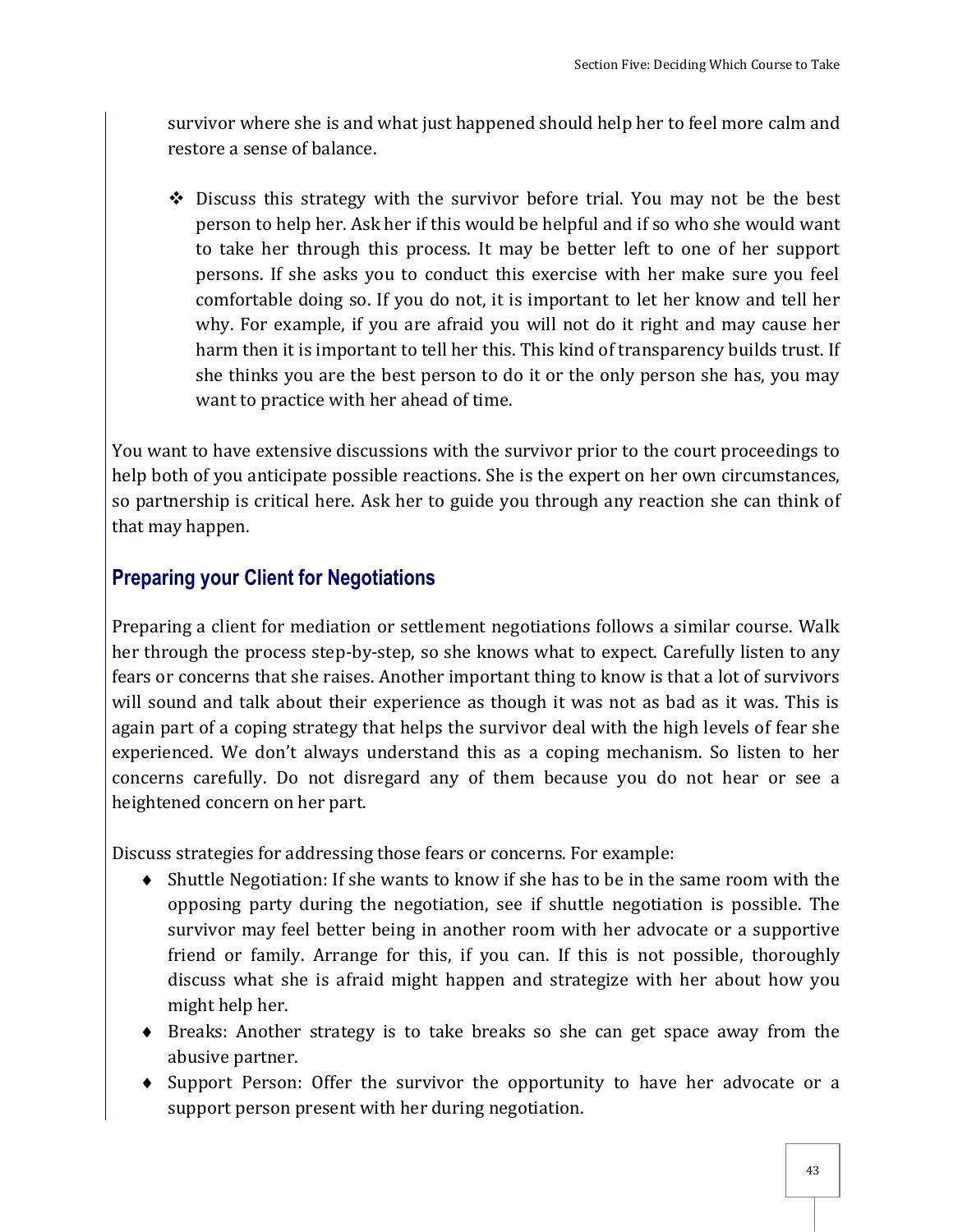Attorneys Only: If your client wishes, see how much you can negotiate with the opposing attorney without the abuser and your client present.

The contextual, individualized strategizing described above takes time and patience. Listen carefully and respond to all of your client's concerns. This will help you to help her in the best way you can. Strategies that make her more comfortable and that mitigate the impact of the legal process on her mental health ensure more effective legal representation and better case outcomes.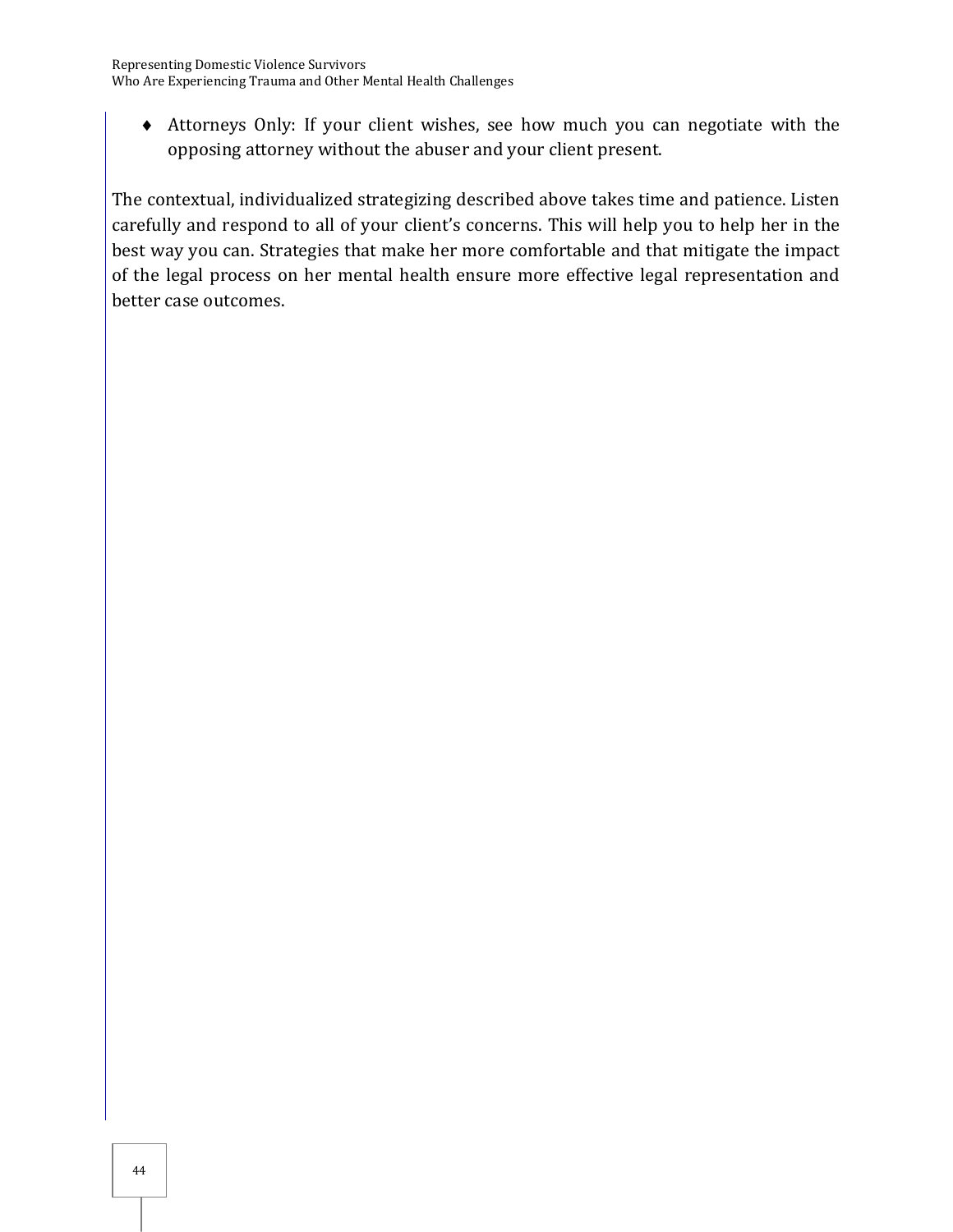# **Section Six: Determining Whether You Should Have an Expert Witness**

In the course of representing a client who has survived domestic violence, child abuse, or other violent crimes, he or she may have trauma-related concerns requiring a specific and thoughtful strategy in court. This section will provide a number of strategies for thinking about the use of an expert. As with all stages of the litigation process, carefully consider whether these strategies fit the needs and desired outcomes expressed by your client, the culture of the court, and the laws of the jurisdiction.

# **Respect Your Client's Coping Skills**

Your client is using valuable coping skills in response to trauma and you should respect them as such. *Do not ever try to force your client to feel or "face" what happened to her or connect the thoughts and feelings, even though you believe that this integrity of memory and emotion may help the legal proceeding—that it will make her seem more believable or that it will make it easier for her to assist you.* This form of coping with trauma is instinctive. It is the mind's way of protecting your client from fully knowing or feeling something that may overwhelm her consciousness. If you push her, you may end up with a client who is in crisis, with a diminished capacity to participate in her case or assist you.

## **Outward Signs of Trauma**

Signs of trauma that you may notice personally are:

- $\bullet$  Dissociating during conversations;
- Having a dazed look or a flat demeanor when describing violent events;
- $\bullet$  Overreacting to seemingly benign situations or events;
- Startling easily and in a manner that doesn't seem to fit the situation; and/or
- Having an unusually poor memory for certain topics.

Your client may mention to you other signs of trauma, such as difficulty concentrating, difficulty sleeping, nightmares, and having disruptive flashbacks of a painful event sometimes accompanied by a dazed look or inattentiveness. Your client might mention signs of depression such as having trouble getting up in the morning, an inability to stop crying, a lack of energy, a feeling of hopelessness, feeling sad most of the time, or having thoughts of suicide.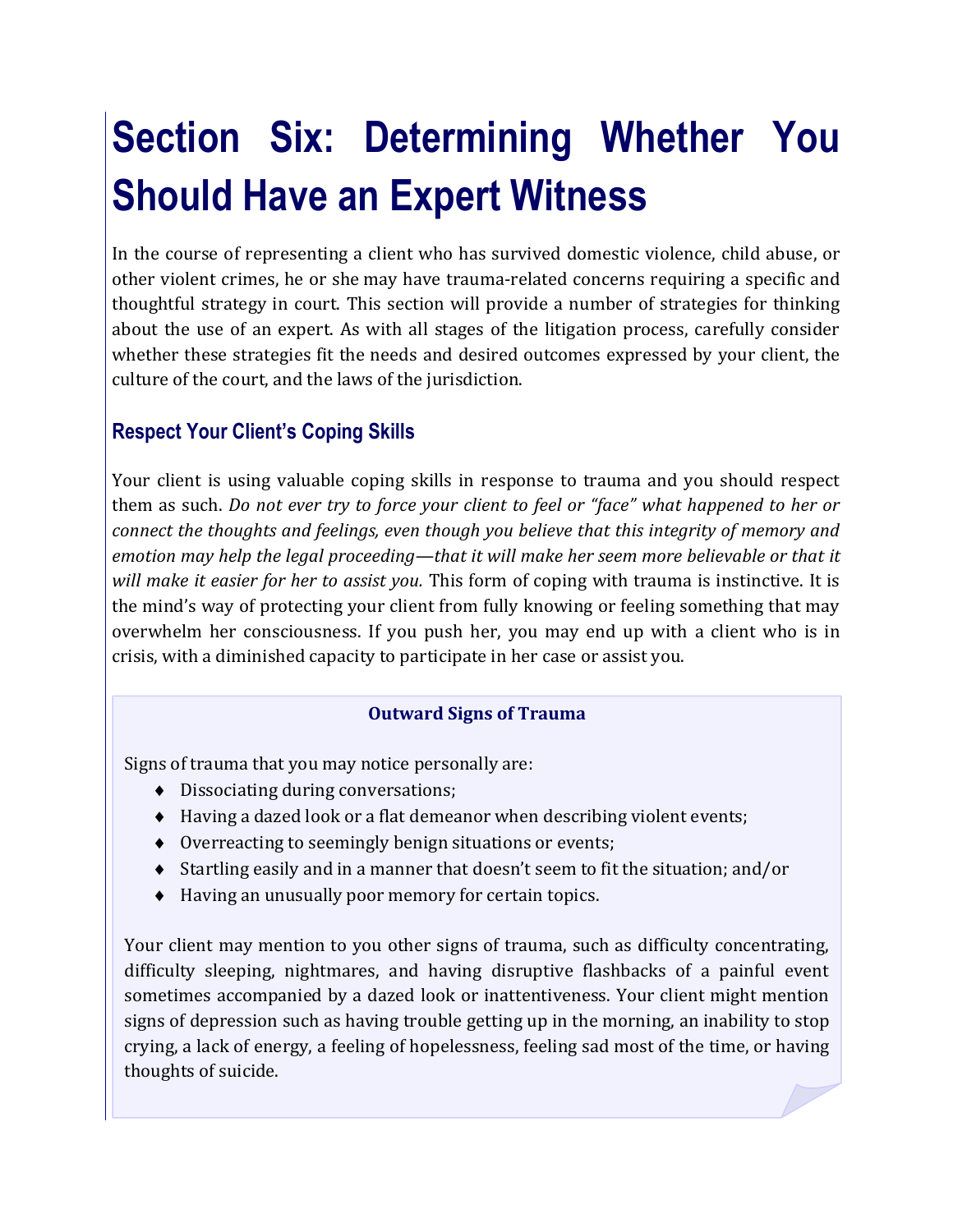## **Strategize to Optimize Her Coping Behaviors**

Instead, proceed cautiously. If you have not yet discussed the signs you have observed with your client, do so at this point. If your client is aware of these symptoms as trauma-related, it will be a straightforward conversation. If your client is not aware of how she has been affected by her traumatic experiences, do not try to push her to see this. Restrict your discussion to a strategic analysis of what you see and how her demeanor may influence court proceedings. She may have heard similar observations about herself before. In either case, discuss what you have noticed in a gentle, nonjudgmental, and matter-of-fact manner.

For example, you may gently point out that you noticed that her demeanor changed during discussions about a particular incident, describing the violent situation in a flat tone, almost as if she was talking about someone else, and developing a deep, blank stare. You can ask her if she has noticed this, as well. It is very possible that she has not given it a second thought. You can tell her you are aware that this is a common coping mechanism, and that it has probably kept her safe and calm in times of crisis. Discuss also how others may misinterpret these signs of trauma, or that the opposing party's attorney may mischaracterize her coping skills as a problem in her ability to function.

Discuss the options she has in court for addressing this. As stated in Section Two, if the opposing party is not already aware of your client's way of coping with trauma, weigh the pros and cons of disclosure. Again, proceed in a respectful manner, valuing the coping mechanism as opposed to seeing it as a problem. This will help your client to see it this way as well, which will reflect positively in her testimony. Work diligently to avoid feeding into the stigma and shame associated with many mental health concerns.

At the same time, it will be important to account for the court's negative perception of individuals facing mental health challenges. Whether or not your client identifies as someone who is living with trauma-related or other mental health effects of abuse, it can be an issue that is raised by the opposing party for the purpose of gaining advantage in a case. Disclosing that your client has mental health concerns related to the trauma she has endured may leave the judge feeling that she is incapable of caring for her child(ren). It may also have an impact on your client's ability to get or keep a job - another factor that can be used against her. You have to plan for this to come up. Make your respect for your client and her resilience clear, while at the same time acknowledging and strategizing to address the realities presented by courts and other third parties.

The strategy that you and your client develop may include bringing in an expert who is familiar with the dynamics of domestic violence in general and trauma in particular. This expert may help explain that the signs the two of you have discussed is normal for someone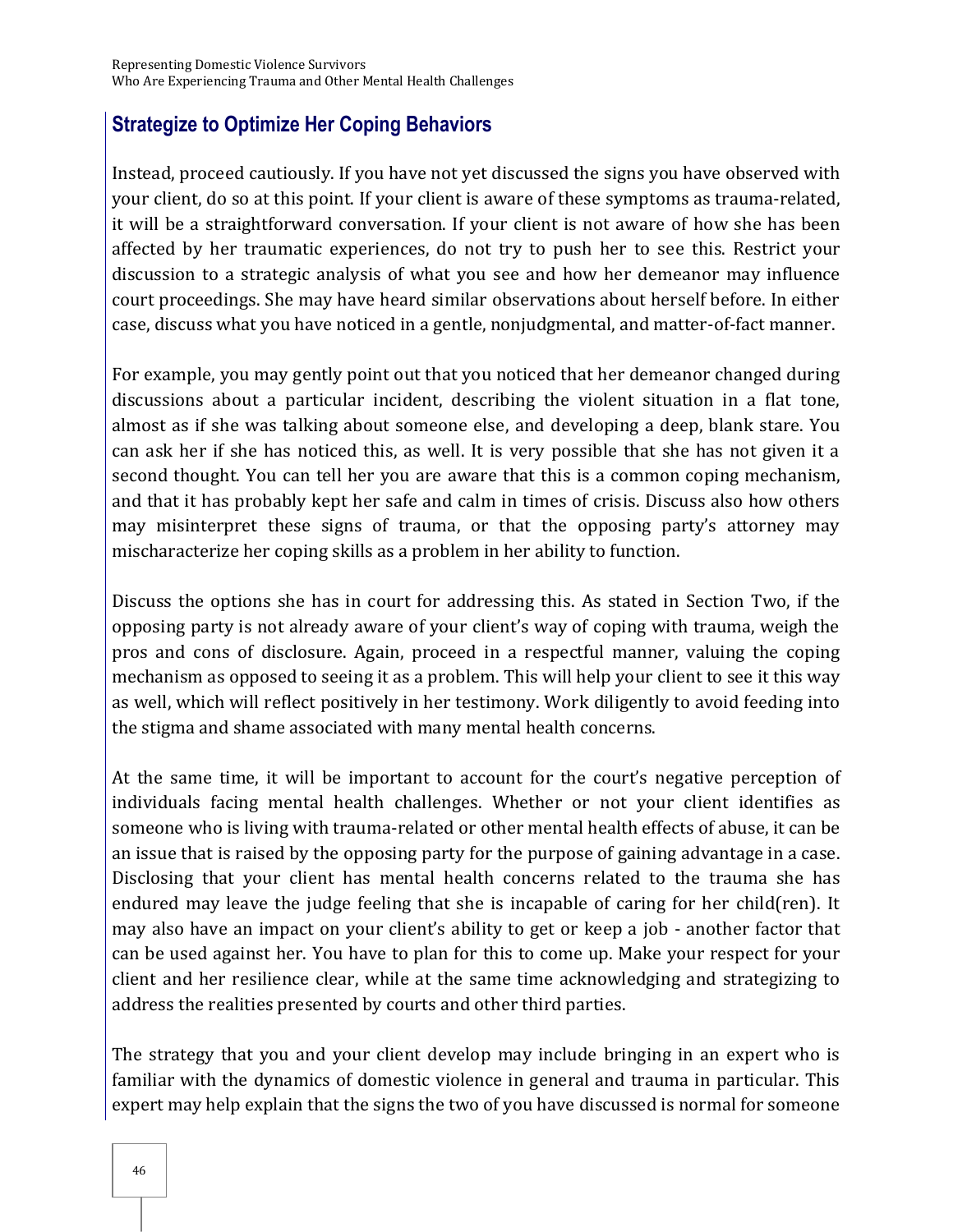who has experienced trauma. Make sure your client has a chance to think about this strategy, ask questions, and discuss it with a friend, advocate, or other support person before deciding. This ensures that she is indeed in agreement and is not just accommodating your recommendation.

## **Finding the Best Expert Witness**

If she decides that use of an expert is a good strategy to help normalize her behavior to the court, look for a trauma expert that is familiar with the dynamics of domestic violence, specifically the power and control aspects. There are many theories explaining domestic violence: the theory of power, control, and violence as being an entitlement of gender; the cycle of violence theory; psychological theories that hold that abusers suffer from low selfesteem, rage disorders, or simply lack good communication skills. Explore the working theory of any expert you consider and make sure it reflects your theory that domestic violence is a product of power and control and gender privilege. You don't want them contradicting your theory or your case. They need to understand that their role as expert is to normalize the symptoms of and responses to trauma, and help the court understand that these symptoms do not impair your client's ability to function or care for her child. Naturally, the expert must be careful not to pathologize your client's responses.

#### *Can Testify to the Signs of Trauma*

At a minimum, your expert should be able to testify to how your client's flat affect and dazed look indicates that your client dissociated when she was attacked, if applicable. The expert could explain how the terror must have been so high that your client instinctively put the attack into her subconscious and that is why her memory is not complete. The expert may be able to infer how terrifying the situation was to your client, given the signs of trauma that she displays when asked about these incidents.

Other expert characteristics to look for include the following:

**(1) Can Testify Regarding Triggering**. Ideally, the expert will also be able to show how an abusive party can "trigger" your client by his mere presence. The expert may be able to describe how the abusive party knows exactly how and what to say to cause your client to react in a manner that appears "crazy." An expert can explain how a look on the other party's face—or a gesture or smell—can cause your client to re-experience a traumatic incident through a flashback and thereby appear unreasonable, irrational, and even hysterical, when in fact she is actually a calm, creative, intelligent person who has been traumatized.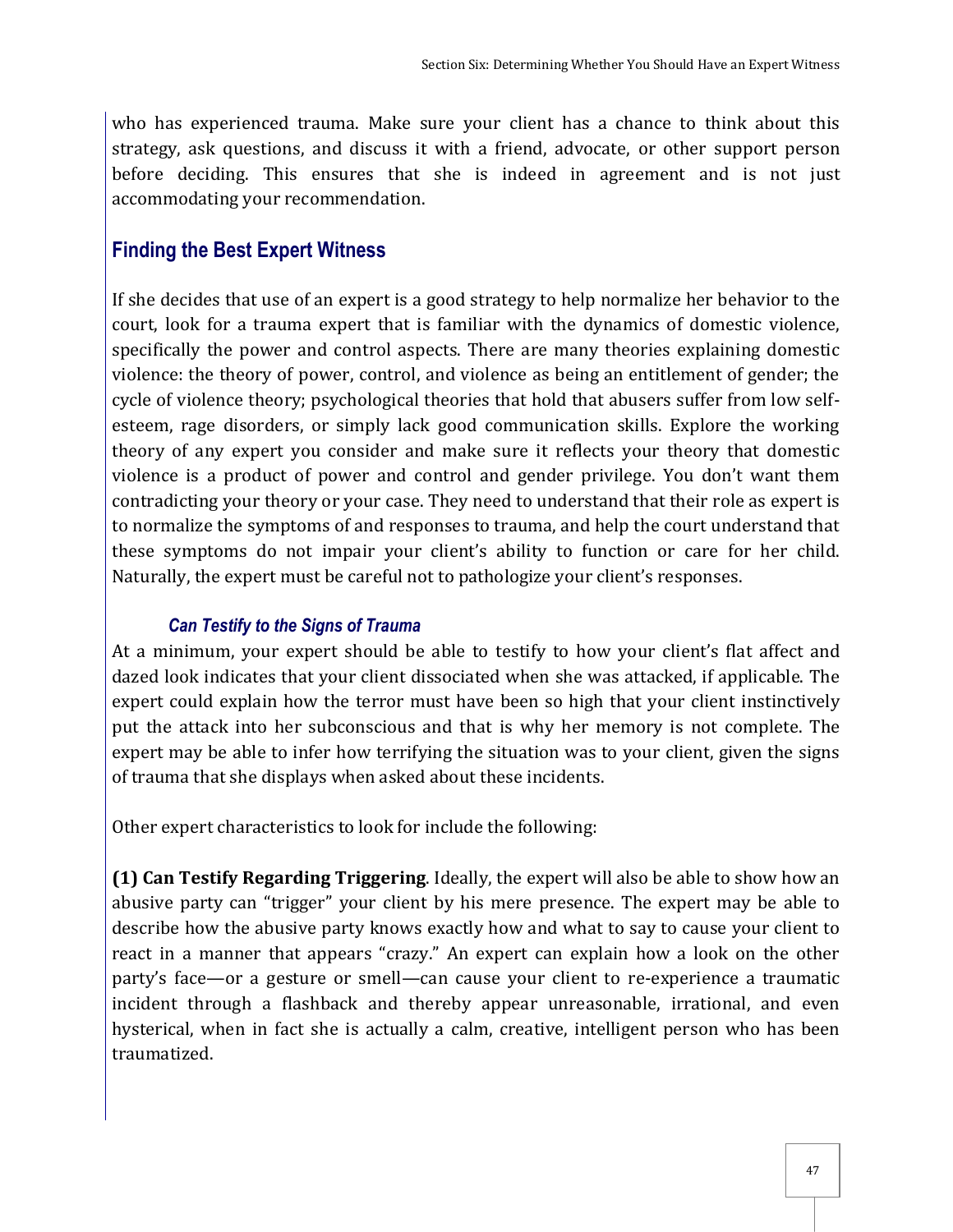**(2) Can Explain Coercive Control**. It is ideal to introduce the opinions of an expert that can see through what appear to be benign comments or actions that are intended to manipulate the expert or intimidate and trigger your client. This type of expert is difficult to find. You are more likely to find someone who is familiar with trauma and other mental health concerns that can explain and normalize your client's actions, demeanor, and behavior. Carefully interview experts on their view of trauma and dissociation, but also on the dynamics of domestic violence. You do not want an expert that is unable to discern tactics of power and control; someone who minimizes interpersonal violence, coercion, and intimidation; or someone who believes that the actions of an abusive party are caused by both parties ("She made him do it." "She pushes his buttons." "It's not really so bad." "She started it."). In all likelihood, content of this nature will frame the opposing party's position. Rather, your expert should be able to articulate and reinforce your assertion that coercive control is a pattern of tactics designed to intimidate, terrorize, and maintain control over another, and that individuals who engage in coercive control should be held accountable for their abusive and violent behavior.

**(3) Understands that Dissociation Arises from Traumatic Experiences.** The expert's view of trauma and dissociation is important, as well. An expert who only sees trauma as Post Traumatic Stress Disorder (PTSD) may not understand the complexity of the client's dissociation. Dissociation is one component of Trauma or DESNOS (Disorders of Extreme Stress Not Otherwise Specified) as well as a central component of the Dissociative Disorders spectrum. Sometimes, a clinician may diagnose a survivor as having PTSD with multiple co-morbidities including anxiety disorders, phobias, Bipolar Disorder, Borderline Personality Disorder, or Schizophrenia to explain the symptoms that could be part of a dissociative disorder. You will want an expert that knows both trauma-related conditions and dissociative disorders and who also understands the power and control tactics of domestic violence.

## **Finding a Qualified Expert**

In searching for a qualified expert, contact a local non-profit advocacy program that works with victims who have experienced trauma, such as a rape crisis center or a child abuse program. They tend to have a mental health approach to their programs and refer survivors for healing from the victimization that they have experienced. Local domestic violence programs and state domestic violence coalitions may have trauma experts that they can refer you to. Contacting your state's sexual assault coalition and/or state children's advocacy chapters may also be an option. You may also contact a national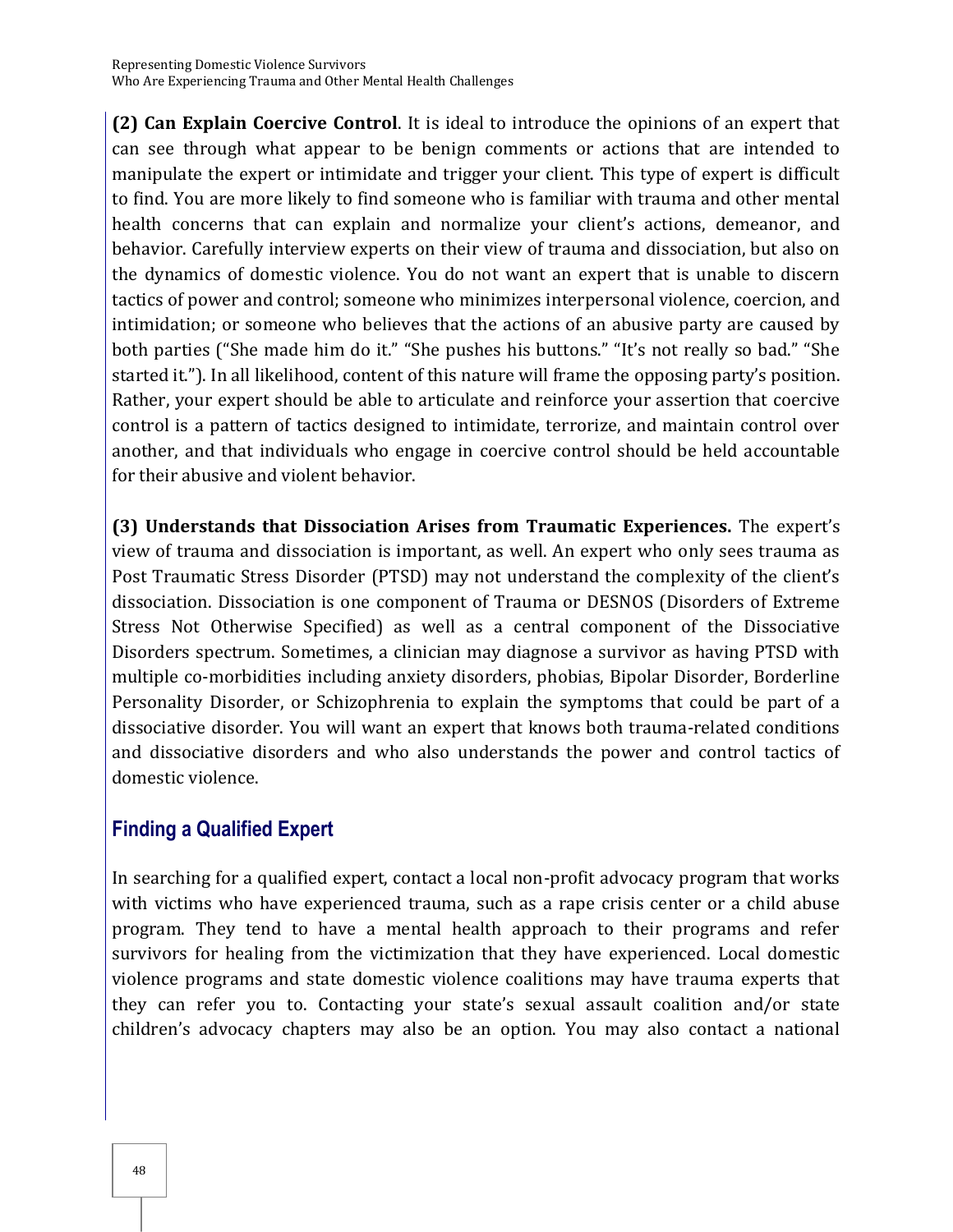resource center or referral program; there are a number of these that address trauma and dissociation.<sup>26</sup>

Make sure your selection process includes a meeting between any potential expert witness and your client. Your expert should treat your client with respect – modeling the attitude you want the court to take – and also recognize the importance of gaining her trust. Speak to your client privately after the meeting to determine if she is comfortable using this expert. You will have to be careful here to not influence her decision. If this is the only expert available, your discussion with her should center on what her concerns are about the expert and whether they are so strong that she would rather proceed without one. It may be that she does not like the expert's manner but is still willing to proceed. Make sure that you fully discuss the pros and cons of this decision and let her think about it before deciding.

After the meeting, interview the expert again. Ask her how she views your client. Questions might include:

- What symptoms did you notice?
- What do you believe is the client's mental health concern?
- $\triangleleft$  How do these symptoms arise?
- $\bullet$  Is this normal given the situation that the client was in?
- ◆ Does her mental health concern affect her ability to parent? If so, how?
- What resilience factors did the expert identify? What protective factors?
- What does the expert believe to be the best result in this case?
- Does she consider domestic violence (including coercion and intimidation) to be influencing your client's behavior?
- ◆ Is her response to domestic violence normal?

This discussion will let you know whether this is the expert you want to use in your client's case. If she sees trauma and dissociation as an explanation for behavior others would see as odd, and views domestic violence as a series of tactics to gain and retain power and control over your client, then you likely have an expert with whom you can work.

 $\overline{a}$ <sup>26</sup> The National Center on Domestic Violence, Trauma & Mental Health provides technical assistance on the intersection of trauma and domestic violence. Go t[o www.nationalcenterdvtraumamh.org.](http://www.nationalcenterdvtraumamh.org/) You can look for trauma experts through various web sites. The International Society for the Study of Trauma and Dissociation (ISSTD) has a directory of clinicians who practice in trauma and dissociation. See [www.isst-d.org;](http://www.isstd.org/) Sidran Institute also maintains a list of clinicians, see [www.sidran.org.](http://www.sidran.org/) See also the International Society for Traumatic Stress Studies (ISTSS) at [www.istss.org.](http://www.istss.org/)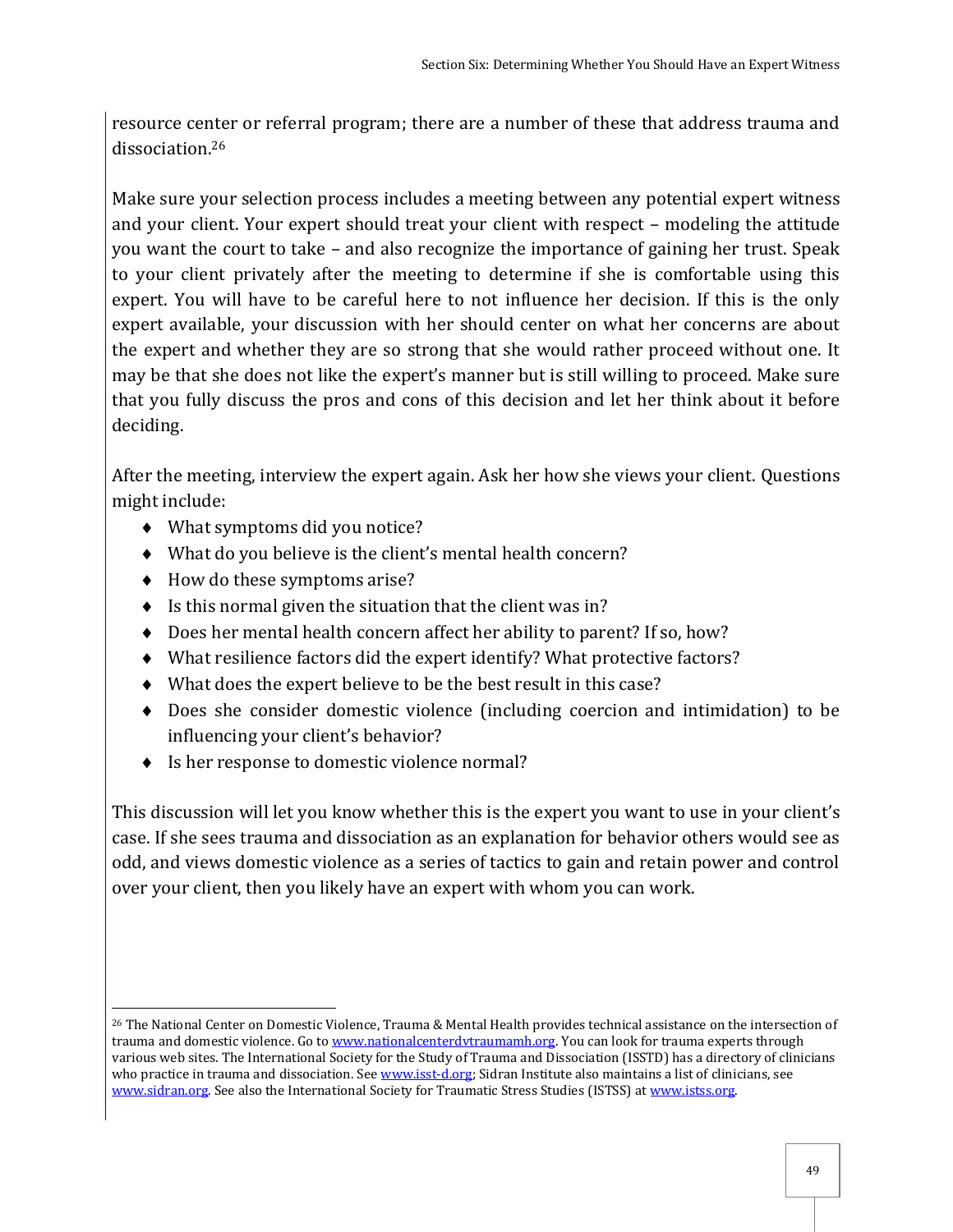## **Preparing the Expert Witness**

The expert should meet with your client and her child(ren) in order to determine your client's ability to function and parent her child(ren), despite the trauma she endured. The central issue here is the well-being of the child(ren). If your client can parent well with some limitations, the expert should show the court how resilient and resourceful the client is and how she is showing her child(ren) how much she loves them. The expert should not enter into an analysis of her diagnosis outside of its relevance to her role as a parent.

# **Challenging the Opposing Party's Experts**

You can use the same strategies in finding an expert to challenge the opposing side's witness. Is the witness an expert on trauma and dissociation? Does the expert know the meaning of a flat affect or dazed look? Is she only familiar with Post Traumatic Stress Disorder? This is only one of a number of issues that can develop when a person has been traumatized. Is your expert familiar with the concept of complex developmental trauma? Does the expert conduct clinical work? What kind of clients does the expert normally work with? If she does not routinely work with individuals experiencing trauma and dissociation, then hers may be a superficial analysis. A person who routinely works with clients experiencing trauma and dissociation is in the best position to normalize the behavior. Anyone else is likely to psychopathologize the behavior and conclude that the individual is limited. Does the expert understand both complex trauma and dissociation? Is he or she able to put trauma-related symptoms in context and recognize them as adaptations and as coping mechanisms to survive overwhelming trauma and to help the judge/jury make sense of the survivor's responses in the face of ongoing abuse? However, it is important to *not* raise this if your own witness does not meet this standard. If you do, you will impeach your own witness.

You may also challenge the expert's knowledge of interpersonal violence, and, in particular, the tools of power and control that abusers use. Be cautious here, though, if your expert is not familiar with these issues.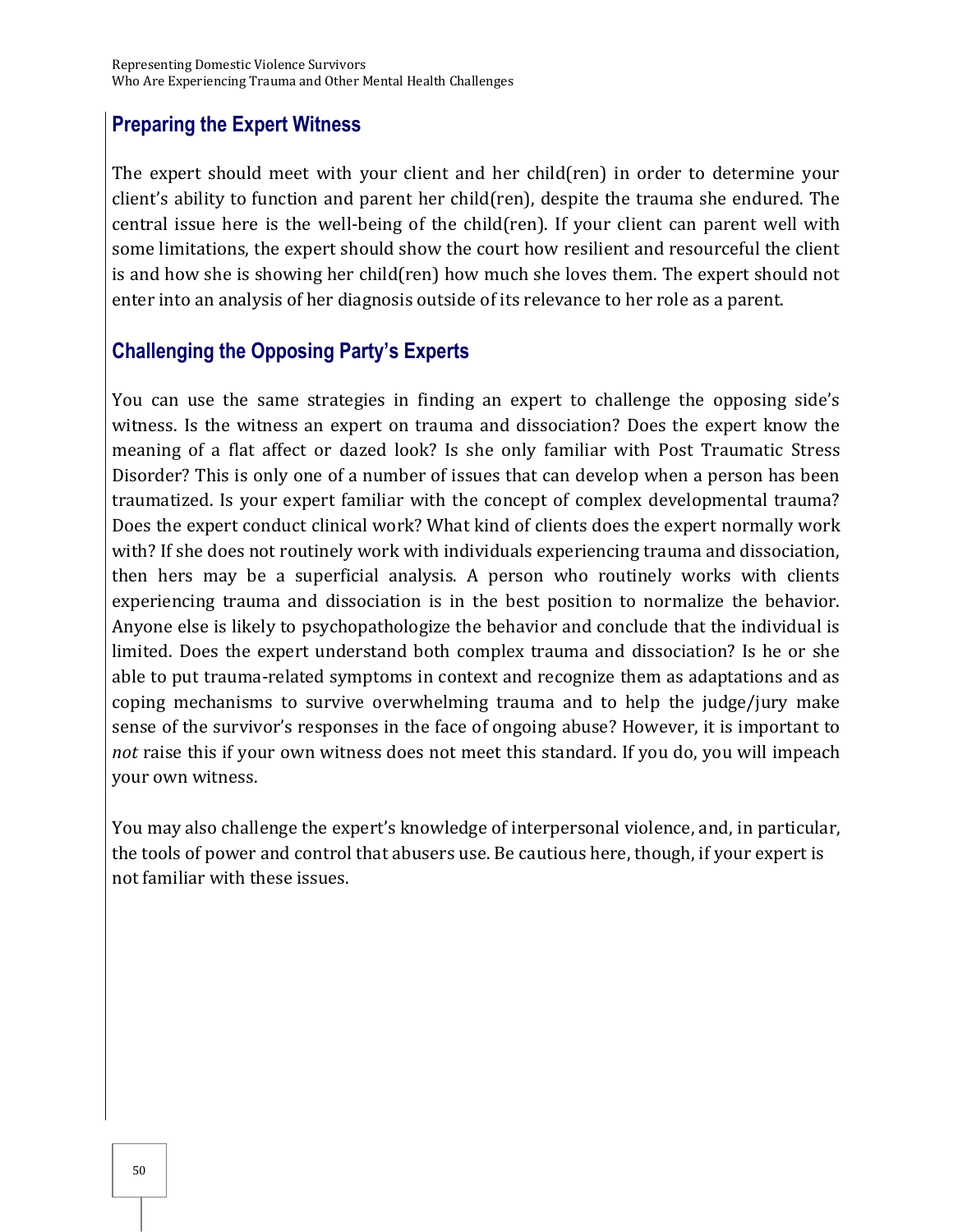# **Section Seven: Cross-Examining the Opposing Party**

In many custody and protection order cases, the opposing party will attempt to bolster his or her case and refute allegations of abuse by claiming that the survivor has mental health problems and therefore:

- (a) She cannot be believed;
- (b) She becomes out of control and violent and needs to be restrained; and/or
- (c) She is an incompetent parent.

One way that the opposing party will try to demonstrate this is through his direct testimony. Below are some examples of testimony that an abuser may proffer:

- The opposing party may claim that he has observed the survivor behaving in bizarre, unusual, or unsafe ways due to mental illness.
- The opposing party may argue that, because the survivor has been diagnosed with a particular mental health disorder, she suffers from delusions that distort her perceptions and, therefore, her claims and testimony lack credibility.
- If there is evidence of an incident in which the opposing party used force or threatened the use of force against the survivor (e.g., police reports documenting an incident of abuse or the survivor's and/or another witness's direct testimony), the opposing party may claim that he only touched her to "restrain" her because she was "out of control" (leading him to believe that she would imminently assault him), she made direct threats to harm him, or to defend himself because she used force against him. While many judges understand the concept of the primary or predominant aggressor, they may be more likely to believe that the survivor acted in a violent manner when the mental health of the survivor has been raised as an issue. Given the stigma that is associated with mental health and the myth that individuals with mental illness are more likely to be violent, this can be a convincing argument to some judges.
- The opposing party may offer information about the kinds of medications that the survivor has been prescribed or has taken.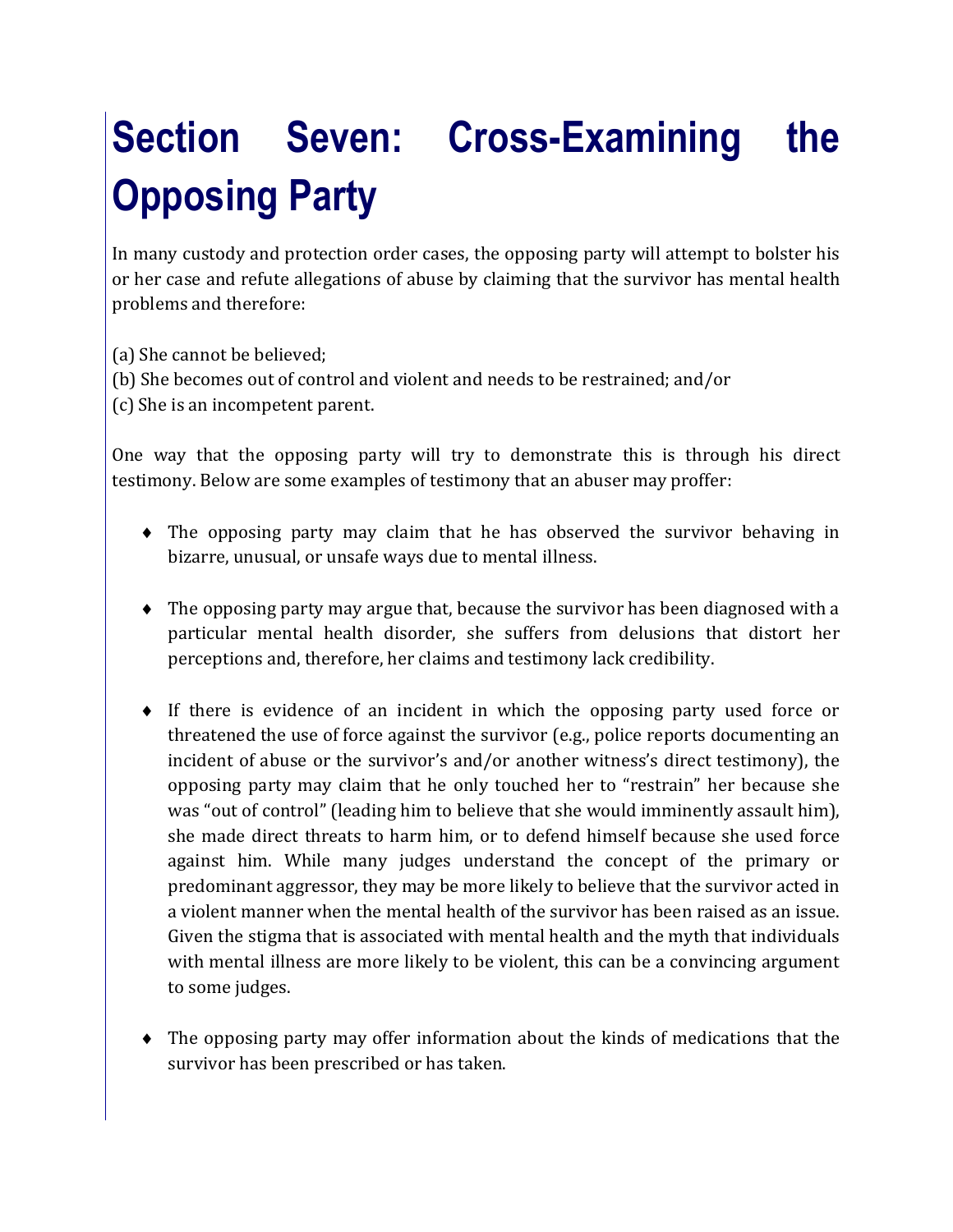- He may claim that your client has engaged in self-harm due to her mental health symptoms.
- The opposing party may offer details of treatment that the survivor has received, including hospitalizations, and information about communications with her mental health provider(s).
- The opposing party may claim that your client is not capable of fulfilling her parental responsibilities due to mental health symptoms.
- Apart from the affirmative opportunity to tell her own story during direct examination, you can use cross-examination to discredit the opposing party's testimony. You can also use cross-examination to support aspects of your client's case.

#### **Cross-Examination Points to Remember**

- The scope is limited to areas about which the witness testified during directexamination and, therefore, must be relevant. The judge has the discretion to determine the subject matter boundaries.
- If the questions you wish to ask are outside of the subject matter about which the witness testified during direct examination, you can recall the witness during presentation of your client's case-in-chief and question him as a hostile witness.
- Look for answers that will support closing argument statements.
- Craft your questions so that they are narrow and leading.
- Try to limit your questions to those that require a yes or no answer and avoid open-ended responses.
- Never ask a question that you don't know the answer to already.

Listed below are some areas to consider focusing upon during cross-examination. Depending on the facts of the case, the strategy you have developed with your client, and the direct testimony of the opposing party, you may not need to cover all of the following.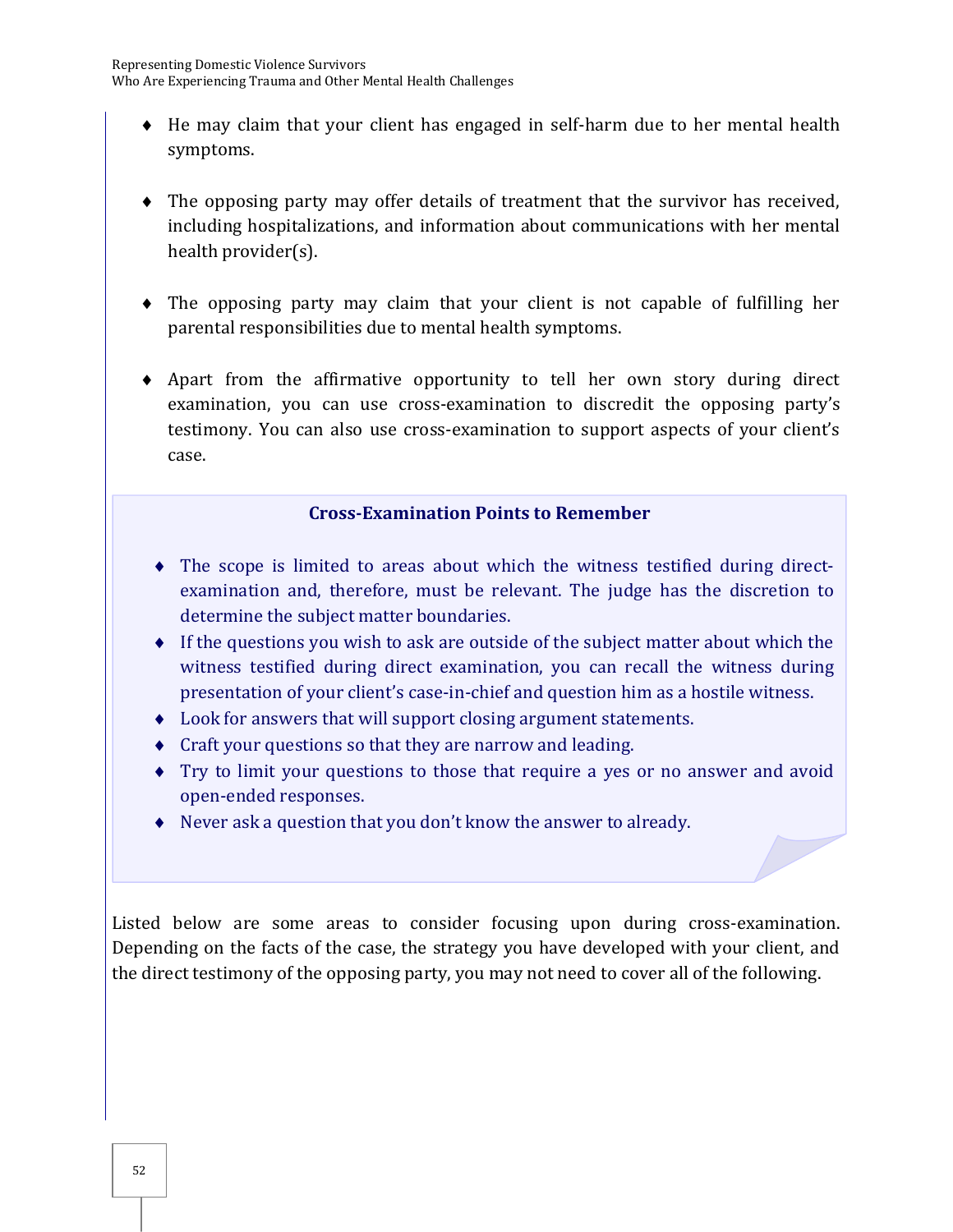#### **(1) The opposing party's abuse of your client.**

#### *(a) He was the predominant aggressor.*

For example, if the opposing party has claimed that he used force against your client only to restrain her because she was threatening him, using violence, or was out of control, you can ask questions designed to demonstrate that he was the predominant aggressor such as circumstances that triggered his violence, his mood, and her injuries versus his.

Example:

She wasn't listening to you, right? Her comments were disrespectful? They made you angry?

#### *(b) His lack of fear of your client.*

If he claims that he had to use force against your client because he was afraid of her violence or threats, you can ask him to verify his height and weight and your client's, you can ask questions that demonstrate that he was not afraid and did not take action to keep himself safe.

Example:

You care about your health, right? You work out at the gym? You encourage your wife to exercise, too? But she rarely does? You are a big guy? You are 6 feet tall, correct? You weight about 200 pounds? Your wife is about 5 feet, four inches tall? She weighs about 130 pounds?

*(c) Prior acts of abuse.* 

The opposing party may have provided direct testimony that he is not a domestic abuser and that your client has perpetrated violence. He may, for example, testify that he had to restrain her because she was "out of control" due to her mental health challenges and that her claims of his abuse against her are false. If you have collateral evidence of prior abuse against your client or another individual, you can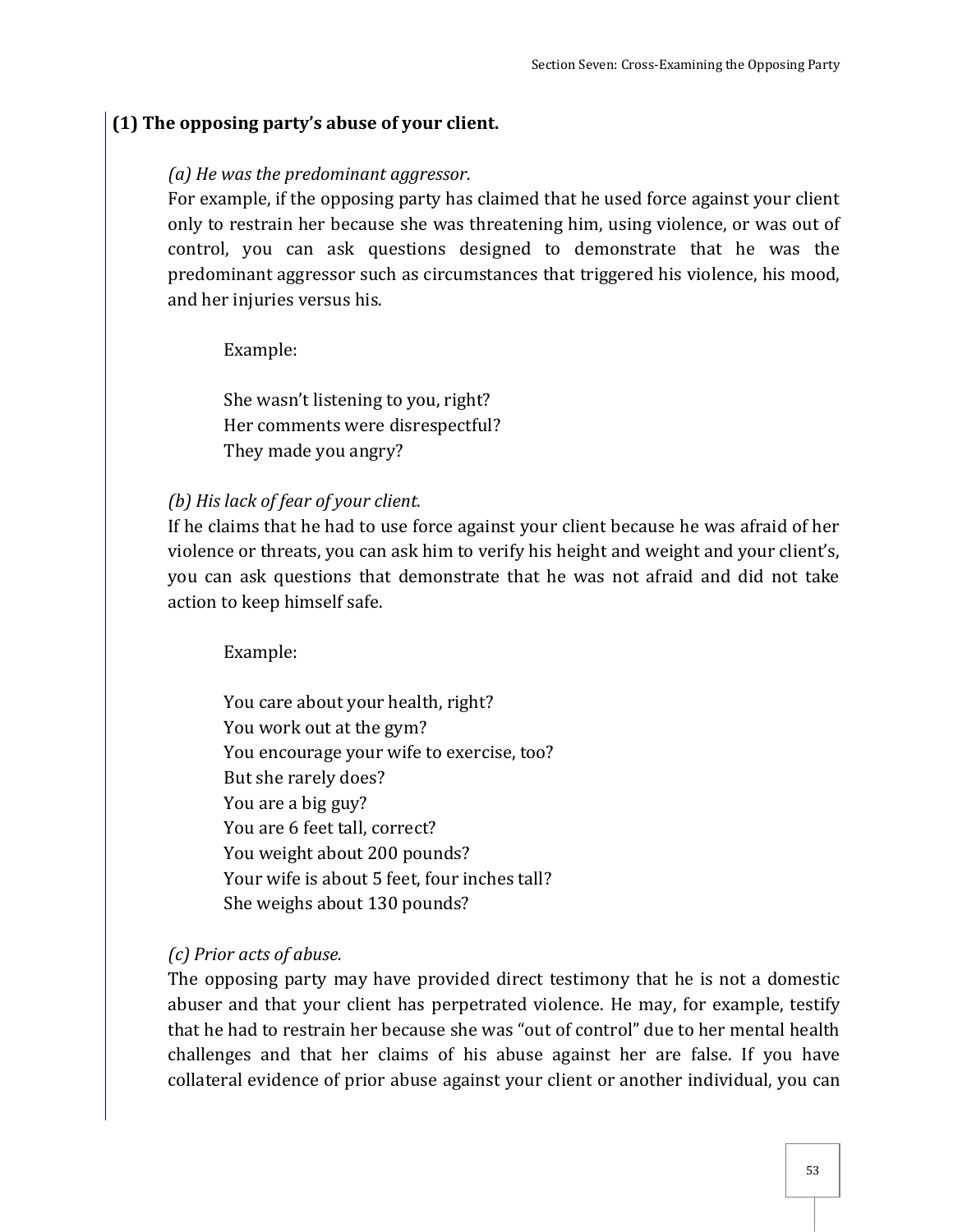impeach him by asking him about past abusive behavior<sup>27</sup> including civil protection orders entered against the opposing party, criminal orders, or arrests or convictions for crimes of domestic violence. If the opposing party denies any of these, you can show the opposing party documentation of the prior act(s) and ask that it be entered into evidence.

Example:

 When you met my client, you were dating another woman, correct? Ms. Palmer? You shared an apartment? That relationship ended in 2000? She ended it, didn't she? She ended it because you had been physically abusive to her, right?

 Regardless of it how ended, you did engage in acts of abuse against her, right?

Isn't it true that Ms Palmer obtained a Civil Protection Order against you?

## *If he answers no, proceed with the following impeachment:*

I would like to show the witness a document marked Exhibit A for impeachment purposes. Your Honor, may I have permission to approach the witness?

Do you recognize this document?

This is a Civil Protection Order entered by this court in the year 2000, correct?

If you look at the top of the document that says Petitioner, it lists Lisa Palmer, correct?

You understand that Petitioner means the person seeking the Civil Protection Order, right?

Under Respondent, it has your name, right?

And Respondent is the person against whom protection is sought?

Isn't it true that on June 1, 2000, the Superior Court of XY entered an Order of Protection against you?

 $\overline{a}$ 

<sup>27</sup> In a custody case or protection order case, you may be able to enter evidence of prior acts of abuse, in your case-inchief, as well, because many State custody statutes direct the court to consider domestic violence when conducting a best interest analysis, and evidence of past acts of abuse is often allowable in a protection order proceeding.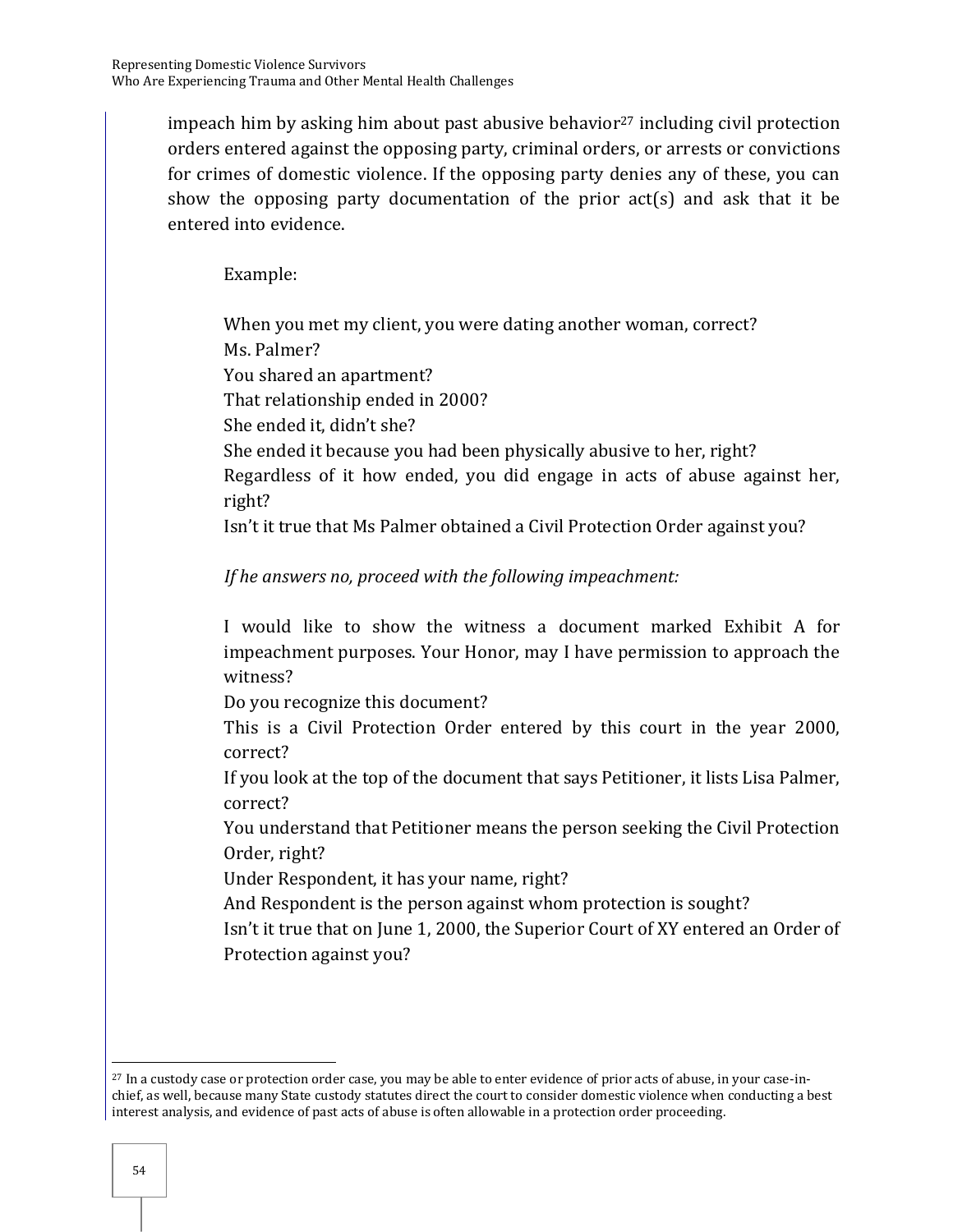## **(2) The opposing party's manipulation of your client's mental health and exacerbation of mental health symptoms.**

#### *(a) Infliction of psychological abuse on your client.*

If the opposing party testified that your client demonstrates symptoms of depression or other mental health conditions, you can ask questions designed to demonstrate that he has inflicted psychological abuse upon your client. For example, you can ask about attempts to shame, embarrass, or induce guilt in your client.

Example:

You were home on Sunday morning? Your wife was in the kitchen, right? She was making breakfast? You smelled something burning? You saw smoke coming from the frying pan? Your wife had burnt the pancakes, right? She wasn't paying attention? She messes things up in the kitchen? She doesn't know how to cook? You told her that, right? She doesn't know how to take care of her family? You told her that, right? She's a slow learner?

## *(b) Actions that were designed to trigger trauma and exacerbate mental health symptoms.*

If the opposing party has testified about behaviors that he attributes to your client's mental health condition or diagnosis, you can ask questions that point to his manipulation of her mental health. For example, you can ask questions about how he has deprived your client of sleep, food or other basic necessities, prescription medications, or access to other treatment.

Example:

Your wife takes medications, right? For her psychiatric condition? You think she doesn't need the medications? You try to help her? You keep them in a safe place?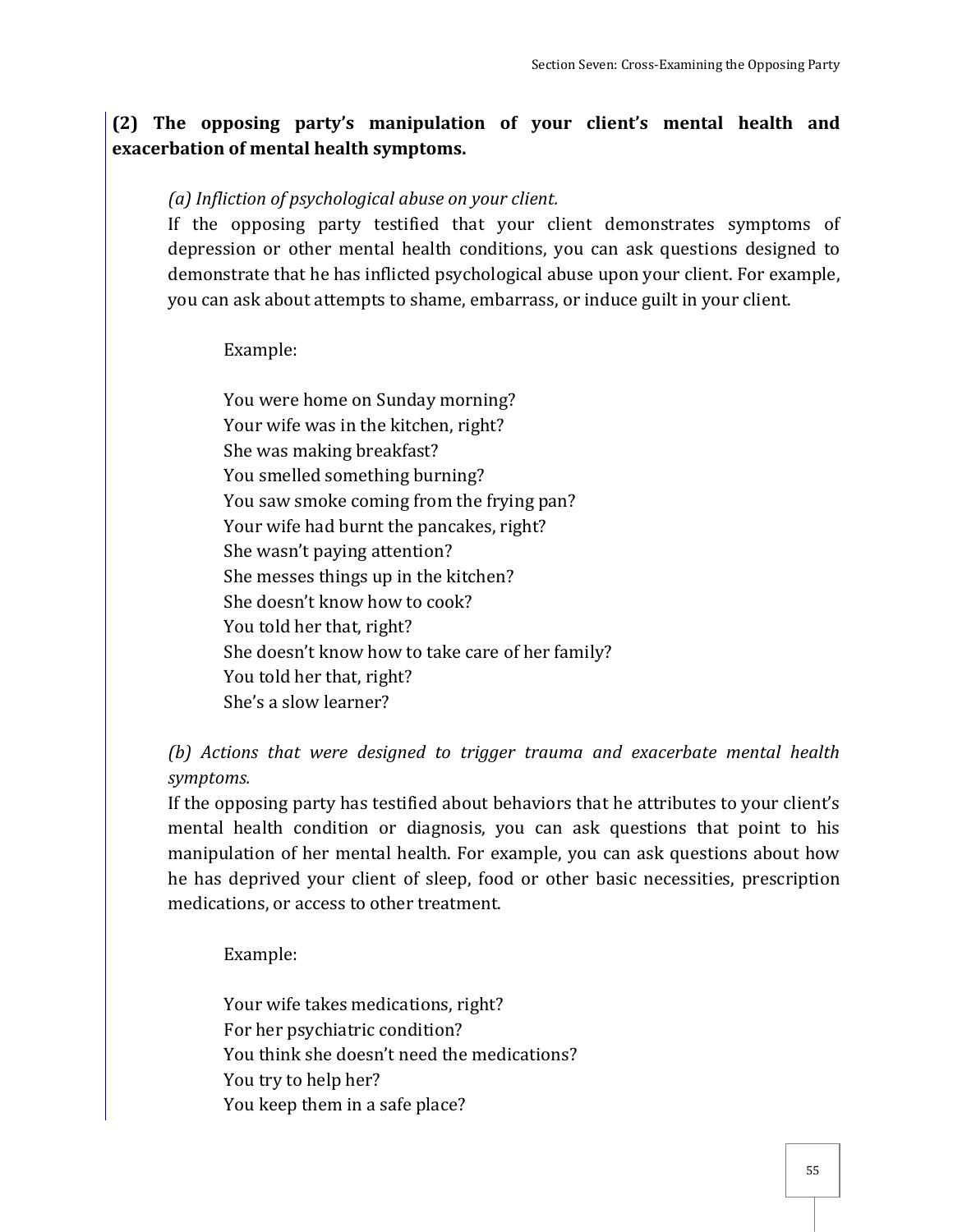So that she's not tempted to take them? She is supposed to see her psychiatrist once a month, right? She needs you to drive her there? Because you have the only car? She has no other way to get there? You took her there last year? Two times? She couldn't get her prescriptions refilled? Because she needed to see her psychiatrist for that, right?

Additionally, you can ask questions designed to point to the opposing party's use of coercion, force, or other pressure on your client to use alcohol, illegal drugs, or prescription drugs that were not prescribed to her.

*(c) Apparent self-harm by your client was actually perpetrated by the opposing party.*  If the opposing party claims that any overdoses that your client experienced were the result of a suicide attempt, you can ask questions designed to point to the fact that your client suffered the overdose due to his use of force, coercion, duress, or fraud that compelled your client to take the drugs.

Example:

Your wife needed to get help? She went to a psychiatrist? The psychiatrist gave her pills? You wanted her to feel better? You encouraged her to take the pills? You were standing there while she took the pills? You got the water for her? She took 20 of these pills? While you were standing there?

*(d) The opposing party's abuse led to or exacerbated your client's mental health symptoms.* 

You can ask questions designed to highlight the fact that your client did not suffer from trauma or other mental health challenges before she met and became involved with the opposing party. This goes to the fact that she developed symptoms of depression, anxiety, and/or trauma after beginning a relationship with the opposing party, and that they were natural reactions to and results of his abuse.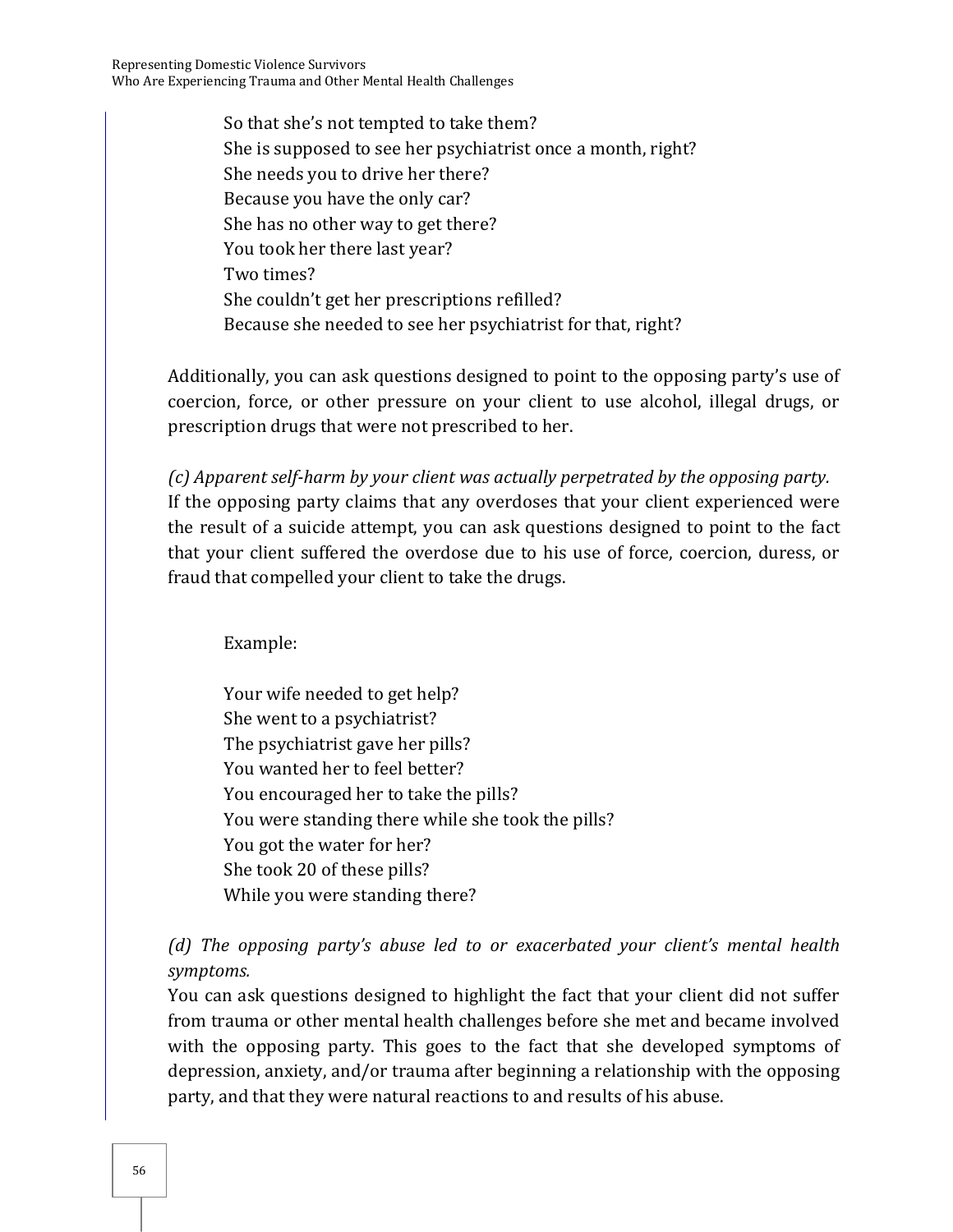Example:

When you met your wife, you fell in love? She was beautiful? She was kind? She was happy? But, she has changed, hasn't she? The changes started a couple of years ago? She couldn't get out of bed some mornings? She didn't go out as much?

*(e) The opposing party attempted to manipulate mental health providers and your client by interfering with treatment or fabricating information designed to trigger her hospitalization.* 

The opposing party may have offered testimony in which he painted himself as a compassionate partner and who was concerned about the mental health of your client. You can ask questions designed to point to the opposing party's attempts to manipulate mental health providers and further his control over your client by providing false information to them.

Example:

 You told the police that your wife had gone crazy, right? That she had smashed the mirror? That she had torn up the place? Because she had mental health problems? You were afraid that she was going to hurt you or the kids? She had come after you? You had to restrain her? That's how she got those red marks? You recommended that the police bring your wife to the hospital, right? You knew they would keep her at the hospital for 36 hours, isn't that right? Last time, the hospital held your wife for 36 hours?

## **(3) Your client's strength and resilience.**

*(a) Your client has excellent parenting skills that are not affected by any mental health challenge.* 

You can ask questions designed to refute any claims that the opposing party has made about your client's ability to parent the child(ren) because of her mental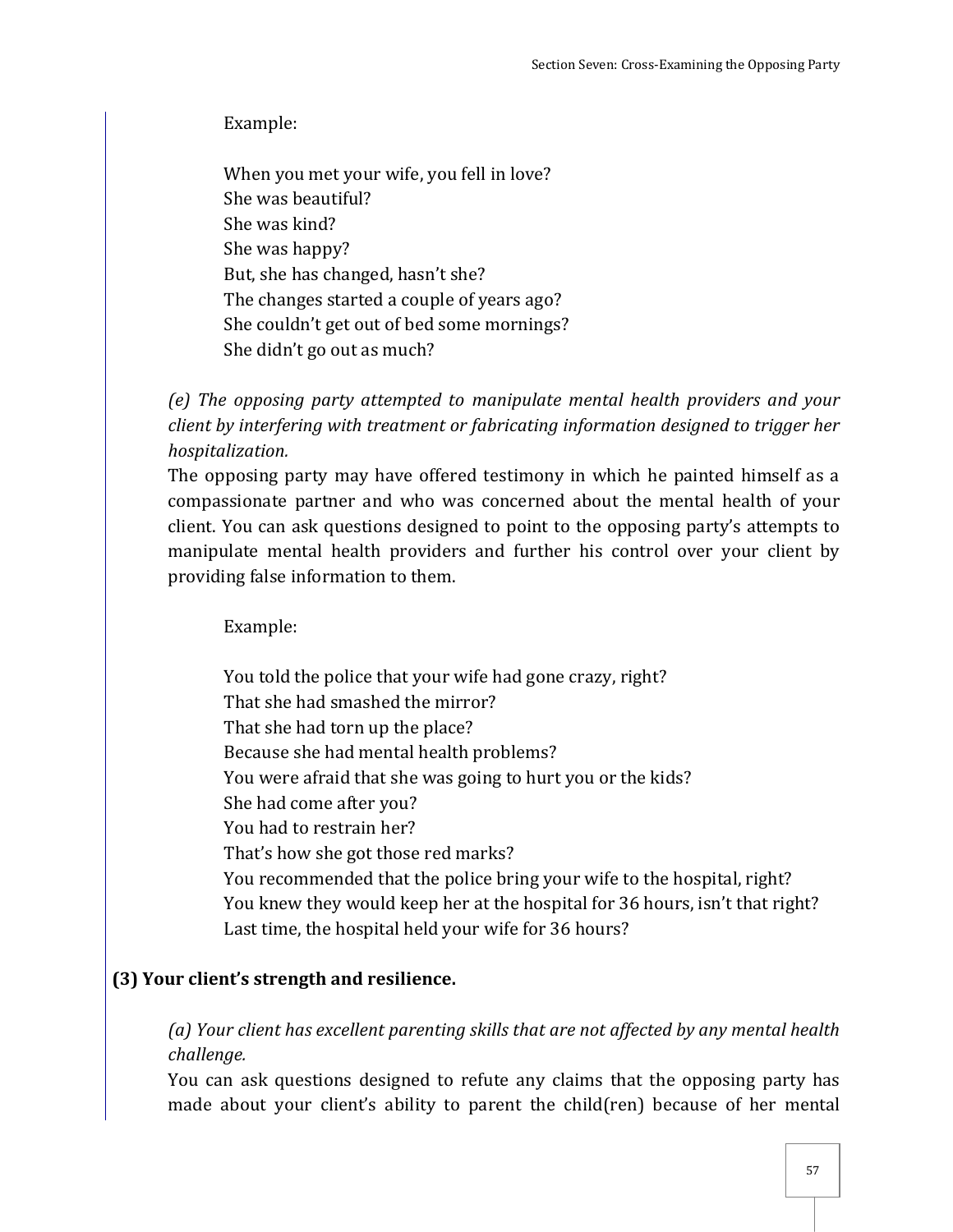health symptoms and his argument that she is not the primary caretaker. For example, you can ask leading questions that demonstrate and bolster your client's direct examination testimony that your client fulfills the majority of the parenting roles and takes care of the children/ren's physical needs (e.g., preparing meals, getting them ready for school, dropping off or picking them up at school or daycare, caring for them when they are ill, taking them to the doctor, overseeing their bedtime routine, reading to them or helping them with homework, taking them on outings, purchasing their clothing and school supplies, etc.), social-emotional needs (e.g., comforting, being affectionate, talking with the child(ren) about their day and about things that happened, discussing social expectations, etc.), and mental growth/schooling needs (e.g., answering questions about how the world works, providing help with homework, involvement with their school activities and attending parent-teacher meetings, etc.). You can ask questions designed to illustrate that your client has fulfilled these roles at times that the opposing party says that she was exhibiting mental health symptoms.

Example:

Your wife gets the kids up in the morning, right? She makes them breakfast? And helps them get dressed? And makes their lunches for school? She makes sure they brush their hair and their teeth? She walks them to the bus stop and waits with them every morning, right? In the afternoon she meets them at the bus stop? And walks them home? She helps them with their homework while she makes dinner, doesn't she? She helps them get ready for bed and reads to them? Etc.

 *(b) Your client has shown strength by seeking mental health support when necessary.*  If the opposing party has testified that your client's mental health challenges prevent her from being a good parent to the child(ren), you can ask questions designed to illustrate that your client's help-seeking behavior is a strength. For example, you can ask leading questions about when your client first sought assistance from a domestic violence advocate or mental health provider.

Example:

Your wife was feeling tired?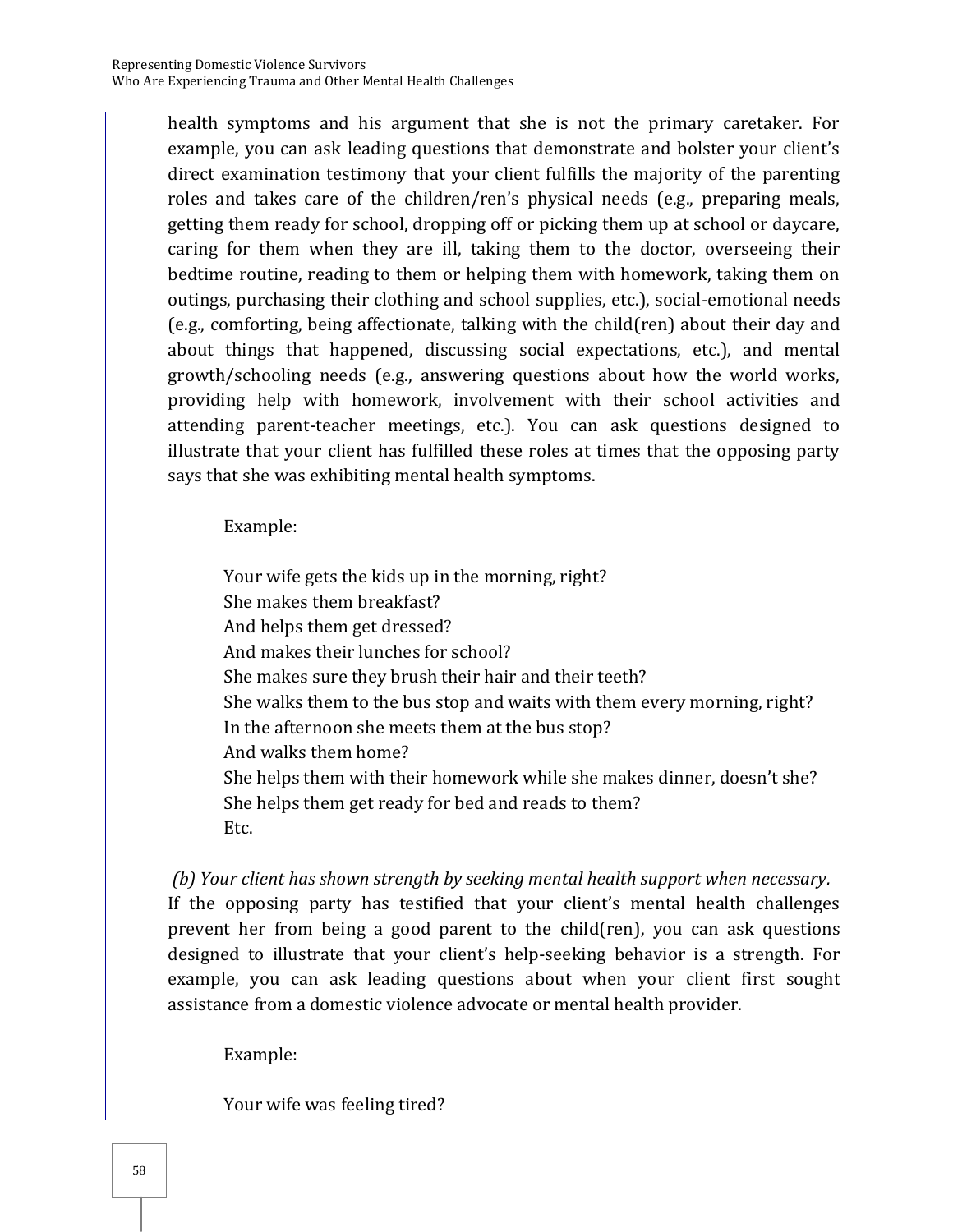She had trouble sleeping at night? And she didn't know what was wrong? She asked you to take her to the doctor? And her doctor gave her a prescription, right? She got the prescription filled at the pharmacy, didn't she? She also went to see a social worker? The social worker had been recommended by her doctor? You didn't want her to go? But she went anyway?

*(c) Your client has anticipated times when her mental health symptoms may be exacerbated and has taken steps to ensure that her children will be cared for.*  If your client has symptoms of or a diagnosis of a serious mental illness for which symptoms can recur, you can ask questions designed to draw out information about how your client has taken steps to ensure that the children are taken care of and have their needs met in the event that she becomes temporarily unavailable.

Example:

 Your wife told you that if she needed to go to the hospital again, that she wanted her mother to take care of the kids, right?

 She wanted to make sure that the kids would be cared for during that time? She wanted you to take them to her mother's house?

Her mother agreed to this?

Her mother would take them to school?

And help them with their schoolwork?

And give them anything they needed?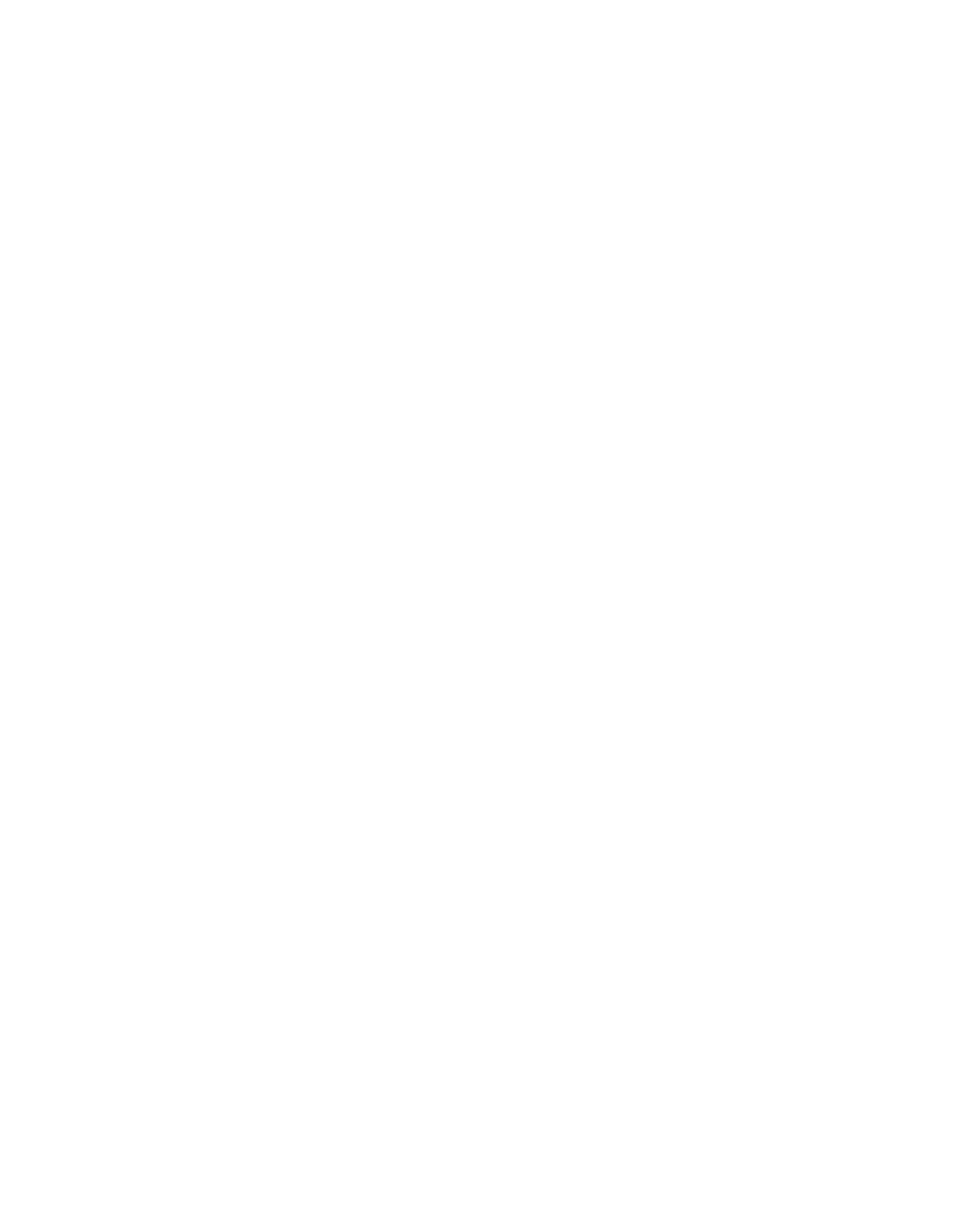# **Section Eight: Closing Argument**

The closing argument is a summation of your case theory and the evidence that you have presented. Do not opt out of a closing argument, even if you think that the judge has all of the information that he or she needs to make a decision. The closing is the only opportunity you have to present your entire case theory along with the supporting evidence. In a custody case that involves allegations regarding your client's mental health, it is your final chance to articulate your legal argument regarding best interests of the child, to highlight your client's strengths, resilience, and parenting skills, and to remind the court that the opposing party has abused your client to the point of causing or exacerbating mental health symptoms. In a protection order case, you can use your closing argument to review the standard of proof, the elements of the protection order statute, and the testimony and other evidence that meet the criteria and demonstrate the need for the relief your client seeks.

Below are suggestions for closing arguments that specifically relate to cases in which the opposing party has raised the mental health of your client as a reason why her allegations of domestic violence should not be believed and/or why she the court should not award custody of the child(ren) to her. When crafting your argument, consider the culture of the court, the facts of the case, the laws of your jurisdiction, and the needs and desired outcomes expressed by your client.

# **Focus on Your Client's Strengths**

When seeking custody, emphasize your client's fitness and competence as a parent – reiterate her skills as primary caretaker. Highlight her resilience. Depending on the type of mental health evidence that the opposing party introduced (through testimony, experts, or mental health records), review your client's protective parenting strategies and the strengths that your client and others presented in their testimony related to any mental health challenges. This includes her help-seeking behaviors and caring for her children even while experiencing symptoms. If relevant, review the ways that she has planned for mental health contingencies, such as through the preparation of advance directives.

# **Review the Legal Standard Governing Custody Cases Involving Domestic Violence**

If your state has a presumption against an award of custody to a parent who has committed intimate partner abuse, articulate the presumption provision and highlight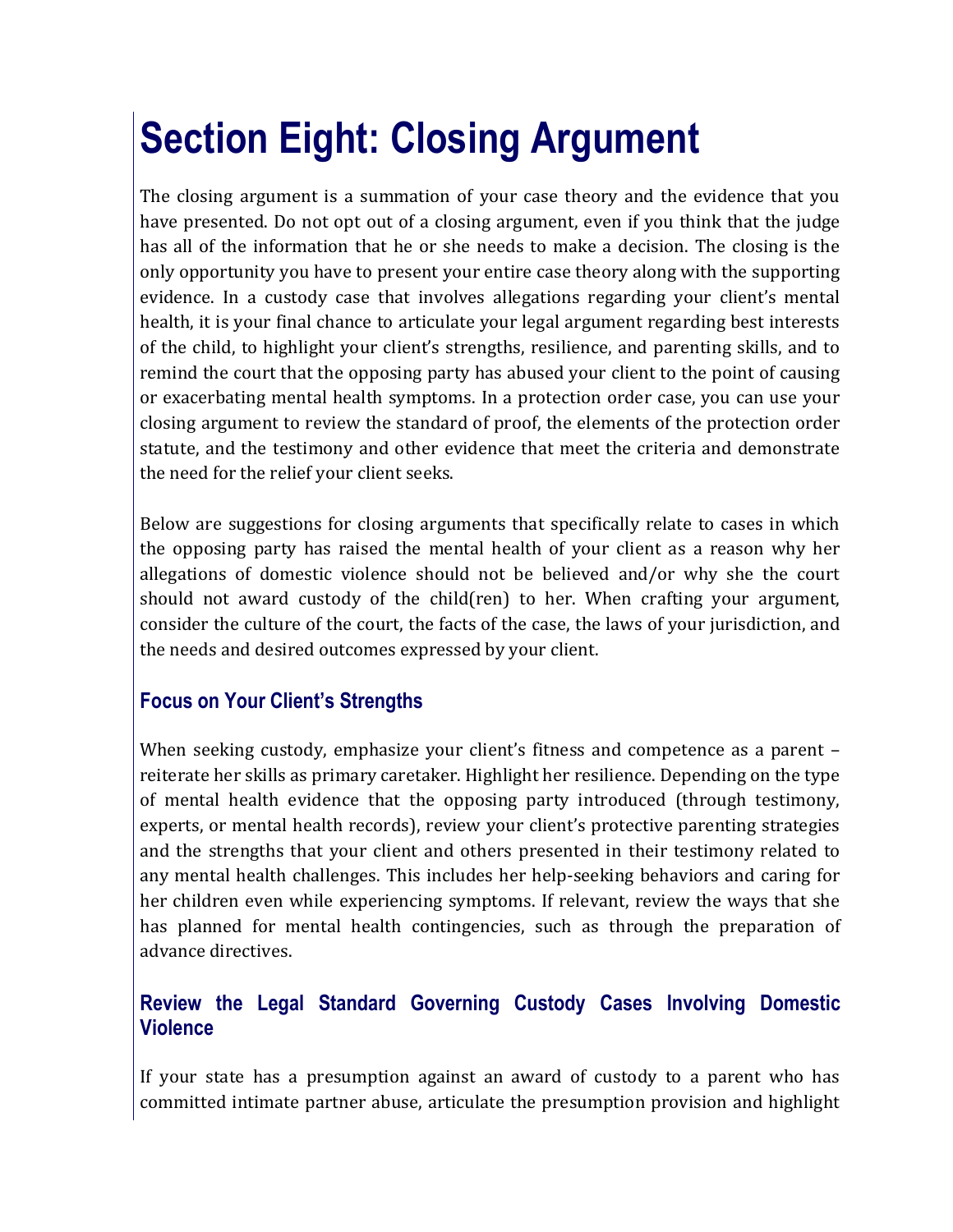the evidence of abuse in the case before the court. If your state requires that the court consider domestic violence in its best interest determination, highlight the statutory language for the court and illustrate the impact of the batterer's conduct on the child and the protective parent.

# **Remind the Court that the Opposing Party Caused Your Client's Mental Health Challenges**

If the opposing party has introduced evidence about your client's mental health in an effort to discredit her testimony or impugn her parenting abilities, highlight the expert testimony or other evidence that shows that your client's trauma and/or other mental health challenges were created or exacerbated by the opposing party's abuse. Argue that the opposing party should not gain advantage in the case due to the trauma that he caused your client. If your state has a statutory provision that prohibits the effects of domestic violence from being used against a party in a custody case, reiterate the requirements of the code section. Refer to any social science research that you introduced during the course of the case demonstrating that the mental health of survivors improves when the abuse ceases.

## **Demonstrate How Your Expert's Opinions Support a Custody Award to Your Client**

Review your expert's testimony regarding your client's strengths, resilience, and protective factors, and any other evidence that normalizes your client's mental health response to living with an abuser. If the opposing party introduced evidence of your client's mental health diagnosis, refer to expert testimony clarifying that this does not negate her ability to function as a stable, competent, and loving parent. Review your expert's testimony about the spectrum of mental health challenges and your client's ability to manage any symptoms she may experience in the future. Refer to testimony that explains your client's behavior in court or any behavior that the opposing party claims is indicative of instability.

## **Highlight Prior Acts of Abuse**

While the focus of closing should not be entirely on the opposing party, you should highlight prior acts of abuse that you introduced, including the batterer's use of power and control, rulemaking, and the ways that he has manipulated your client's mental health.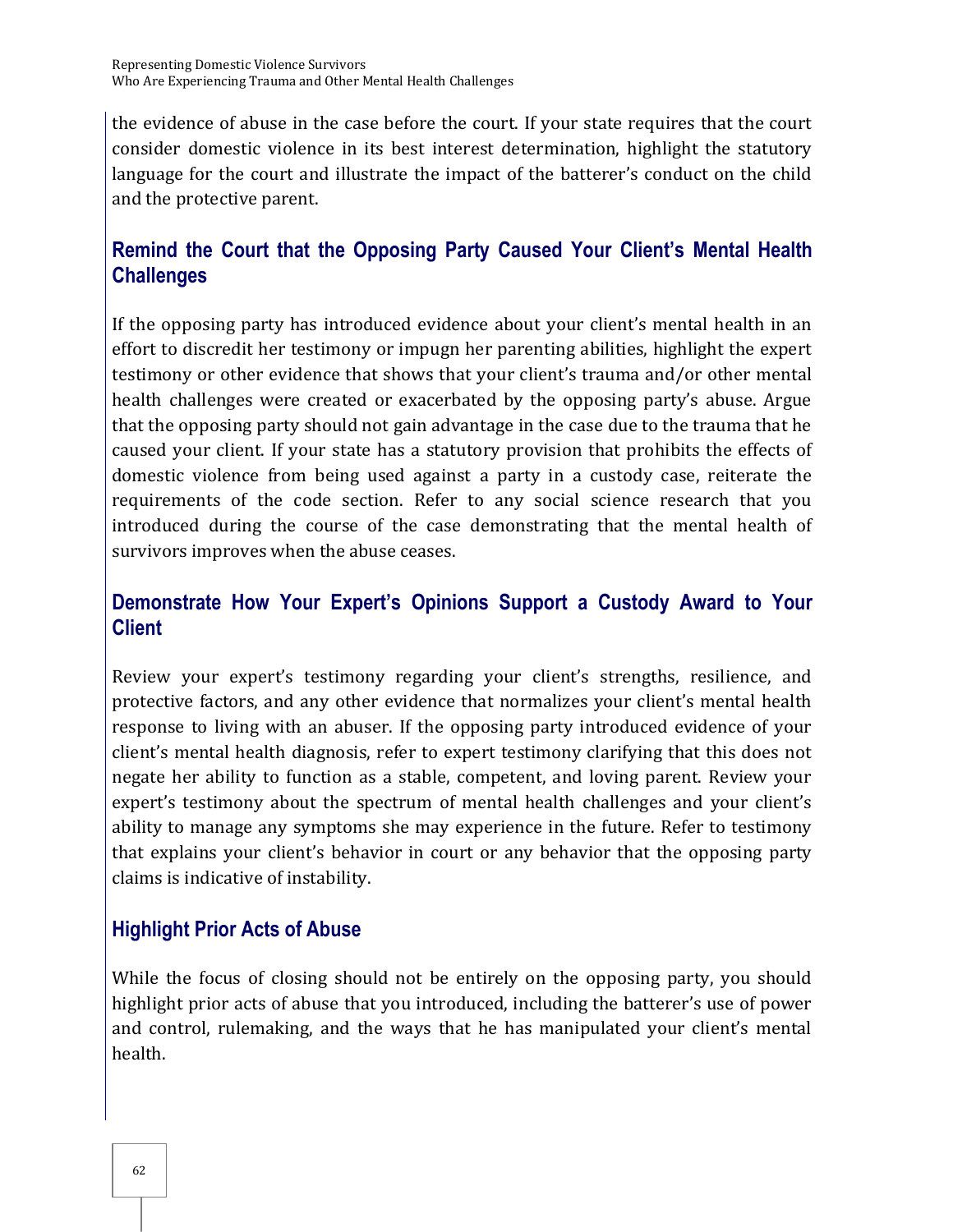## **Point Out False Statements**

If the opposing party presented false or misleading testimony related to your client's mental health, the abuse, or any other factor, summarize the evidence that refuted it, including testimony that the opposing party gave during cross-examination as well as that which your client offered on rebuttal.

## **Discredit the Custody Evaluator's Findings**

If the opposing party used an expert and/or if there was a custody evaluator, point out the lack of training or expertise in domestic violence and trauma (and their intersection), and/or bias. Demonstrate gaps in the evaluator's investigation or assessment, or other problems with the evaluation process (including improper use of psychological testing and misinterpretation of statements or behaviors). If the custody evaluator has relied upon Parental Alienation Syndrome or any other questionable theory, clarify that the evaluation findings (if the recommendation is for an award of custody to the opposing party) rest upon discredited or disproven theories.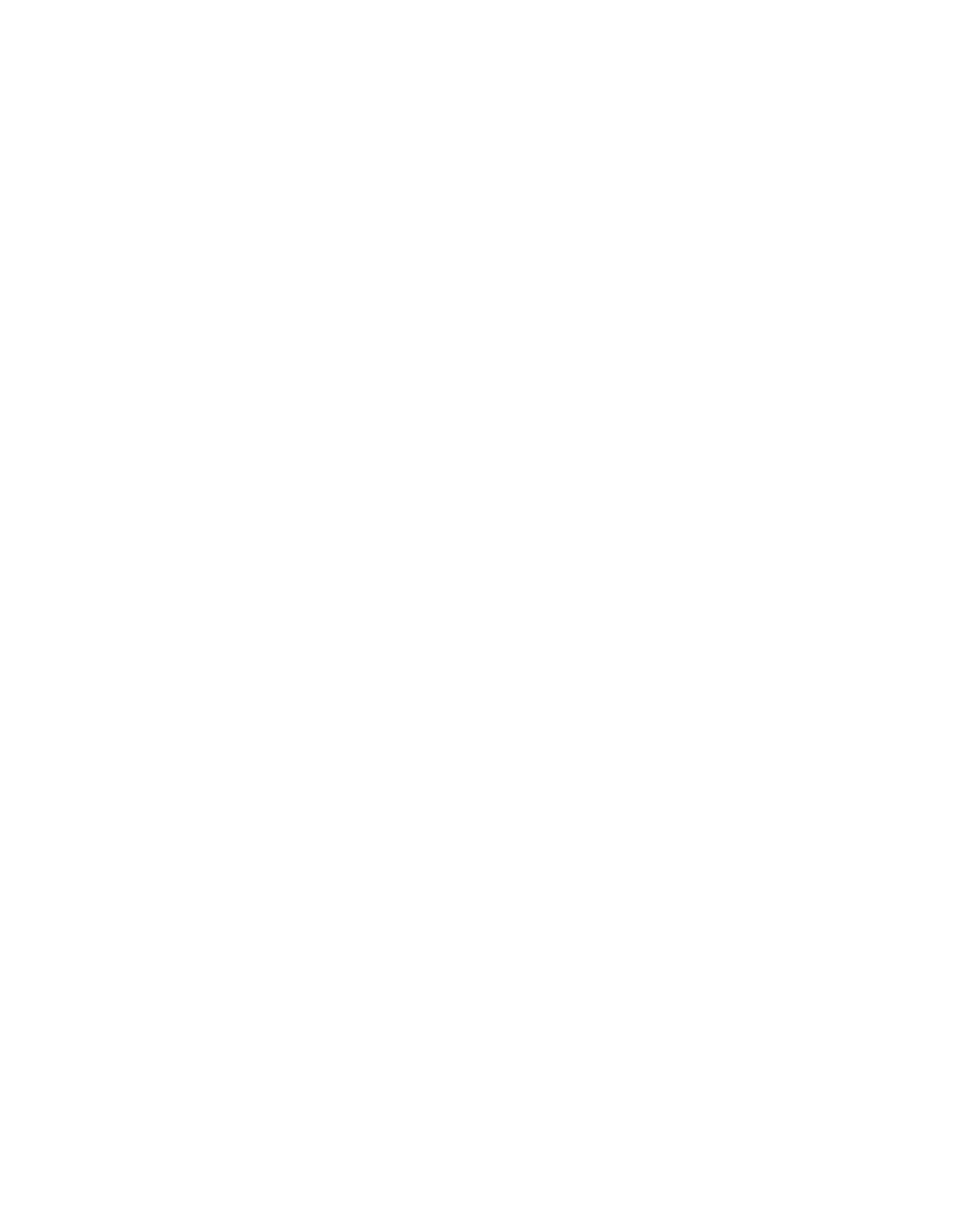# **Additional Resources**

# **Materials**

Deborah Bray Haddock, MEd, MA, LP, The Dissociative Identity Disorder Sourcebook (McGraw-Hill 2001).

Edward W. Gondolf, Assessing Woman Battering in Mental Health Services (Sage Publications 1997).

<http://www.sagepub.com/books/Book6702>

Frank W. Putnam, Dissociation in Children and Adolescents: A Developmental Perspective (Guilford Press 1997).

From Child Sexual Abuse to Adult Sexual Risk: Trauma, Revictimization, and Intervention (Linda J. Koenig, Lynda S. Doll, Ann O'Leary and Willo Pequegnat, eds., American Psychological Association 2004).

Jill Davies, Advocacy Beyond Leaving: Helping Battered Women in Contact with Current or Former Partners (Family Violence Prevention Fund 2009). [http://www.vawnet.org/summary.php?doc\\_id=2674&find\\_type=web\\_sum\\_GC](http://www.vawnet.org/summary.php?doc_id=2674&find_type=web_sum_GC)

Jill Davies, An Approach to Legal Advocacy with Individual Battered Women (Greater Hartford Legal Assistance 2003). <http://www.csaj.org/documents/384.pdf>

Jill Davies, Eleanor Lyon, and Diane Monti-Catania, Safety Planning with Battered Women: Complex Lives/Difficult Choices (Sage Publications 1998).

Jill Davies, Helping Sexual Assault Survivors with Multiple Victimizations and Needs, A Guide for Agencies Serving Sexual Assault Survivors (July 2007). [http://www.nsvrc.org/publications/guides/helping-sexual-assault-survivors-multiple](http://www.nsvrc.org/publications/guides/helping-sexual-assault-survivors-multiple-victimizations-and-needs-guide-agencie)[victimizations-and-needs-guide-agencie](http://www.nsvrc.org/publications/guides/helping-sexual-assault-survivors-multiple-victimizations-and-needs-guide-agencie)

Jill Davies, Safety Planning With Battered Women (Greater Hartford Legal Assistance 1997).

[http://new.vawnet.org/Assoc\\_Files\\_VAWnet/BCS\\_SafePlan.pdf](http://new.vawnet.org/Assoc_Files_VAWnet/BCS_SafePlan.pdf)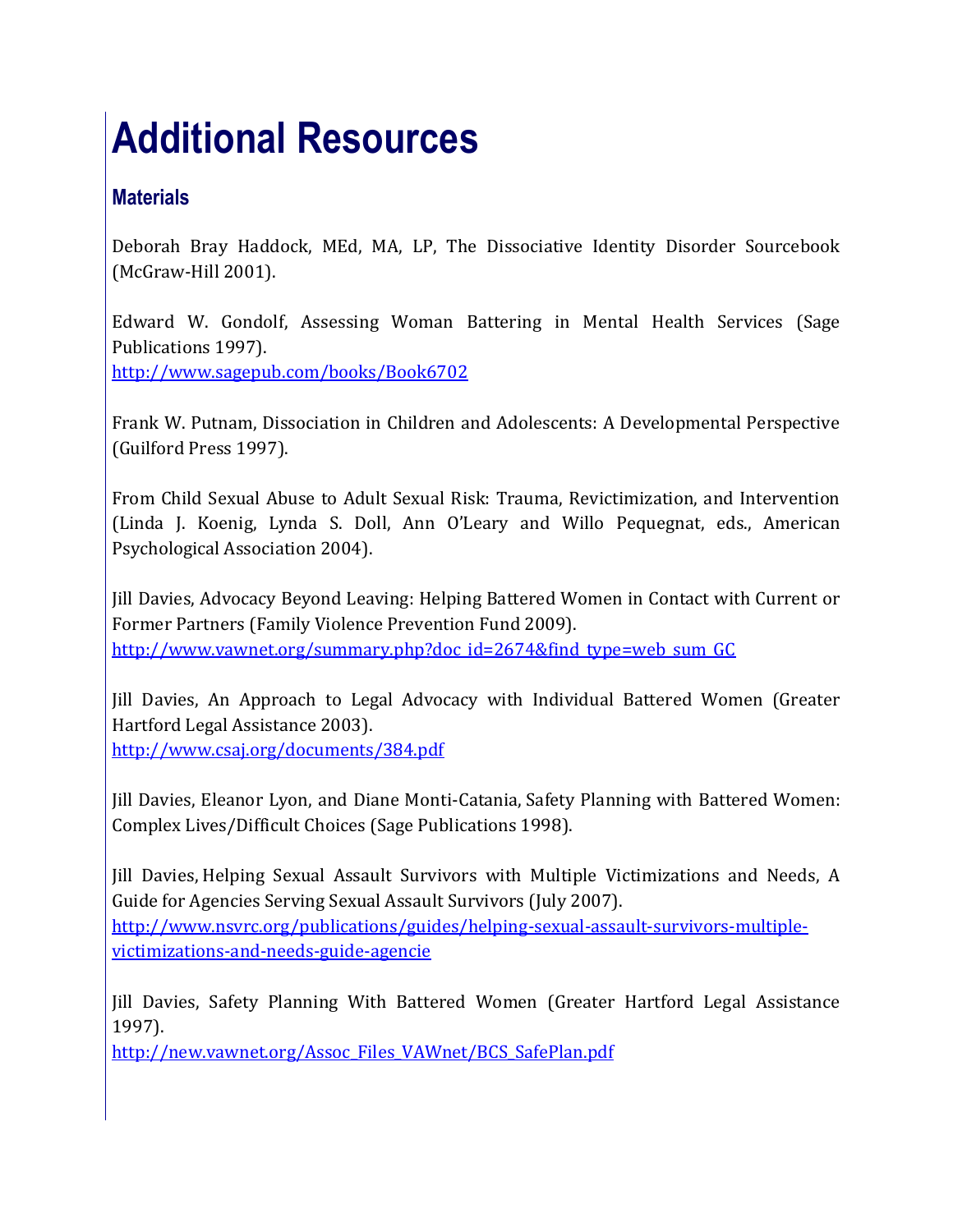The Journal of Trauma and Dissociation

<http://www.isst-d.org/jtd/journal-trauma-dissociation-index.htm>

Judith Herman, MD, Trauma and Recovery: The Aftermath of Violence – From Domestic Abuse to Political Terror (Basic Books 1997).

Lisa A. Goodman and Deborah Epstein, Listening to Battered Women: A Survivor-Centered Approach to Advocacy, Mental Health and Justice (American Psychological Association 2008).

Marlene E. Hunter, MD, Understanding Dissociative Disorders: A Guide for Family Physicians and Health Care Professionals (Crown House Publishing 2004).

Olga R. Trujillo, JD, The Sum of My Parts: A Survivor's Story of Dissociative Identity Disorder (New Harbinger Publications 2011).

#### **Organizations and Web Sites**

Center for Survivor Agency and Justice [www.csaj.org](http://www.csaj.org/)

The International Society for the Study of Trauma and Dissociation [www.isst-d.org](http://www.isst-d.org/)

Judge David L. Bazelon Center for Mental Health Law [www.bazelon.org](http://www.bazelon.org/)

National Center on Domestic Violence, Trauma & Mental Health [www.nationalcenterdvtraumamh.org](http://www.nationalcenterdvtraumamh.org/)

Sidran Institute [www.sidran.org](http://www.sidran.org/)

The Significant Other's Guide to Dissociative Identity Disorder <http://www.op.net/~jeffv/so1.htm>

UPenn Collaborative on Community Integration [www.med.upenn.edu/psych/RRTC.html](http://www.med.upenn.edu/psych/RRTC.html)